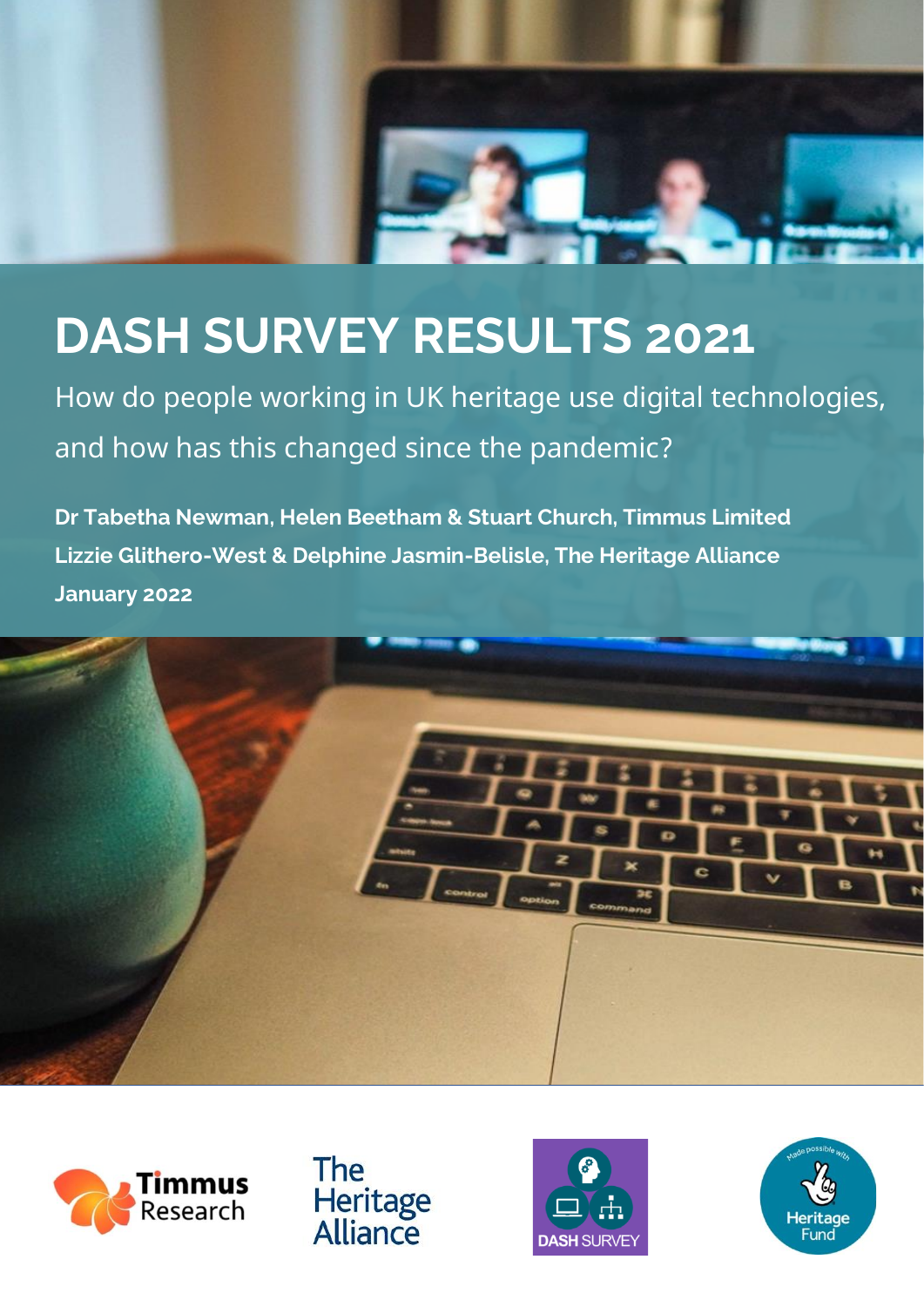# **Contents**

| 1. |                                                                          |  |  |
|----|--------------------------------------------------------------------------|--|--|
| 2. |                                                                          |  |  |
| 3. |                                                                          |  |  |
| 4. |                                                                          |  |  |
| 5. |                                                                          |  |  |
| 6. |                                                                          |  |  |
| 7. |                                                                          |  |  |
| 8. | Digital and sector resilience: a reflection from The Heritage Alliance40 |  |  |
|    |                                                                          |  |  |
|    |                                                                          |  |  |
|    |                                                                          |  |  |
|    |                                                                          |  |  |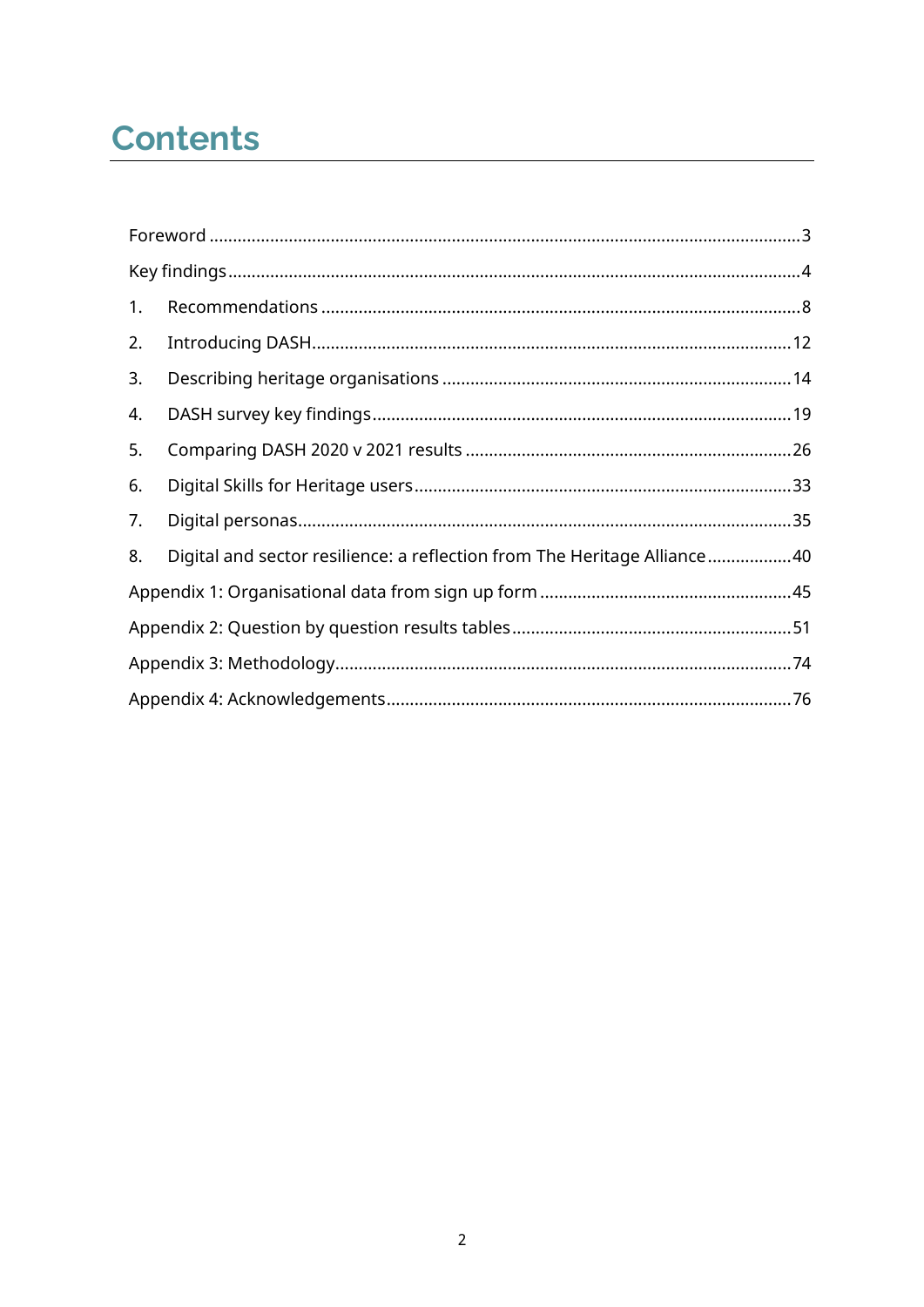# <span id="page-2-0"></span>**Foreword**

Welcome to the 2021 Digital Attitudes and Skills in Heritage (DASH) survey report, produced on behalf of the National Lottery Heritage Fund. The 2020 DASH survey began as the UK first went into lockdown in response to the coronavirus (COVID-19) pandemic, and this second report has been carried out at a time of continuing uncertainty. Huge thanks then are due to the research team and to the 4,514 volunteers, employees and board members who have given their time to create this unique and vital map of the UK heritage sector's digital skills.

I've been privileged to have seen the resilience of the sector as it meets the challenges of digital adoption and innovation over the last two years. Our wide-ranging Digital Skills for Heritage training initiative has worked with organisations across the UK throughout this time, shaped by and responding to what the sector has told us it needs.

The 2021 research demonstrates a positive link between the support we have provided and sector-wide skills development, attesting to the power of listening and working together. The Fund welcome this positive news and will continue to support the sector in 2022 through a new range Digital Skills for Heritage projects designed to develop digital business models and services, build digital leadership, and leverage the power of digital volunteers.

The report shows that over the last year organisations have adopted and focused on necessary digital skills. It also presents a sector that is full of ideas about how to develop and apply new digital practices, and is shifting towards a more strategic adoption of technologies. Although the changes that have taken place over the last two years have sometimes been difficult, they are enabling more people than ever before to actively engage with and benefit from heritage. We will continue to work with the sector to secure these gains and build on them for the longer term.

Josie Fraser, Head of Digital Policy

The National Lottery Heritage Fund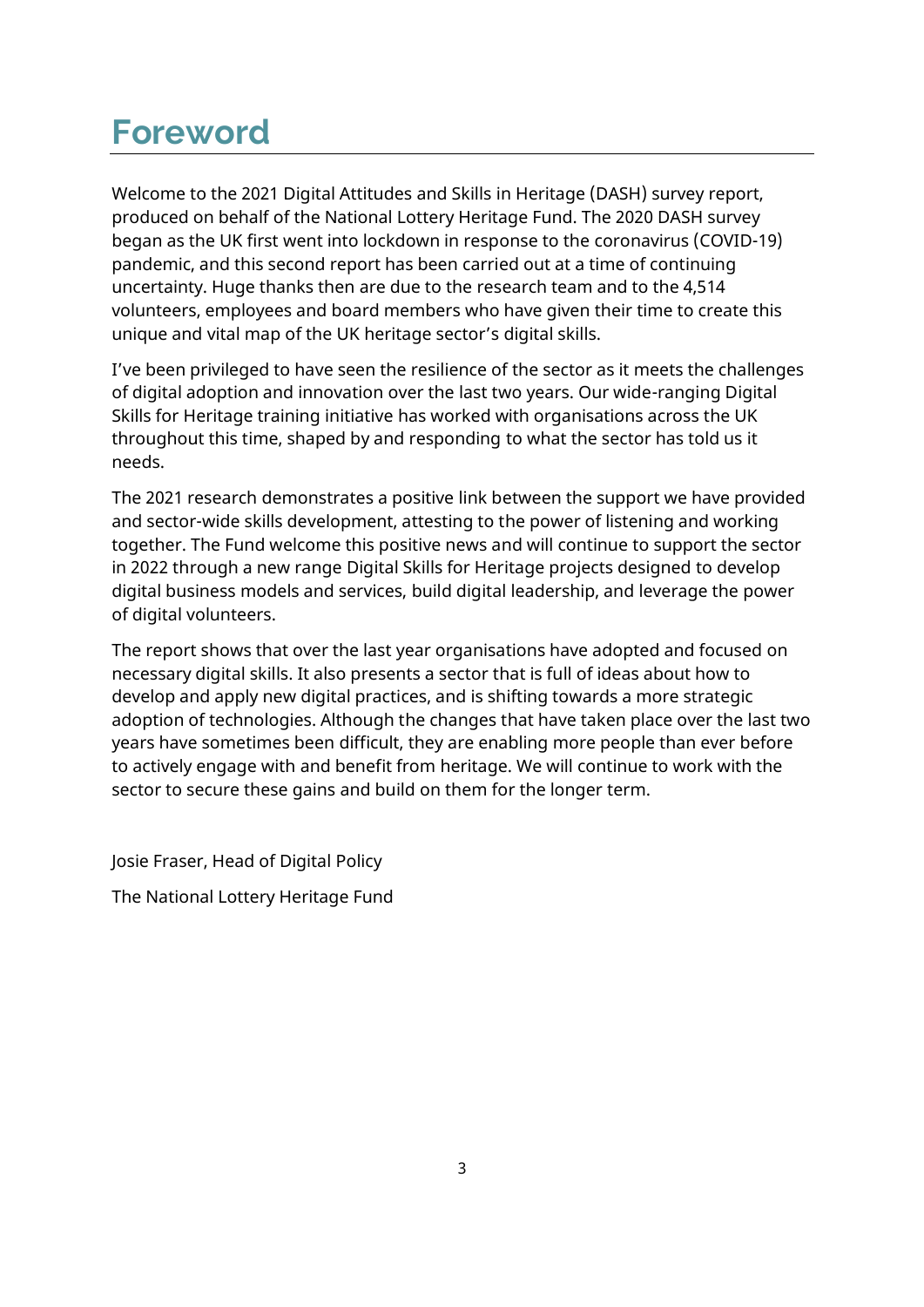# <span id="page-3-0"></span>**Key findings**

# **The basics**

DASH stands for the 'Digital Attitudes and Skills in Heritage' survey. It collects data about three things: individual attitudes towards digital, digital skills relevant to heritage activities, and organisational support to use digital technologies. We define 'digital technologies' to include software, apps and platforms, hardware such as computers, tablets and mobile devices, and networks including the internet and cloud services.

DASH is a national survey that provides everyone in heritage - regardless of role or seniority - with a voice, and it provides organisations with access to their resultant data. Organisations can compare themselves to the national dataset and reflect on specific feedback from their people, and so help them provide better support and improve their activities. The DASH survey was first carried out between April and July 2020, and the [2020 report](https://www.heritagefund.org.uk/about/insight/research/dash-report-learning-first-uk-wide-digital-heritage-survey) was published in October 2020. DASH was repeated 14 months later and ran between September and November 2021. This is the second DASH report.

A total of 4,514 individuals from 323 organisations took part in the 2021 survey, compared with 4,120 individuals from 281 organisations in 2020. While only 40 organisations used DASH in both years, the proportion of heritage types and organisation sizes were very similar across both survey years.

In this report we compare results between the two surveys to identify whether any changes can be observed. As well as presenting summary data per question, we have broken data down into five job role 'types': trustees, senior staff, all other staff, freelancers, and volunteers. The key findings from the DASH 2021 survey data set are summarised in the remainder of this section. The Heritage Alliance have also reflected on these and provide their response in Section 8.

# **Digital attitudes have not changed, but confidence has**

Comparing data between the 2020 and 2021 DASH surveys suggests that people's attitudes towards using digital have not changed, with most respondents saying they are motivated to learn new digital skills only when they need to solve immediate tasks or problems. While attitudes have not altered noticeably between DASH surveys, when it comes to people's (self-reported) level of digital skills there are some changes.

In comparison with 2020 data, a higher proportion of respondents in 2021 report feeling confident about digital activities such as video conferencing and using virtual collaborative workspaces. On average, trustees and volunteers now rate their personal digital skills as higher than they did in 2020, although employed staff show no significant change. Those people who have participated in some of the Digital Skills for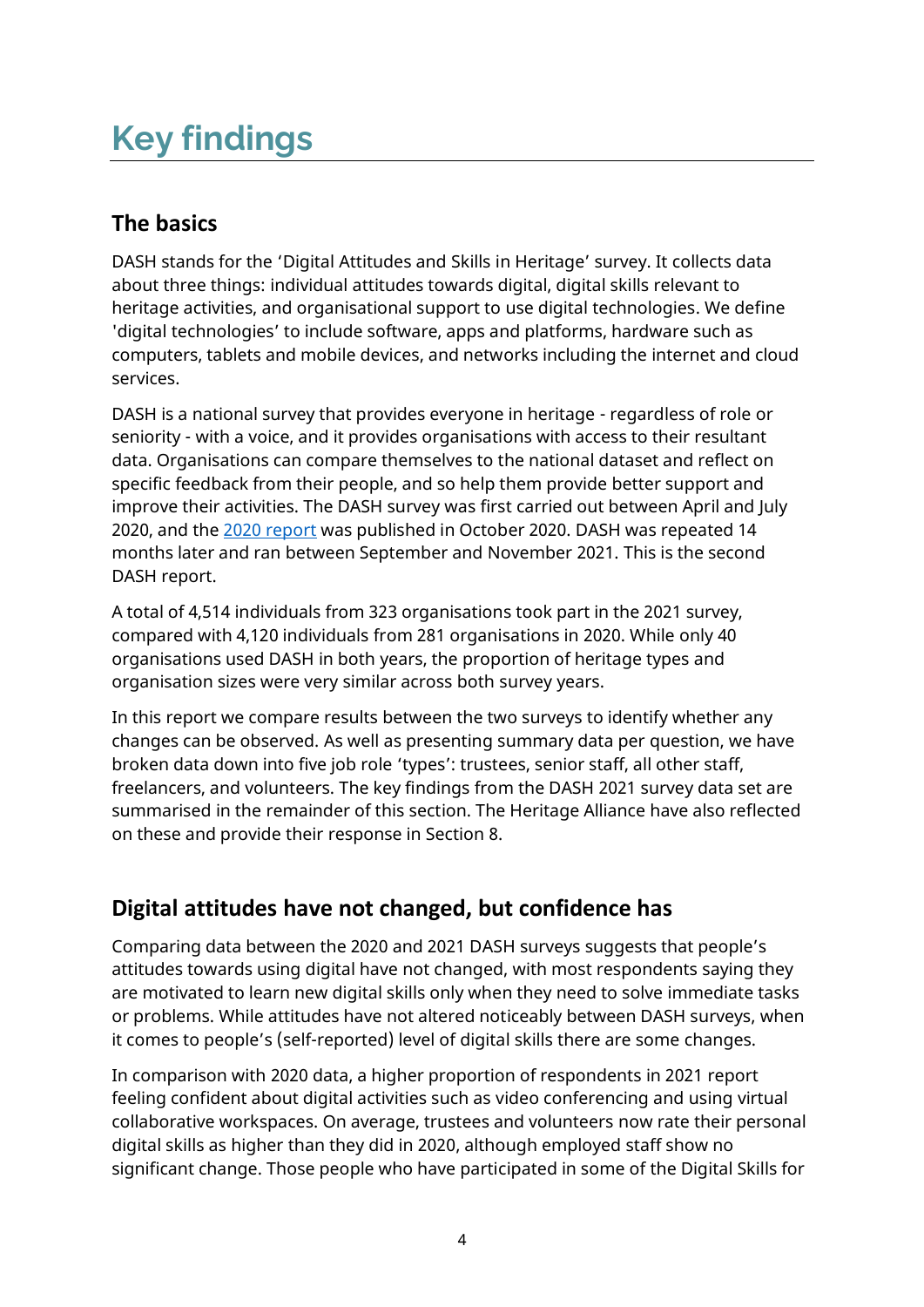Heritage initiatives showed higher confidence in digital skills including using social media to promote events (see Section 6 for details).

### **Organisational support has increased for staff**

When it comes to organisational support to develop digital skills, the average rating was higher for senior staff and other staff in 2021 than in 2020; there was no such change for trustees and volunteers. These findings were supported by analysis of data from the 40 organisations that used DASH in both years. Their people now rate both their personal digital skills and the organisational support they receive to develop their digital skills more highly in 2021 than they did in 2020, suggesting that using DASH may have helped organisations to engage with issues relating to digital skills, and improve support.

Wider results suggest that organisational support was very much associated with immediate and business-critical issues. There was no significant shift in the proportion of people who said they were given training in systems or software relevant to their role, in how to make digital accessible, or open licensing issues. Similarly, there was no change between years in the proportion of people saying they were given access to a Digital Lead or knew about an organisational digital strategy.

### **People improved their business-critical digital skills**

We can consider individuals to have three broad types of training need:

- Immediate (business-critical, just-in-time, problem-solving)
- Role-specific professional development
- Long-term/strategic (the future, transformational possibilities)

Data suggest that, unsurprisingly given the pandemic, most respondents have focussed on improving business-critical digital skills (i.e. 'just in time' learning in response to an immediate need). In 2021, the digital skills showing a notable increase in ability and confidence are those vital in order to maintain virtual working interactions with others.

This said, some of the Digital Skills for Heritage Initiatives focussed on strategic training and transformative leadership and were well attended and received by senior leaders. Clearly then, discussions about more transformational digital activities and outputs are underway across the heritage sector, and once the business-critical response to COVID-19 has stabilised there should be more time for these to come to fruition. There appears to be fertile ground for this from people working in heritage: many respondents told us that, given the time, they would be keen to get involved in using digital in new and transformative ways. Their comments reveal the importance of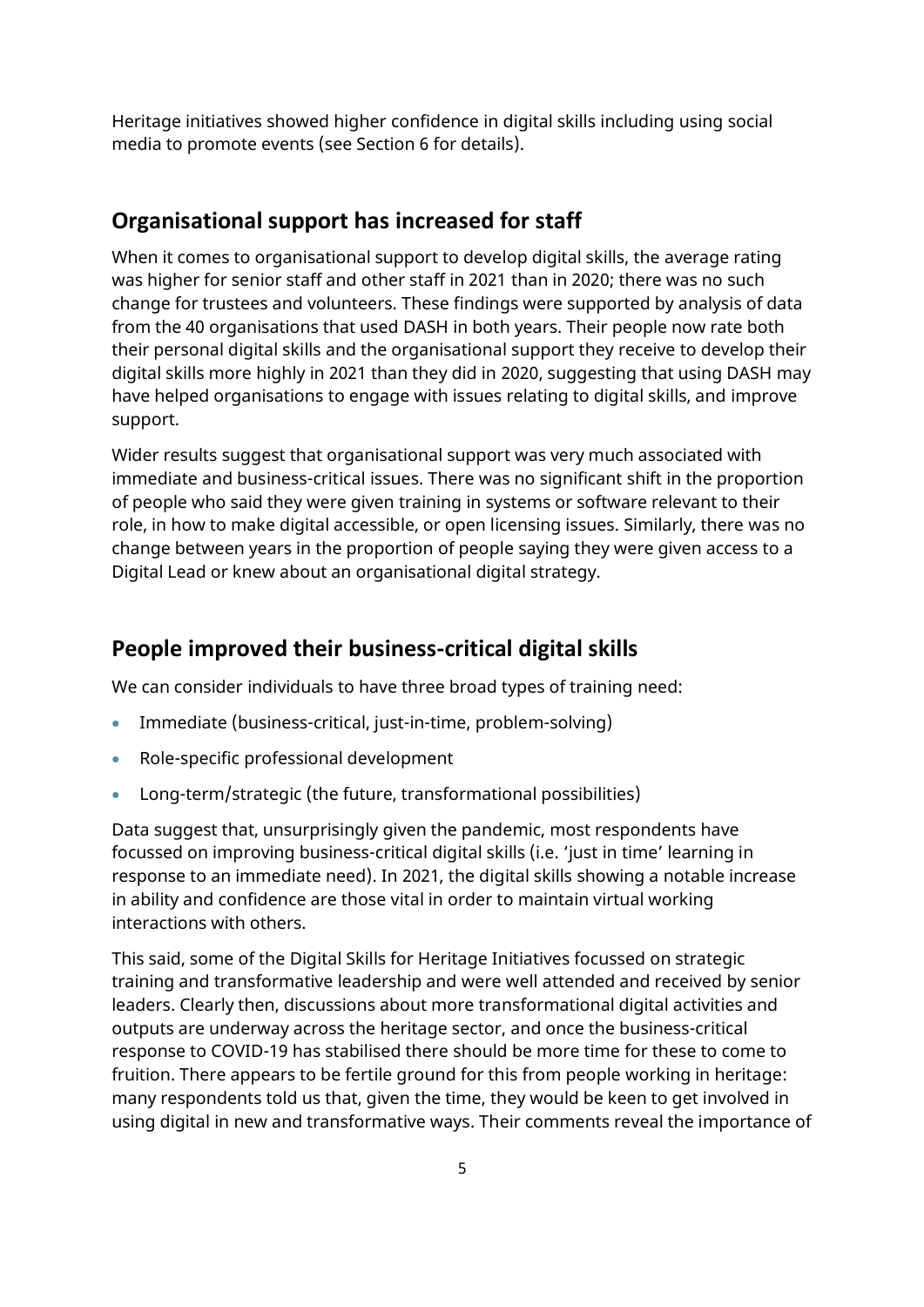engaging all job roles and contexts when considering digital developments, rather than considering digital innovation as a separate area that engages only a handful of 'tech-savvy' people.

### **Leaders are firefighting**

The focus on functional digital activities over the past 14 months is not surprising given the impact of the pandemic: time is limited, and survival comes ahead of innovation. This is further supported by the feedback from those in leadership positions, many of whom say their time is being spent on keeping their organisation afloat. Senior leaders say they are currently concentrating mainly on accessing sufficient funding, carrying out business-critical workflows, ensuring effective communication across the organisation now they are working from home, and, in many cases, providing virtual alternatives to their normal real-world offering in order to stay relevant.

Innovation takes both time and opportunities for discussion, learning and reflection with others, both within and between organisations. Many of these interactions used to occur opportunistically, for example via informal discussions with colleagues, or by chatting with people at conferences. These kinds of face-to-face interactions are not happening at present because of the pandemic, and feedback suggests that an important form of information-sharing has been lost, despite the rise of 'digital working' and the availability of formal support materials such as those funded by Digital for Heritage.

To further support innovation, we suggest there is a need to promote the importance of informal interactions and relationships, both between people and between organisations. While it would be useful to consider how this might be facilitated virtually, it may well be the case that physical opportunistic interactions are preferred by some, in particular those who don't currently feel enthusiastic about using digital as a way to meet others (see Section 7 for examples of how different people view use of digital).

### **Individual and organisational needs**

When comparing between 2020 and 2021, the needs of individuals and organisations remain very similar. Individuals want to know how to better use social media, create digital content and manage data. They continue to report a lack of time and insufficient face-to-face support as blockers to doing so.

Organisations want to get better at creating new online and hybrid experiences, improve engagement and outreach in digital spaces, upgrade IT systems and work processes in order to improve efficiencies, and better understand their audience in order to improve digital marketing activities.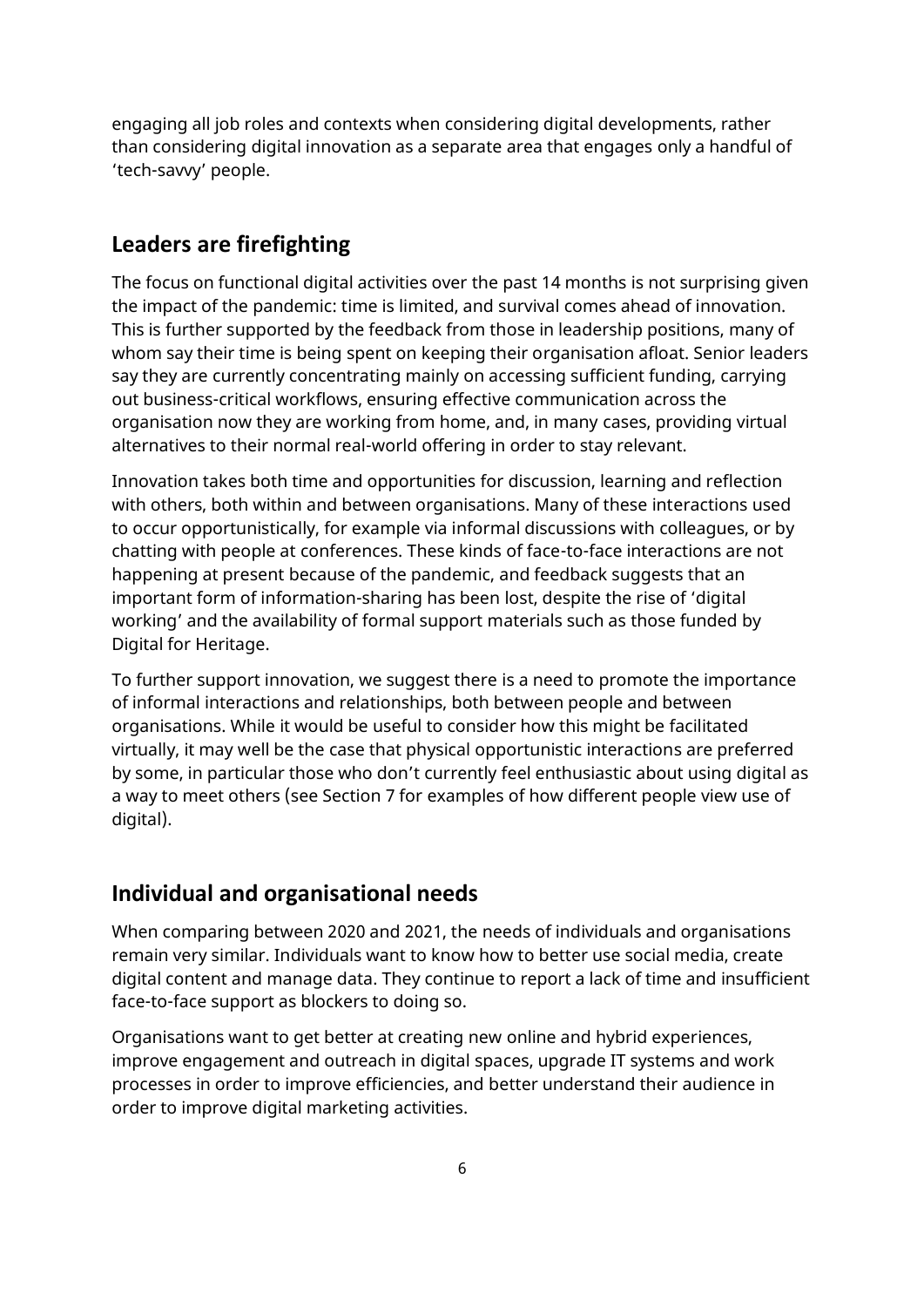We wanted to investigate how those in leadership roles perceived the issues and needs around digital in their organisation. We used a statistical technique to identify three types of digital persona: people who use digital when they have to, those who are used to digital being integrated throughout their life, and those who are digital enthusiasts. All three were present in people in leadership roles (i.e. senior staff and/or trustees). We use these personas to better understand the way that each group talks about their perceived strategic aims and needs, in the hope that this can help support agencies to better engage and communicate with leaders across heritage in the future.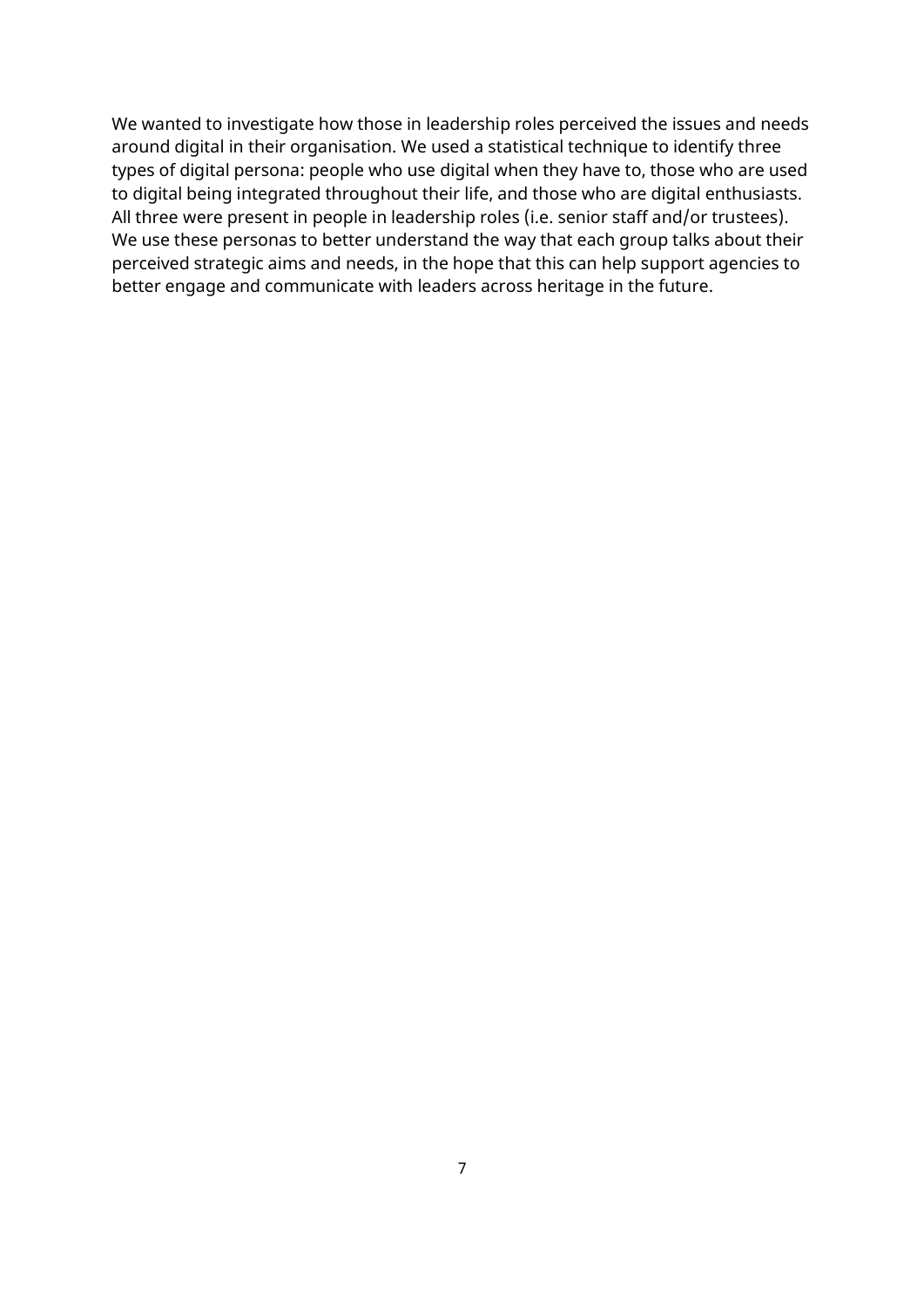# <span id="page-7-0"></span>**1. Recommendations**

Many of the conclusions made in the [DASH 2020](https://www.heritagefund.org.uk/about/insight/research/dash-report-learning-first-uk-wide-digital-heritage-survey) report remain relevant today. We have separated recommendations into those for individuals, organisations and funders. We appreciate that individuals and organisations have limited capacity to carry out some of these activities, especially while the focus is on responding to the COVID-19 pandemic. Nonetheless it is important to identify all possibilities so that they can be considered when feasible and appropriate.

### **Individuals**

- There are high quality, free resources available to help people working in heritage to use digital in new and improved ways. We recommend looking at some of the [Digital Skills for Heritage](https://www.heritagefund.org.uk/our-work/digital-skills-heritage) resources and bookmarking those that feel relevant or might be useful in future. Consider sharing your thoughts and signposting to them via your networks.
- The DASH questions remain available via the **DASH website**. They offer a fast and free opportunity to self-reflect on personal digital attitudes, digital skills and organisational support. We recommend individuals consider using them as one way to support professional development.
- Heritage organisations have limited capacity to develop specialist digital skills inhouse, so this often needs to be developed at an individual level as and when required. Where relevant, people should consider listing their personal specialist digital skills via their online (e.g. LinkedIn) profiles, and consider whether they might mentor others to develop specialist digital skills.
- We recommend people look at the digital personas presented in Section 7. Do you feel you fit into any of the three personas presented there? If you consider yourself to be a 'digital enthusiast', does your organisation know? If you do consider yourself to be a digital enthusiast, you might want to ask for some of your role to include supporting others to improve their digital skills, or support the organisation by helping to identify opportunities to better meet strategic needs using digital technologies. Could you join a network of other digital enthusiasts in other organisations?
- For senior staff, feedback from DASH suggests that they need not focus too much on honing a wide variety of personal specialist digital skills. What organisations need from leadership is a clearly communicated outline of intended outcomes in terms of internal working practices (e.g. 'we need an area where we can all access digital documents safely'), external service delivery (e.g. 'we want to increase the number of people that provide feedback on their visitor experience'), and strategic aims (e.g. 'we need to make better use of digital to deliver our equality, diversity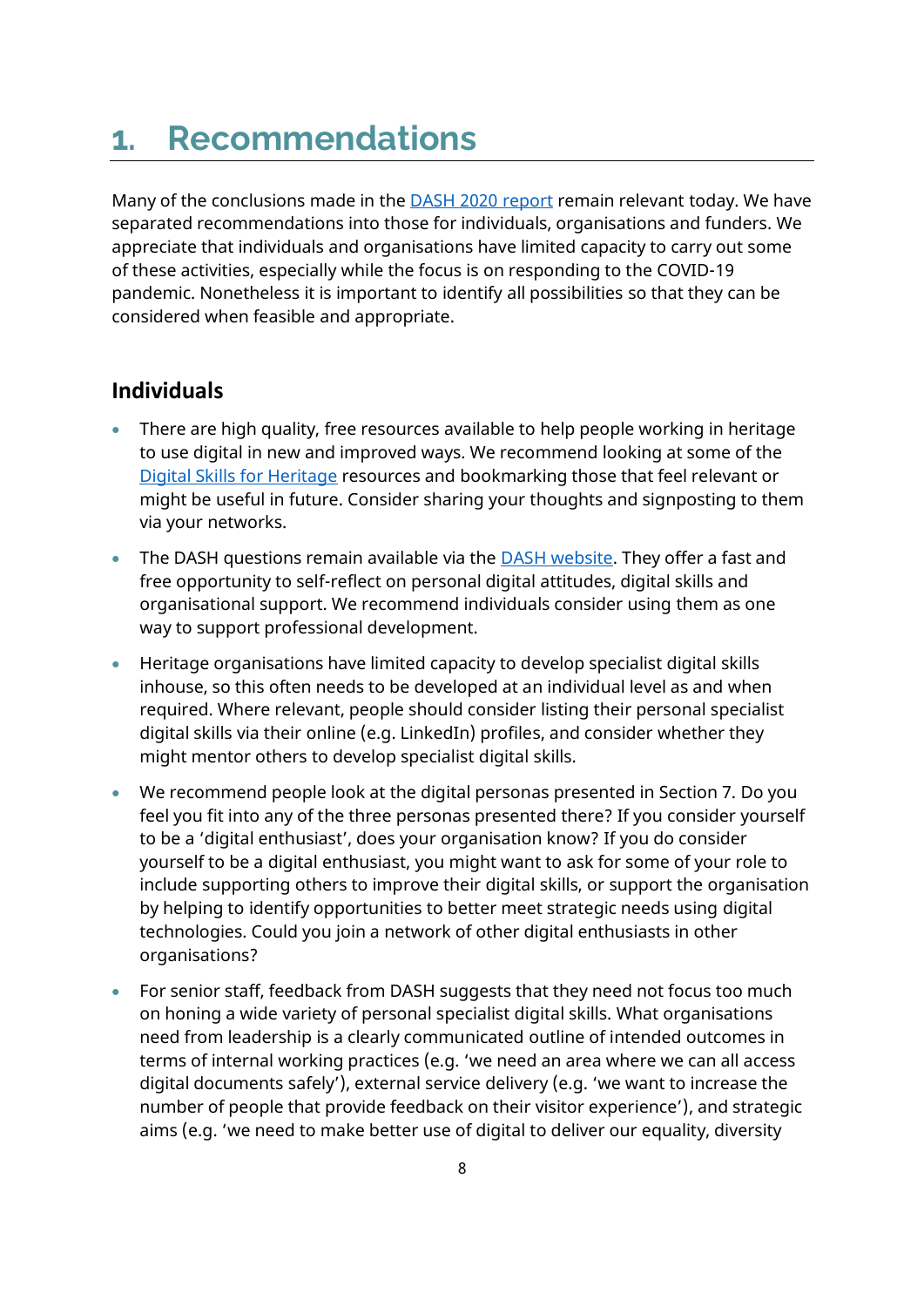and inclusion commitments'). The exact details of how this is done, and where different digital technologies can add value, can be shared with others. Using digital technologies should not be considered a goal in its own right.

### **Organisations**

- Clarify what skills people are expected to have in their role. This can be supported by ensuring job descriptions and trustee requirements for new posts reference appropriate digital skills and awareness, and by embedding conversations about digital skills into recruitment and appraisal.
- Carry out skills audits (such as DASH) to help identify what skills are inhouse and promote internal discussions about job role expectations around digital. Crowdsourcing feedback also provides opportunities to identify better ways of working.
- Wherever possible, we recommend organisations provide people in all roles and at all levels with opportunities to consider what digital skills could support their role, and time to engage with, develop, practice, discuss and share new digital skills.
- Include a diversity of voices when considering what and how to improve current use of digital technologies for internal working practices and service delivery. Staff, freelancers, volunteers, and trustees all have different viewpoints that add value to the conversation by helping to identify the right solution, and ensuring that it remains focussed on organisational strategic aims.
- Organisational support to develop the digital skills of trustees and volunteers is low in comparison to employed staff. With the large scale move to working in digital spaces post-pandemic, it is important that trustees and volunteers are included in training, especially those relating with best-practice or legal digital issues such as handling data safely and securely, copyright and open licensing, and accessibility.
- Consider how to facilitate informal discussions about digital between people, both face to face and virtually. For example, organisations might want to consider running a once-a-month virtual skill-swap, or provide a way in which their people can ask 'how do I do X with digital?' and share that with the wider organisation.
- Signpost staff, trustees and volunteers to relevant online resources and communities that could provide them with useful information or support relating to effective use of digital, such as those supported via the Digital Skills for Heritage programme.
- Identify, engage and develop your digital enthusiasts. The persona findings suggest that they are out there! Many people prefer learning by watching others (virtually as well as face-to-face) and these individuals have the potential to make excellent advocates and facilitators for effective use of digital technologies.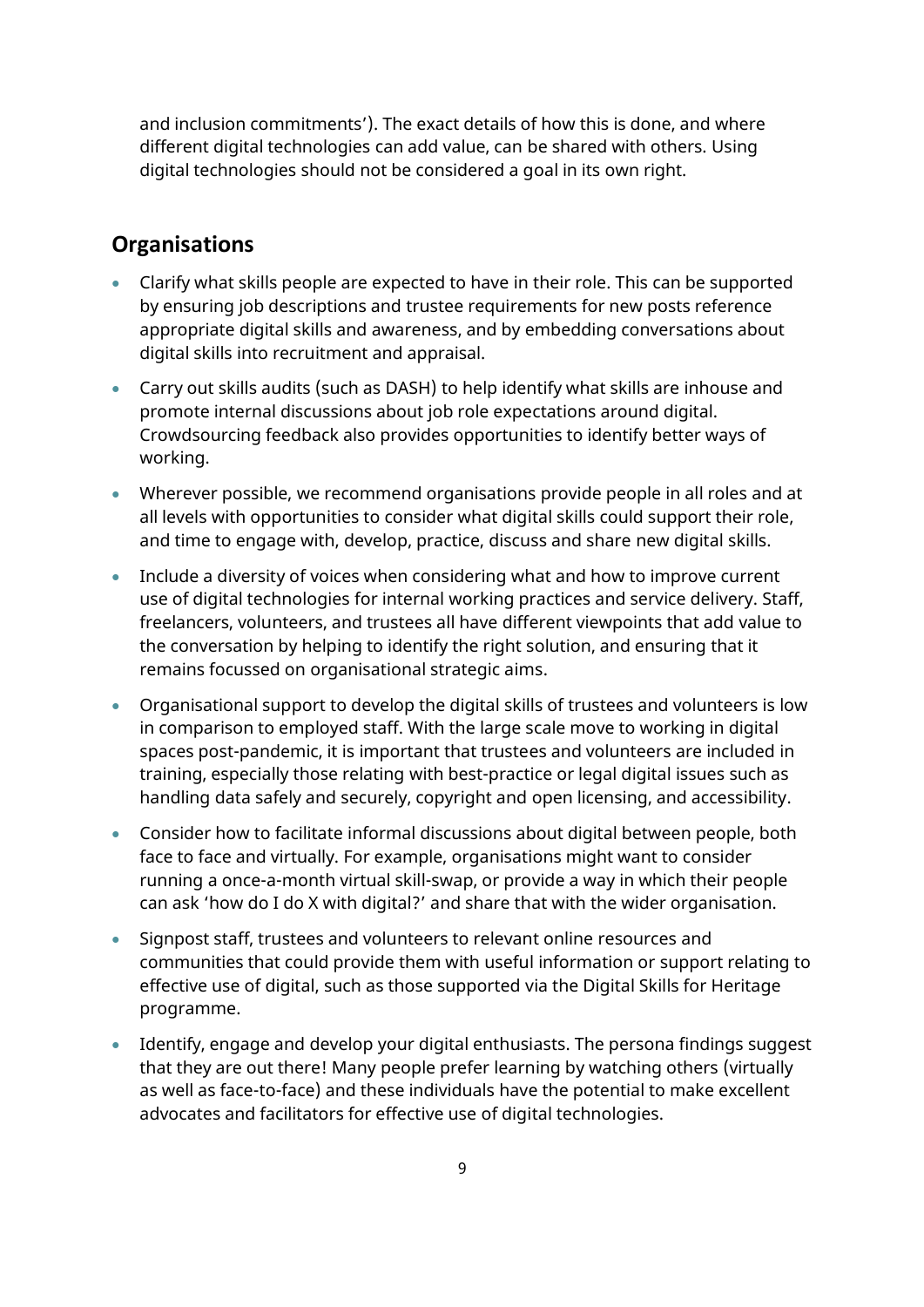### **Funders**

- The Digital Skills for Heritage resources and training have been well received, but DASH confirmed that there are many people working across the heritage sector who have yet to hear about and access them. Those who have used them exhibit higher levels of confidence and ability in relation to various digital skills, and while we cannot imply causation through this data, it does suggest that the resources have had a level of positive impact. The Heritage Fund should continue to promote those resources across UK heritage, and signpost people to them at key touchpoints such as when people apply for funding or sign up for various events or initiatives. They should also collect and publish user feedback about the resources to identify and share the ways in which people find them helpful.
- When attempting to cascade knowledge and skills across the sector whether related to digital or not – it is useful to consider heritage as an ecosystem rather than as a set of separate organisations. Most heritage organisations are very small, with limited capacity to develop specialist digital skills inhouse. DASH revealed that the sharing of specialist digital skills often occurs via informal discussions between people both inside and outside of an organisation, and/or via freelancers coming into organisations temporarily. Similarly, the fact that some people are clearly working and/or volunteering concurrently across different sectors (be they charity, heritage, education, public or private sector) suggests that there are opportunities for skills-swaps that have yet to take advantage of. We recommend funders consider creating some form of mentoring and/or match-making scheme that provides an opportunity for specialist digital skills to be shared across the 'heritage ecosystem'. A similar short-term mentoring scheme is seen in other sectors such as between members of the Market Research Society.
- Many organisations are still beginning their digital journey. It is important to remember that we must support these organisations with the basics, and work with them to identify how digital technologies might add value in their specific circumstance.
- The analysis identified some 'digital enthusiasts' with particularly advanced specialist skills. These are the people most likely to identify potentially transformative ways to use digital technology for heritage aims, different to the more common practice on transactional and practical digital integration. It would be useful to consider how they could be brought together to discuss innovative new ways of using technology, as well as support them to act as digital advocates across the sector.
- Most heritage organisations are very small and have limited time and capacity. Funders can help them to consider how to use digital technologies by providing 'light-touch' ways for senior leaders to be introduced to new ways of working with digital, to think more strategically and to engage with possibilities. This could be via the provision of online resources or creating opportunities for senior leaders to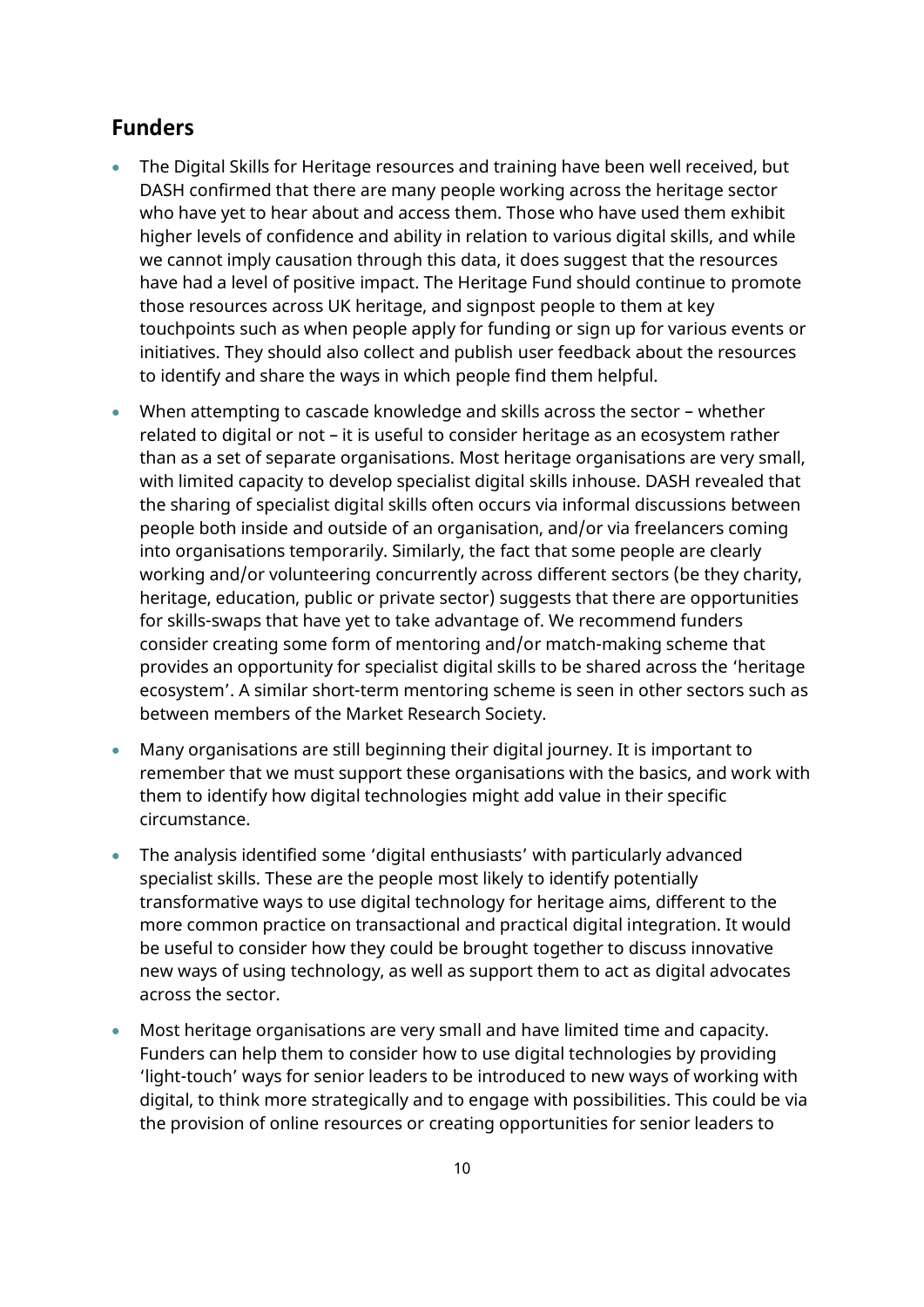meet virtually in formal and informal settings to discuss their needs and describe how they have solved relevant problems internally.

- Young people continue to be underrepresented in the sector, with fewer than 4% of DASH respondents aged under 25. Funders should continue to consider how to better engage young people in heritage activities wherever possible.
- This year's sign-up process included a small number of questions that aimed to better describe heritage organisations in terms of type, activities, size, legal status, remit, location, and approach to digital ways of working. We recommend these questions are cascaded to other data collection methods in order to collect further data to describe the types of heritage organisation. By better understanding the diversity of heritage organisations, funders can better support their needs.
- The persona work carried out using DASH data was tested for rigour using the free text comments. We recommend it is tested further to investigate its validity (e.g. via interviews) outside of the DASH dataset. The leadership personas should also be investigated further as these offer a potentially useful framework to facilitate recruitment and as a way to actively build in positive digital personas into organisations and the sector overall. The leader support matrix was derived from the analysis, and also requires discussion and testing to see whether it rings true in practice, and to consider whether and how it might support funders and organisations.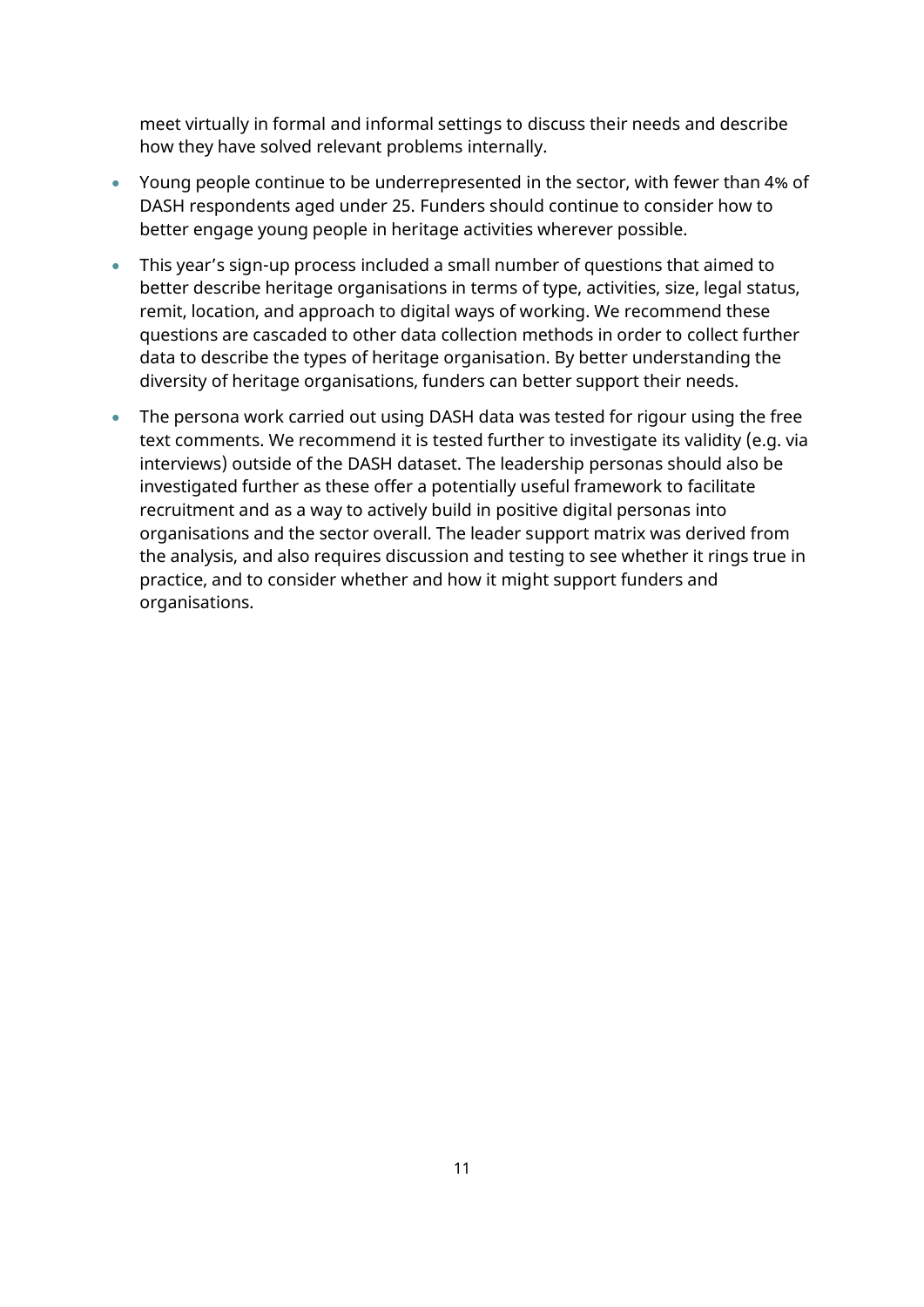# <span id="page-11-0"></span>**2. Introducing DASH**

### **Main aims**

The DASH (Digital Attitudes and Skills for Heritage) survey was funded as part of the Heritage Fund's ['Digital Skills for Heritage'](https://www.heritagefund.org.uk/our-work/digital-skills-heritage) initiative. The aim of the DASH surveys is to better understand the digital attitudes and skills of people working in the UK heritage sector, and to learn more about the organisational support they felt they received in relation to using digital technologies.

In 2021 the main aims were to collect data about digital skills, digital attitudes and organisational support for digital that:

- Helps individuals working in the heritage sector to better understand their own digital skills and attitudes
- Empowers organisations by providing data for them to compare themselves with national trends, and collate feedback that can be used to identify useful, feasible and practical ways to support their people and improve their efficiency and/or effectiveness using digital technologies
- Provides The Heritage Fund (and other organisations that champion UK heritage) with data to better support the sector to harness digital technologies usefully and appropriately
- Compare attitudes, skills and organisational support between April-July 2020 (when DASH 2020 data were collected) and September-November 2021 (when DASH 2021 data were collected). Responding to COVID-19 was a leading focus for organisations at both of these points

The brief was to attract participation from organisations representing the full breadth of UK heritage (in terms of region, size and sub-sector), and we aimed to reflect the attitudes and skills of all types and levels of staff and volunteers working within them.

### **The survey**

The 34-question survey ran for 11 weeks during September – November 2021. The question set was designed to be lightweight (to maximise response rates) and to feel relevant to individuals and provide actionable data for organisations. Questions focused on individual digital attitudes, individual digital skills (relevant to heritage), and organisational support for digital. Questions were based on extensive previous research regarding individual and organisational digital capabilities in the UK higher and further education sector, the UK health sector, and the European primary,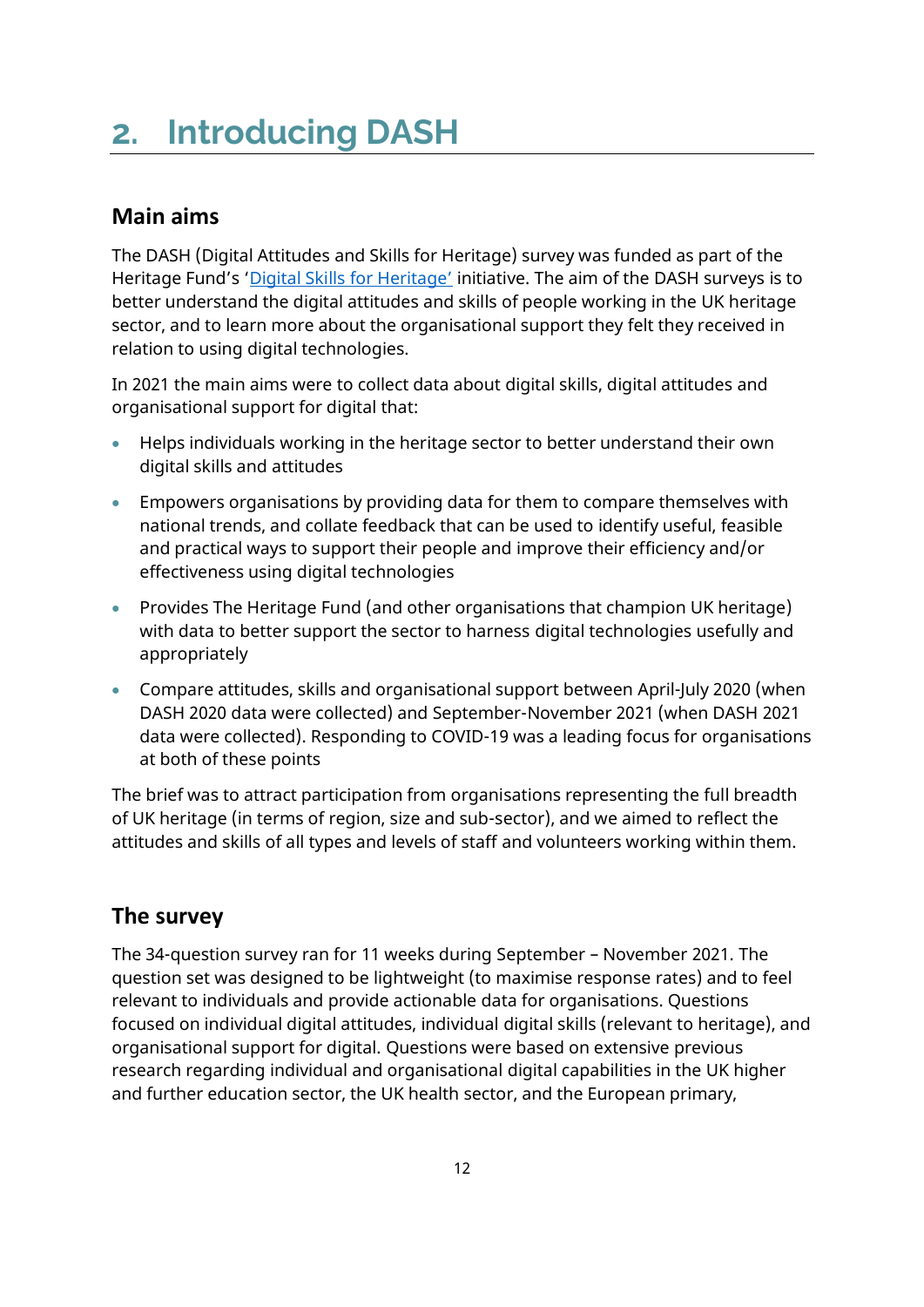secondary and vocational schools' sector<sup>1</sup>. All questions were optional. The questions relating to digital skills were shaped by a review of digital in the UK heritage sector, summarised in a separate blog post article on the **DASH** website, and are available to download, together with other resources for participating organisations. Based on feedback from 2020 we made minor changes to DASH in 2021 to include ten more questions that provided further opportunity for people to identify issues and so help their organisations to identify strengths and opportunities for improvement.

DASH 2021 was advertised using a wide variety of marketing methods and channels, led by The Heritage Alliance team and supported by The Heritage Fund communications team.

<sup>&</sup>lt;sup>1</sup> See the **Timmus Research project portfolio**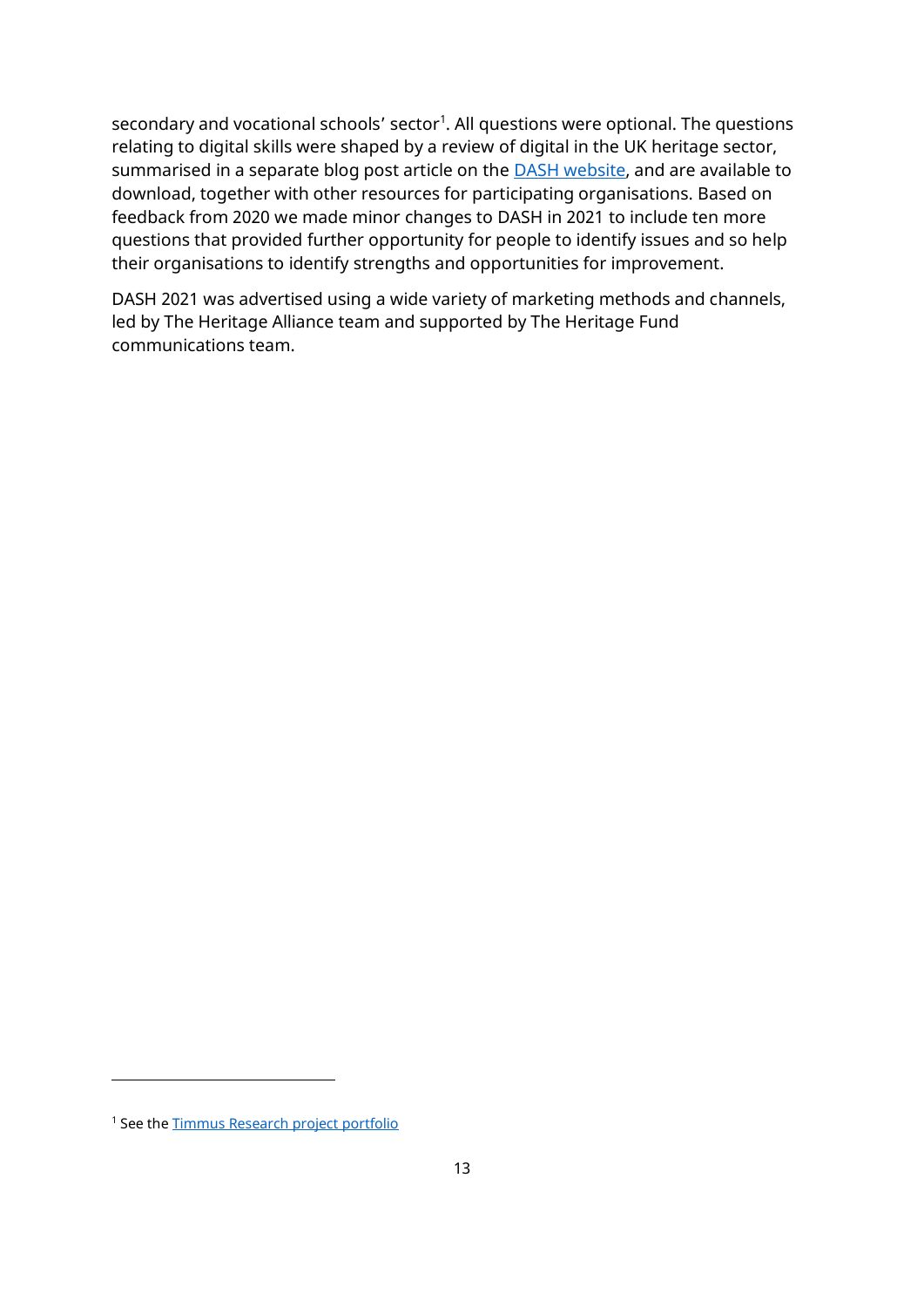### <span id="page-13-0"></span>**Defining UK heritage organisations**

There are tens of thousands of heritage sites in the UK. For example, English Heritage represents just over 430 historic places including palaces, houses, hill figures, statues, castles, abbeys, industrial sites, forts, bridges and agricultural sites, and manages a list of over 400,000 scheduled monuments, listed buildings, registered landscapes and battlefields, and protected wrecks. National Trust cares for over 500 historic houses, castles, parks and gardens, alongside 780 miles of coastline and 250,000 hectares of land. The Museums Association estimates there are about 2,500 UK museums. Historic Environment Scotland lists over 56,000 individual sites (described as either battlefields, gardens and designated landscapes, historic marine protected area, listed building or scheduled monuments), Cadw lists over 4,000 scheduled monuments in Wales, and the Northern Ireland Sites and Monuments Record holds information on over 16,000 different archaeological sites and historic monuments. So here alone we have six heritage organisations responsible in some way for just under half a million individual UK heritage sites. Thus, we start to gain a picture of the huge number of heritage sites, but these do not represent the extent of the UK heritage sector.

Beyond the built environment and heritage landscapes, many other areas emerge from industrial, maritime and transport heritage, traditional and specialist skills, archives and collections (physical or digital) and intangible heritage such as culture and memories. Precisely because of this complexity, The Heritage Fund does not define heritage and instead adopts a broad and inclusive approach. In its Strategic Funding Framework, it says:

"Heritage illuminates history. It includes buildings and landscapes, museums and memories, objects and species, but we do not define or limit its scope. While our work is informed by experts, we ask people to decide what they value from the past and wish to hand on to the future. That is the heritage we support."

In addition, the heritage sector encompasses a wide range of organisations and structures. From tiny volunteer-run informal groups to large-scale national bodies. While charities are a common legal status, many historic properties are privately owned, and a lot of heritage is managed by local authorities.

From this overview we hope the reader can see how diverse UK heritage is, both in terms of types and sizes of organisation. Precisely because of this diversity, we felt it was extremely important to engage every person and include all points of view within a national survey about digital attitudes, skills and support. The DASH survey was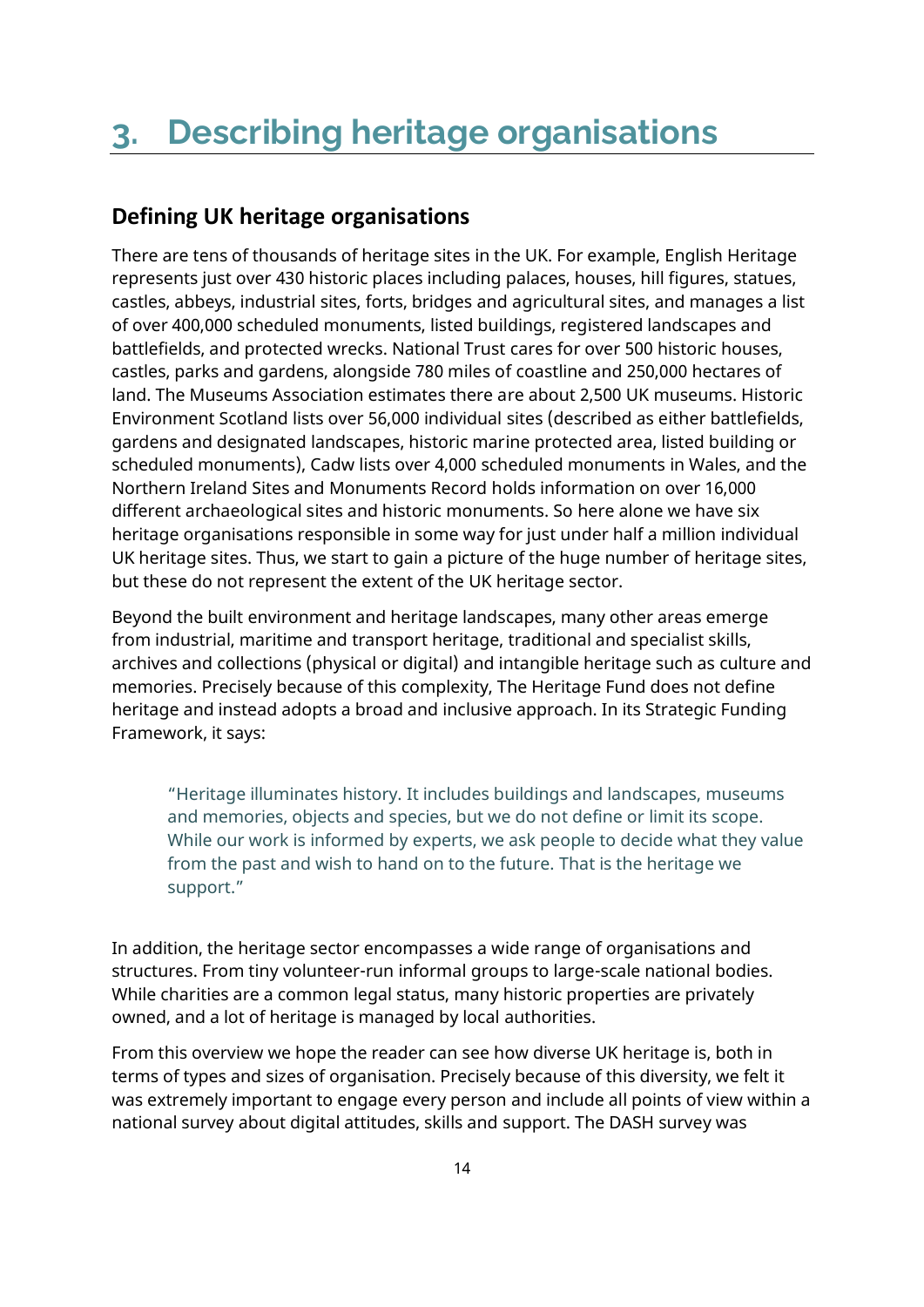therefore designed to be completed by individuals and not as a 'one response per organisation' data collection model. The questions were carefully designed to feel as relevant as possible to every person working and volunteering in UK heritage, and to provide useful feedback to organisations of all types and sizes. Providing data back to organisations was an important component of DASH, and in return for organisational participation we provided anonymised data back both as a summary online visual dashboard (for those with 3 or more responses) and as a raw data file (for those with 6 or more responses).

### **The organisations that signed up to use DASH in 2021**

A total of 416 organisations signed up to use DASH in 2021, of which 323 (78%) went on to collect at least one DASH survey response, and 63% collected at least two survey responses. Conversion from sign-up to DASH use was notably higher than in 2020 when 523 organisations signed up to use DASH in 2020 but only 281 went on to complete the survey. This section ('Describing Heritage Organisations') focuses on understanding the types and sizes of heritage organisation that make up the UK heritage sector, drawing on data from all 416 organisations that signed up.

We have provided a short summary of the findings below; detailed data tables and more detail from the free text analysis are shown in Appendix 1.

### **Heritage area**

- Twenty-eight percent of organisations that signed up to use DASH in 2021 described their heritage area as 'collections (museums, libraries or archives)', 18% as 'community heritage', 17% as 'historic buildings and monuments', 11% as 'landscapes & nature', 10% as 'sector support', 8% as 'cultures and memories' and 8% as 'industrial, maritime and transport'
- Organisations describing themselves as 'industrial, maritime and transport' and 'cultures and memories' were most likely to sign up but then not use the DASH survey
- In 2021 we included a new heritage category, 'sector support' which was chosen by 10% of organisations signing up for DASH, illustrating the importance of these heritage umbrella organisations in supporting the UK heritage sector

### **Organisational aims, geographical remit and location**

• When asked which of eight possible aims and activities best described their organisation's focus, by far the most popular were 'visitor and public engagement'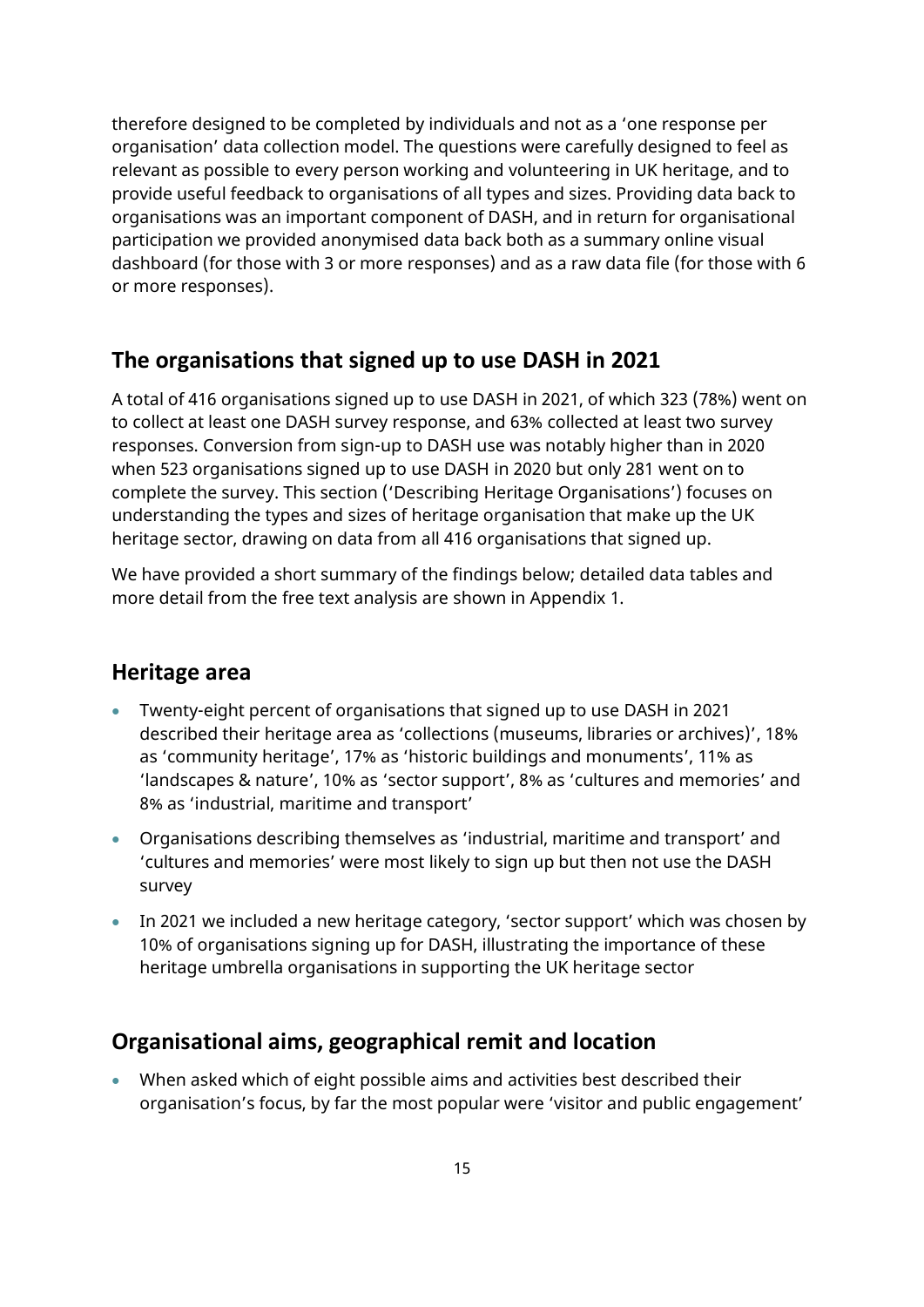(chosen by 70% of organisations signing up) followed by 'conservation and preservation' (43%) and then 'education' (39%)

- 37% of organisations signing up to use DASH said their remit covered a region of the UK and 32% said their remit covered a single physical site. A total of 5% said their remit was overseas/global
- When asked where their head office was based (as an indicator of their UK location), 36% said 'England: South-East, South-West and London', 21% said 'England: Midlands and East', 19% said 'Northern England', 9% said Northern Ireland, 8% said Scotland and 7% said Wales; this is broadly similar to the 2020 survey

### **Legal status**

• By far the most common answer when asked to describe organisational legal status was 'registered charity' (62%). A total of 11% of organisations were a heritage arm of a local authority, government organisation or public sector body. A total of 4% chose 'other, e.g. sole trader' and 2% chose 'private owner'.

### **Number of staff and volunteers**

- We use the number of staff and volunteers as a way to describe organisation size because when it comes to considering digital technologies within an organisation, it is individuals who need to be given access to technology and/or trained to use it. Hence for DASH we consider organisation size to be best described in terms of the numbers of people (staff and volunteers) involved rather than income or footfall (which of itself has complications when considering e.g. community heritage groups or virtual heritage archives)
- 49% of organisations signing up to DASH had 1-10 staff members (either full- or part-time), 20% had 11-50 staff and 11% said more than 50 staff. A total of 19% said they had no paid staff and were completely volunteer run. This is strikingly similar to the proportions of organisations that signed up to DASH in 2020 – despite the fact that only 40 of the 416 organisations that signed up in 2021 had used DASH in 2020. This suggests that these staff proportions broadly represent UK heritage organisations more widely
- The mean average number of staff per organisation was  $57 \pm 514$  SD people. In contrast, the median average was just five people. Clearly, the standard deviation of the mean and the large difference in these two averages illustrates the huge variation in staff number across heritage organisations, with the vast majority run by either a very small number of paid staff or solely volunteer-run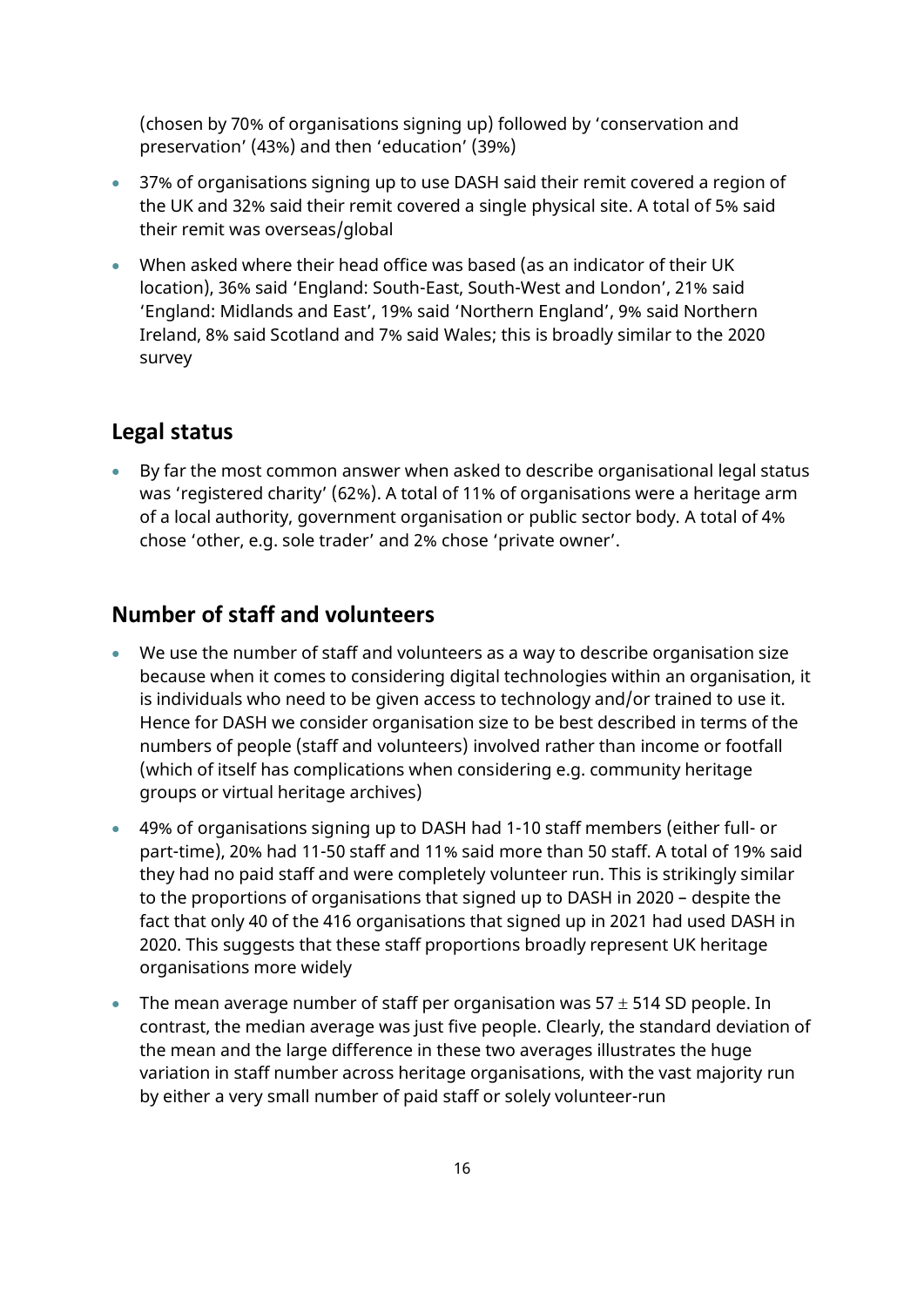- The number of volunteers at each organisation was more unreliable in 2021 than in 2020 because several organisations explained to us that COVID-19 had prevented them from being able to use their volunteer staff, such that many were no longer considered 'active' volunteers
- Based on the data collected this year, the mean average number of volunteers per heritage organisation was  $246 \pm 2,560$  SD people. In contrast, the median average was 20 volunteers. There is, quite clearly, a huge range in the number of volunteers associated with heritage organisations. Typically, the organisations with very large volunteer numbers are either those classifying their heritage area as 'landscapes and nature' or 'place of worship' (notably cathedrals)

### **Describing organisation's approach to digital**

• When asked to describe their organisation's approach to digital ways of working, DASH Champions (the name we assigned to the person who signed up on behalf of their organisation) most commonly described their organisation as 'keeping up with the times' (48%). It was of interest to note that those organisations describing themselves as 'not engaged' with digital were more likely to sign up but then not use DASH.

### **Top digital priorities for the next three years**

When they signed up for the survey, DASH Champions were asked about their organisation's digital priorities for the next three years. These fell into four broad themes.

### **1. Improve engagement and outreach**

This involved activities such as developing online and social media communications, marketing, audience analysis, member engagement and community building

### **2. Improve digital practices at work**

This involved activities such as upgrading IT systems, improving work process and efficiencies, training staff, making better use of data and systems

### **3. Develop innovative heritage materials**

This involved activities such as developing content and interpretation materials, mapping and digitising, and improving access to collections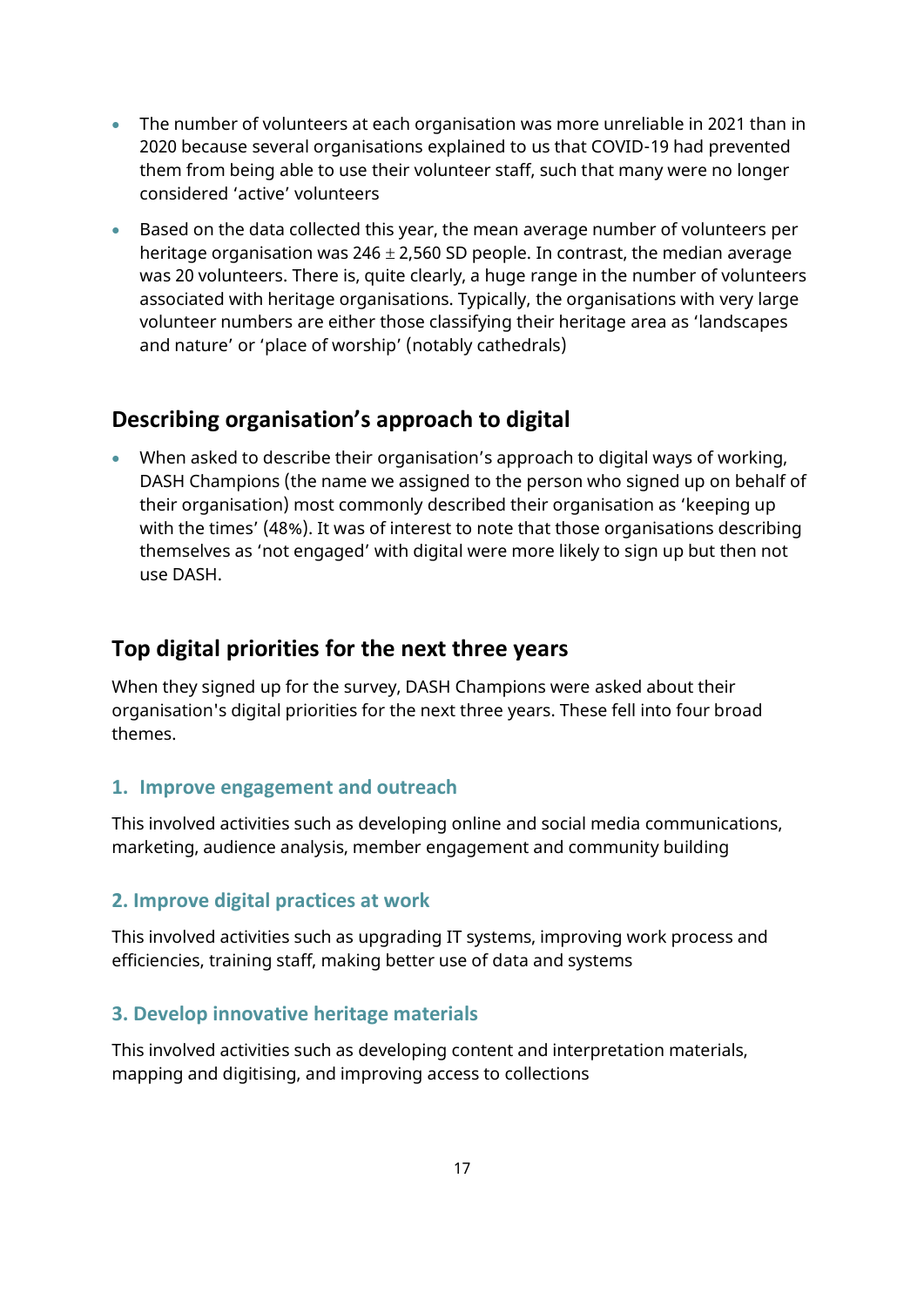#### **4. Offer digital events and learning opportunities**

This involved activities such as online performances and educational events, developing innovative real-world/online experiences, and outreach events such as launches and promotions

Priorities are similar to [those identified in 2020.](https://www.heritagefund.org.uk/blogs/digital-skills-heritage-receives-funding-boost) Looking below the headline findings to some of the quotes from strategic leaders, it seems that many organisations remain in 'pandemic response' mode, prioritising the use of digital for immediate needs (such as putting events online and moving to digital ways of working). The development of new heritage offers and experiences in response to the pandemic is emerging more slowly.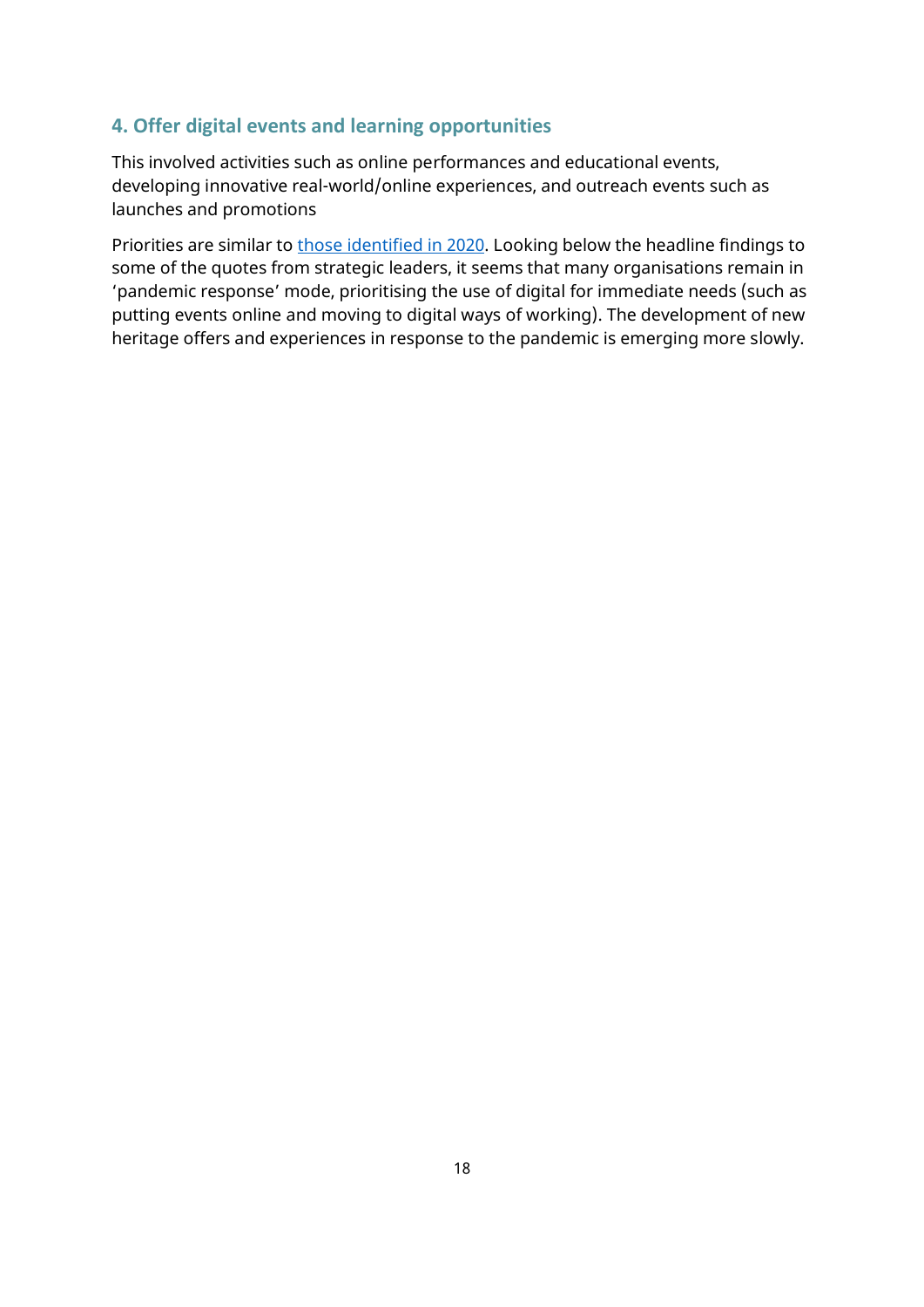# <span id="page-18-0"></span>**4. DASH survey key findings**

DASH Champions were asked to circulate their unique survey link to all people working or volunteering in their organisation. DASH 2021 collected 4,514 individual survey responses from 323 organisations. Each organisation collected between one and 249 responses; the mean was  $14 \pm 26$  SD and the median was six.

A third of organisations collected at least 10 responses and 12% of organisations collected 30 or more responses. We have provided a short summary of the findings below; detailed data tables broken down by job role, and more detail from the free text analysis are shown in Appendix 2.

Much of the following summary is discussed by comparing average answers between the five possible job roles, these being: trustee/board members, CEO/director/senior leaders, all other staff, freelancers, and volunteers. For ease, we have shortened the naming of the first two categories to 'trustees' and 'senior staff'.

Where we have investigated the data from those in leadership positions, we have grouped the first two job roles (i.e. trustee/board members, and CEO/director/senior leaders) and have called these people 'senior leaders'.

Section 5 of this report focuses on a detailed comparison of differences and similarities between the 2020 and 2021 DASH data. In this section we focus predominantly on describing this year's results in question order.

### **DASH respondents**

- We asked individuals to describe their job role as one of five possible options. 51% of respondents were staff, 28% were volunteers, 11% were trustees (also typically unpaid), 8% were senior staff and 1% were freelancers. This is broadly similar to the data collected in 2020, suggesting that these proportions are largely correct across the UK heritage sector
- 47% of respondents were on permanent contracts and 38% were in unpaid roles; 7% were on fixed term contracts, 4% on project-based fixed term contracts, and 2% were either on zero hours contracts or 2% as freelancers
- 20% of respondents had been in post for five to six years and 14% had been in post for seven or more years
- When asked to describe their area of work, the two most commonly chosen options for trustees were strategic management and fundraising and development. Senior staff most often chose strategic management and project management, staff and freelancers chose engagement and visitor operations, and professional/technical, and volunteers overwhelmingly chose engagement and visitor operations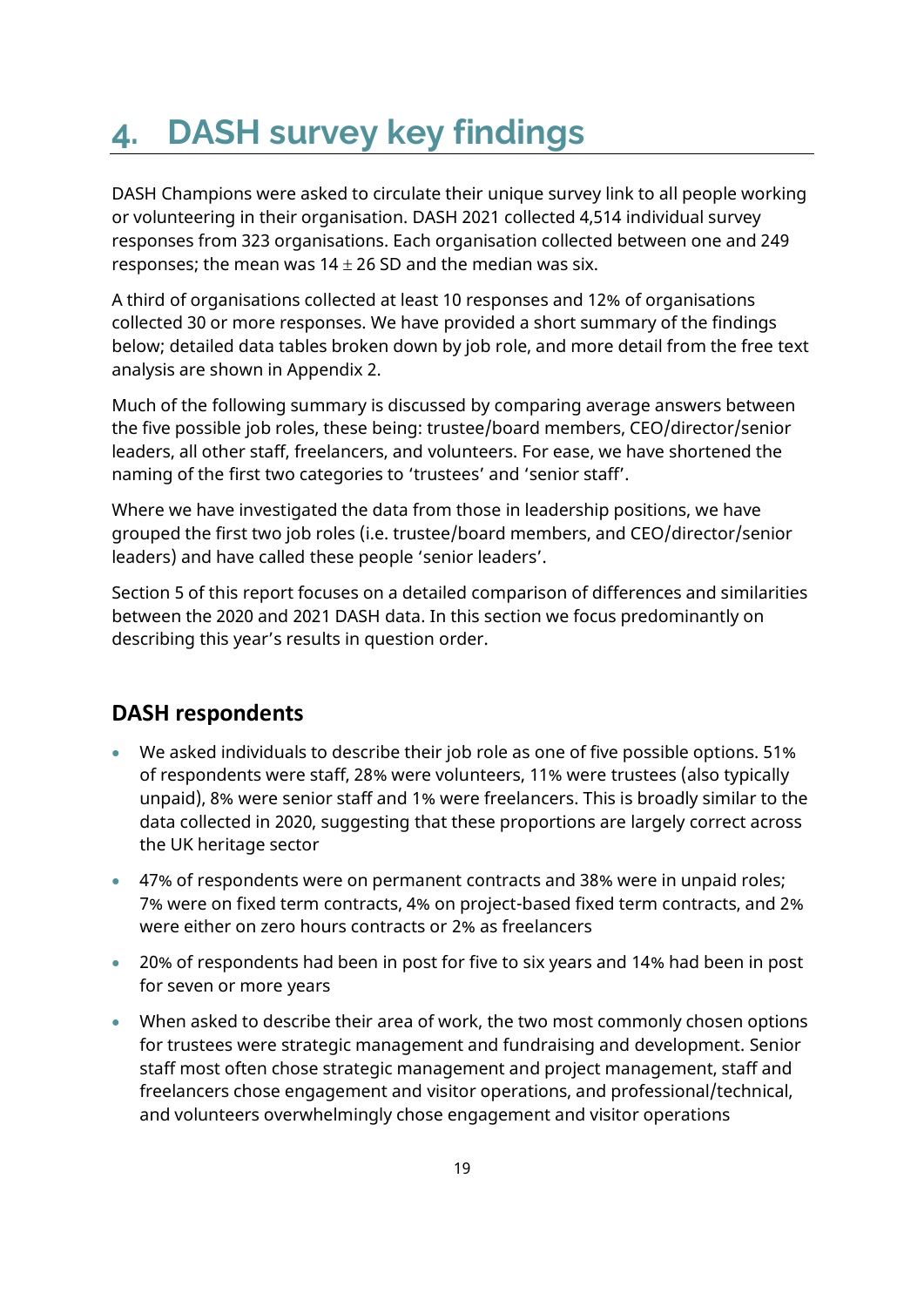- Half of respondents had worked in another organisation in the past three years, often in several different sectors; 19% said they had worked in the charity sector, 18% in heritage, 12% in the commercial sector, 11% in education/academic and 10% in the public sector. This suggests that there is the opportunity for people to work across different organisations/sectors and share (digital) skills and information in different contexts. Interestingly, 10% said they had worked in two different sectors in the past three years, and 4% said they had worked in three or more different sectors, suggesting that some people may have portfolio careers spanning several sectors
- Nearly half of all respondents were aged 55 or older; 27% were over the age of 64 illustrating the importance of older and retired individuals in supporting and running the UK heritage sector. Only 4% of respondents were under the age of 25
- As per last year, about 60% respondents were female, 39% were male, and 1% were other/non-binary. Trustees were more likely to be men whereas senior staff, staff, freelancers, and volunteers were more likely to be women
- A total of 3% of respondents said they used assistive technologies such as screen readers or text magnifiers on a day-to-day basis; this is similar to last year's results

### **Attitudes and motivation to use digital**

- These questions were designed to ask people about their general attitude towards digital technologies in life generally
- 20% of respondents said they often help other people use digital technologies; this was higher for freelancers and staff and lower for volunteers
- 24% said they often share advice and information on social media; this was higher for freelancers and trustees and lower for volunteers
- 42% said they often find their own solution to IT problems; this was higher for freelancers and senior staff
- 39% said they often looked after their health as a digital user by taking screen breaks etc. This was highest in volunteers and trustees
- When asked to rate their interest in learning new digital skills, senior staff, staff and freelancers were on average more interested than trustees and volunteers
- The main motivation to develop digital skills was to solve immediate tasks or problems. Some respondents provided additional comments to this question, with several commenting that they felt it was important to keep up-to-date with digital development and to maximise effective and efficient working
- Senior staff were, on average, likely to expect to find learning new digital skills easier than volunteers or trustees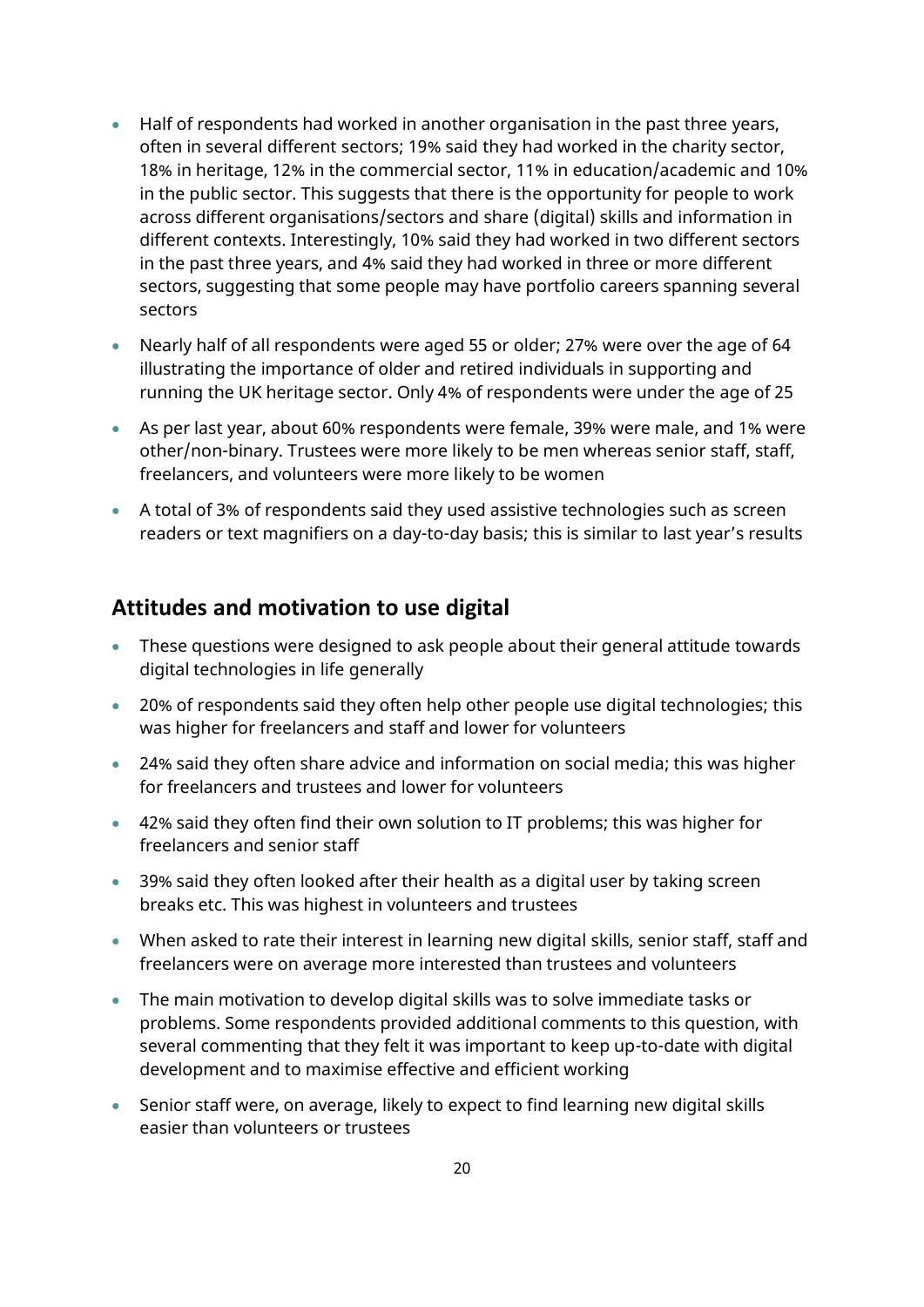- Respondents were asked to give an example of a digital tool or app they found really useful. Common themes were mobile apps (notably banking or Google maps), Microsoft software, emails, calendars, and social media
- When asked what new digital skills they have developed in the past 12 months, common themes related to virtual meetings, manipulating data (notably in Excel), editing images or videos, and creating website and social media content. This result is very similar to 2020's findings

### **Digital skills**

- On average, volunteers rated their digital skills lower than those in other roles. Having a higher interest in learning new digital skills and respondents rating their role as requiring higher digital skills were the two key drivers of higher digital skills rating scores. Gender, age, and organisational heritage area were not important in predicting higher digital skills rating scores.
- 71% of respondents said they were able and confident when it came to using video conferencing for virtual meetings; this was notably higher than in 2020
- 46% felt able and confident in using social media to promote and event; this was similar to last year
- 63% felt able and confident in recording an activity, place or object digitally; this was slightly higher than results from 2020
- 47% felt able and confident in using collaborative digital workspaces; this was much higher for trustees and staff when compared with data from 2020, but similar for volunteers. This clearly illustrates the necessity in moving to working digitally during the pandemic
- 53% felt able and confident in analysing data from a spreadsheet or database; this was broadly similar to 2020 data, although volunteers in 2020 felt a little more confident in this activity than those involved in DASH 2021
- When asked what level of digital skills their role required, on average senior staff, staff and freelancers said they needed higher digital skills than trustees. Trustees, on average, said they needed higher digital skills than volunteers. Volunteers reported needing the lowest level of digital skills in their role, which is unsurprising given how many said their main role was to support physical, on-site visitor operations
- Across all roles, the most common digital skills were 'carry out online research' and 'write relevant digital copy'. Nearly half of staff and 38% of volunteers said they trained others (formally or informally) to use digital systems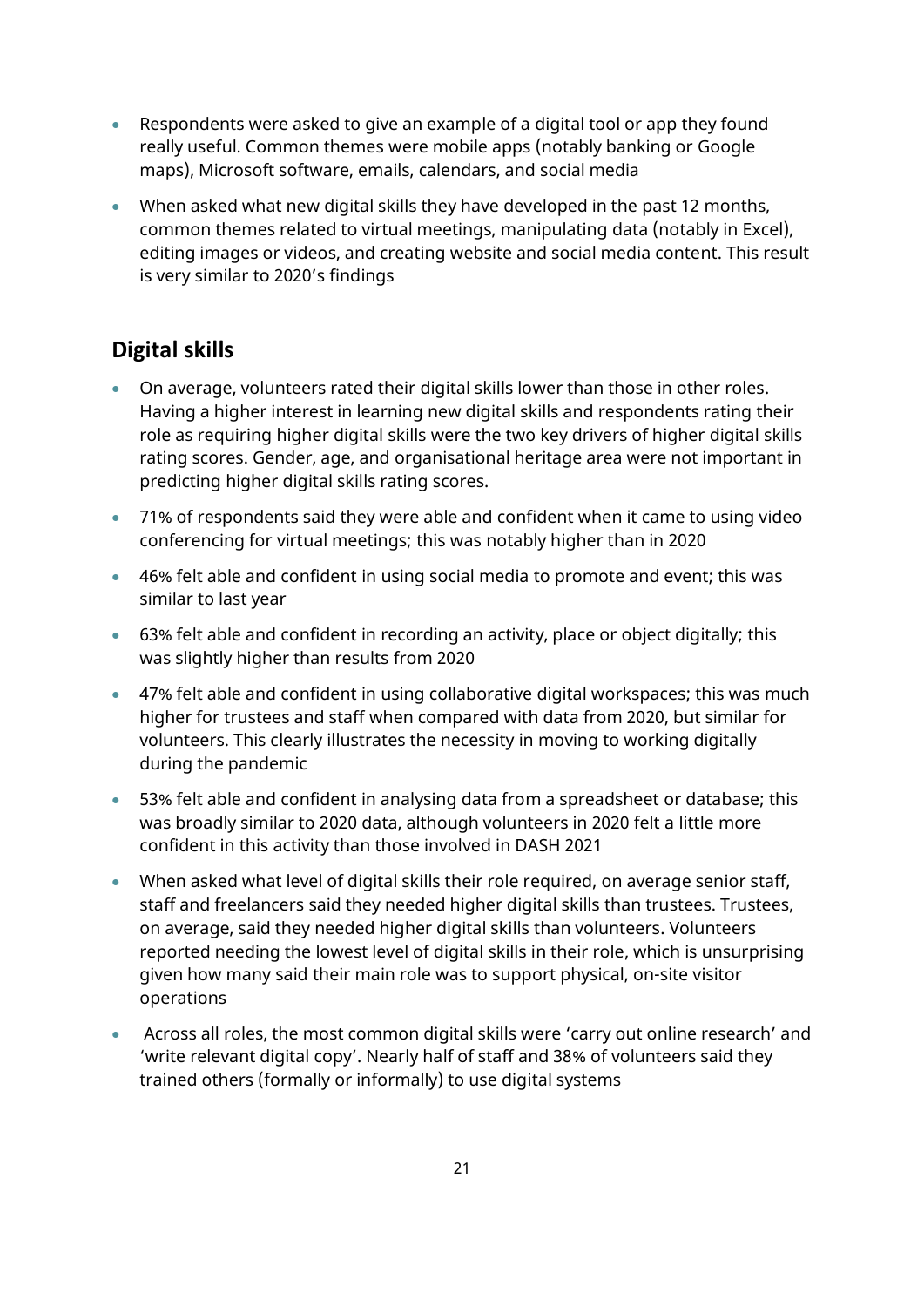- Data confirmed that many volunteers are adept at using digital: 20% said they managed a digital collection or archive, and the proportion was not that much higher for staff, senior staff or trustees (30%, 27% and 27% respectively)
- Freelancers reported the highest levels of proficiency in digital skills including publishing digital content with open licensing, designing infographics, assessing digital risks and opportunities for an organisation, designing online surveys, managing digital collections, and developing a social media strategy. This illustrates there is a good supply of digital expertise and support available to heritage organisations from freelancers, allowing senior leaders to focus on strategic aims without necessarily having to providing digital specialist skills inhouse
- Respondents had developed their digital skills either via informal learning in their current organisation – 42% chose the option 'picking up skills from colleagues' - or by 'bringing skills from a previous organisation' (31% those that option). Much of this has been hampered by COVID-19 and the need to work from home, plus the lack of opportunities to meet, interact informally, or learn from peers in virtual spaces. This issue is clearly shown by the following quote:

"It is very difficult to access effective training, particularly with the loss of shared physical working office space post covid in my organisation. There are some useful webinar or online resources which can be helpful but there is no way to learn together and support each other to develop. In reality, much of the most effective learning in the past with new and developing technologies and digital skills was a shared beginning - maybe a workshop or presentation - and then 'in practice' development and skill building. We were all able to help each other but now everyone is in different places in terms of knowledge, many feel left behind, or we all work separately and therefore have lost consistency."

Staff member, large heritage organisation with 50+ staff

### **Organisational support**

- When asked when they discussed digital skills at their organisation, most respondents (55%) said they did so informally with colleagues or peers. Only 29% of senior staff said they discussed their digital skills during formal meetings such as appraisals; this was higher for staff (36%). A total of 32% of staff, 21% of senior staff, 20% of freelancers, 9% of volunteers and 8% of trustees said they had discussed their digital skills during recruitment
- 52% of respondents (mainly staff) provided further information about the kinds of digital skills they were keen to develop. The most common themes were video editing and content creation, social media skills (especially in relation to marketing) and data analysis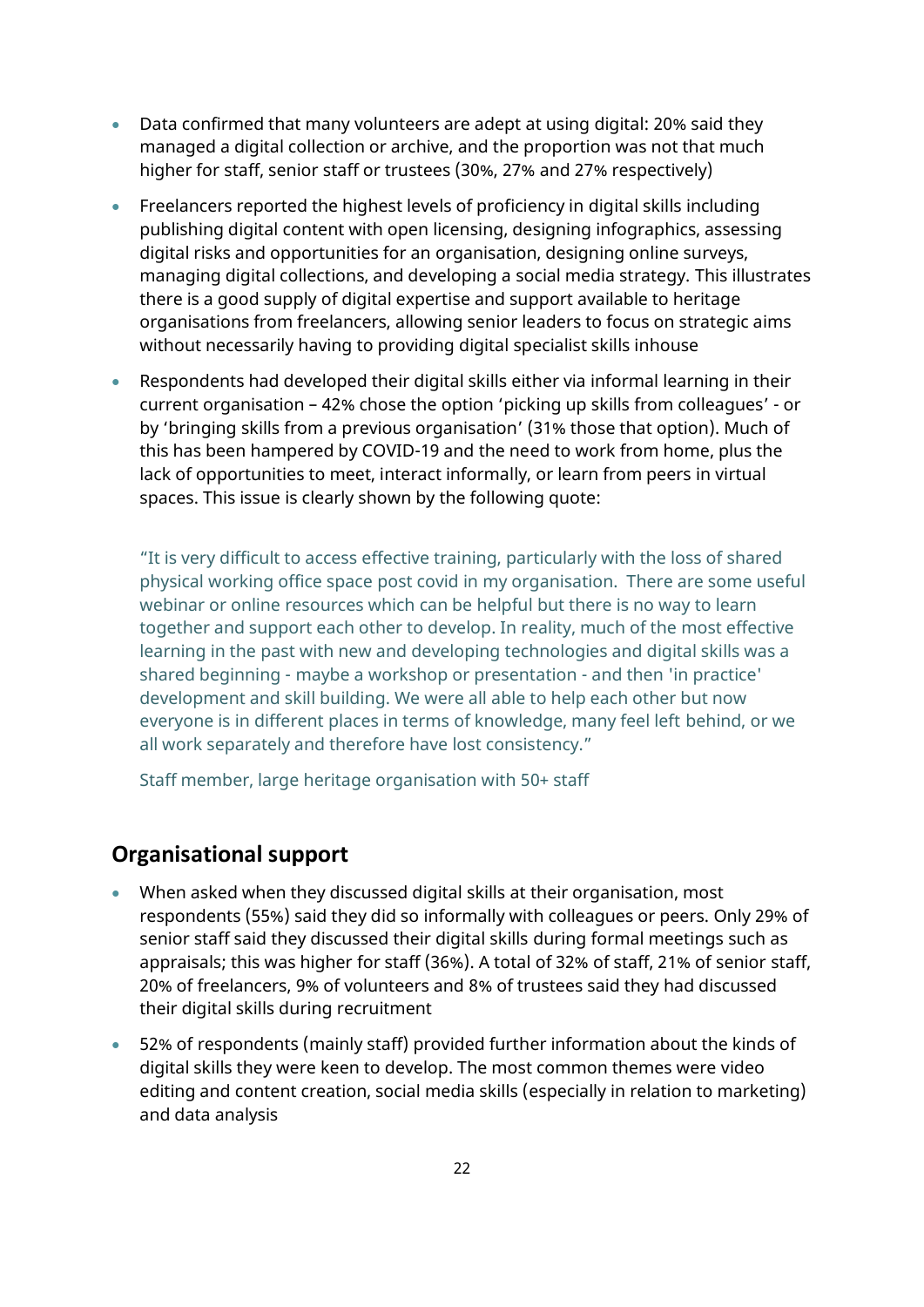- 45% of respondents said they found it hard to develop digital skills due to a lack of time, 24% said they didn't have enough personal face-to-face support for learning new digital skills, 17% said they didn't have enough access to online training and resources, and 16% said there was a lack of access to reliable devices and/or software. 17% said they didn't have any difficulties in developing new digital skills
- Respondents were asked whether current organisational systems or processes made it hard for them to use digital in the ways they would like. This was a new question for 2021. 19% said yes, and 33% were unsure, and 48% said no). Staff were most likely of all five job roles to say they were encountering some form of blocker. When asked to elaborate on the issues that made things hard, common themes were:
	- Poor functionality or reliability of infrastructure and out-of-date equipment
	- Staff not being sufficiently involved in choosing software or designing digital processes
	- Lack of awareness at a senior level of what is possible or necessary
	- Lack of time and resources for staff development
	- Inefficient working practices
- Like last year, the most common response when asked how their organisation could improve digital ways of working was to ask for more training. However, this year there were a wider range of alternative suggestions, mainly in relation to organisational practices and systems. Respondents also provided feedback about the aspects of their organisation that could be improved with new or better digital ways of working. Almost all could see opportunities for their organisation to use digital technologies more effectively. Common themes related to better online access to their organisation's offer, and improving internal project, process and workflow management. These are summarised in more detail in Q25 and Q27 in Appendix 2
- When asked to describe their organisation's approach to digital ways of working, most (46%) respondents said they organisation was 'keeping up with the times'
- 63% of senior staff and 57% of staff said they were given help from their organisation to set up their own digital devices in comparison with just 15% of trustees and 6% of volunteers, reflecting the different nature of their role expectations and requirements
- 22% of senior staff and 16% of staff said they have access to a digital lead they can contact for support. 17% of senior staff and 16% of staff say they are aware of an organisational digital strategy
- 20% of senior staff and 17% of staff said they receive recognition for the digital skills they bring to their role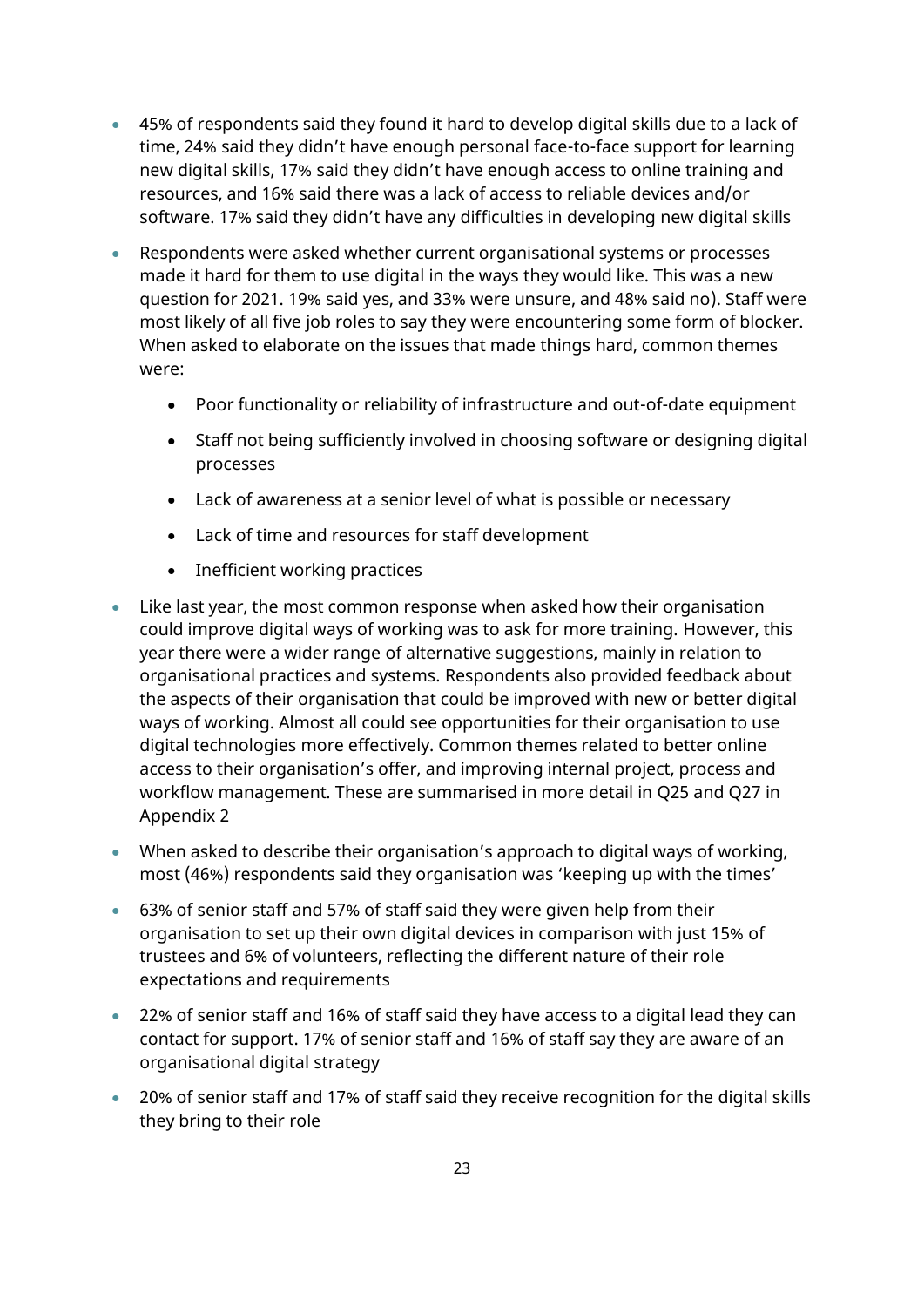- 67% of senior staff and 59% of staff said their organisation makes them aware of how to handle data securely and within the law in comparison with 36% of trustees and 17% of volunteers
- On average, senior staff, staff and freelancers rate their organisation's support to develop their digital skills more highly than trustees. Volunteers report the lowest average support rating
- We asked respondents whether they had used any of the Digital Skills for Heritage initiatives funded by The Heritage Fund. One in four senior staff had experience of at least one of five named resources or projects. The most popular of these were [Heritage Digital](https://charitydigital.org.uk/heritage-digital) (a support project providing free digital skills training and support, led by The Heritage Alliance) and The Heritage Fund's [Digital Guides,](https://www.heritagefund.org.uk/our-work/digital-skills-heritage) which had both been used by about 12% of senior staff and 6% of trustees.

### **Feedback from free text comments**

#### **Digital issues and concerns**

Senior staff (managers and trustees) often describe funding and resource constraints as barriers to implementing digital plans and strategies. Staff who report that they want to develop their digital skills express a number of frustrations, some of them also resource-based, but some of them cultural e.g. access to software being restricted to specialist users, and digital projects that employ experts rather than upskilling members of the organisation.

### **Working during the pandemic**

It was not possible to identify developments since DASH 2020 through direct comparison of the free text data year-on-year, as the organisations and participants were different in each year group, and the methods not directly comparable. However, a word search of the whole free text corpus from 2021 using 'pandemic' and 'covid' came up with the following issues that participants identified this year, relating to the experience of working during the pandemic

- Digital is now embedded into day-to-day working practices: "the pandemic has placed digital (video meetings) at the heart of working life"; "Continue the covidimposed practice of virtual meetings"; "the pandemic made [digital] a necessity, so I couldn't avoid it!"
- Working from home is the new normal: "a lot of work shifted to MS Teams"; "since covid we have been spending a lot of time working from home"; "necessity of remote communications during lockdowns". There were some comments about the need for new policies to support staff WFH.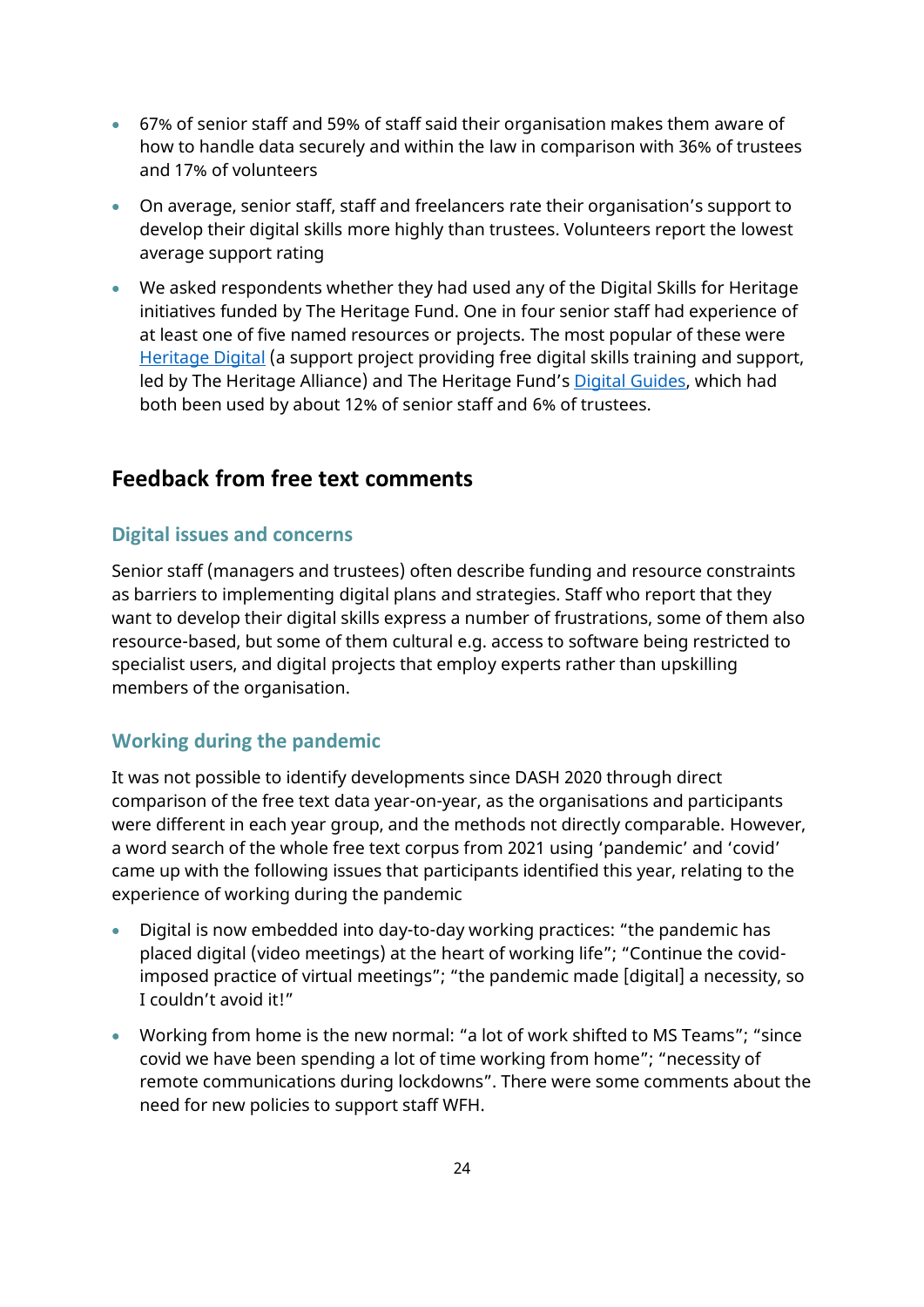- There is an awareness of funding issues associated with the pandemic, and related difficulties recruiting and retaining staff: "it is difficult to recruit in the middle of pandemic uncertainty"; "money is tight."
- The pandemic was also associated with a lack of access to physical locations, collections, and materials, with sometimes a loss of relevant skills: "As covid has prevented access to the offices, the internal databases are not available"; "In the last 12 months (covid restrictions) I haven't had the need or indeed an opportunity to learn any new [skills]"

### **Digital skills through a leadership lens**

Within some of the free text comments, there was some criticism for strategic leaders by other members of an organisation for a lack of vision. Leaders seemed to these respondents to be too oriented toward internal system and process improvements, rather than developing new services, reaching out to new audiences, or making longterm plans. Certainly, aspects of the organisation that leaders hoped could be 'better' through digital were most often systems and processes. However, leaders' own feedback suggests that they have focused on working practices and business-critical priorities as part of their organisation's response to the pandemic.

Comments from senior staff (CEOs and Trustees) often focused on training as the solution to digital skills development. Respondents in other roles, and employed staff in particular, highlight more systemic issues such as the quality of infrastructure (software, hardware and networks), and time and reward issues.

The pandemic has pushed organisations towards digital ways of working at a speed that would not have been possible in other circumstances. A few senior leaders seem to feel that this has been a painful episode that will eventually pass:

"Systems that previously functioned well were inappropriate for the new styles of working. So, they could be improved. But if we all go back to the office, do they need to be?"

However, most are taking a more positive approach. As highlighted, many welcome the opportunity to improve day-to-day working. Others see an opportunity to transform the organisation and what it offers:

"We just need to accelerate our digital transformation"

"Innovative events and projects could attract new audiences"

"New ways of delivery and new options for funding and development of our programmes"

"[We look forward to] creating digital-specific roles in the future, or up-skilling members of the existing team."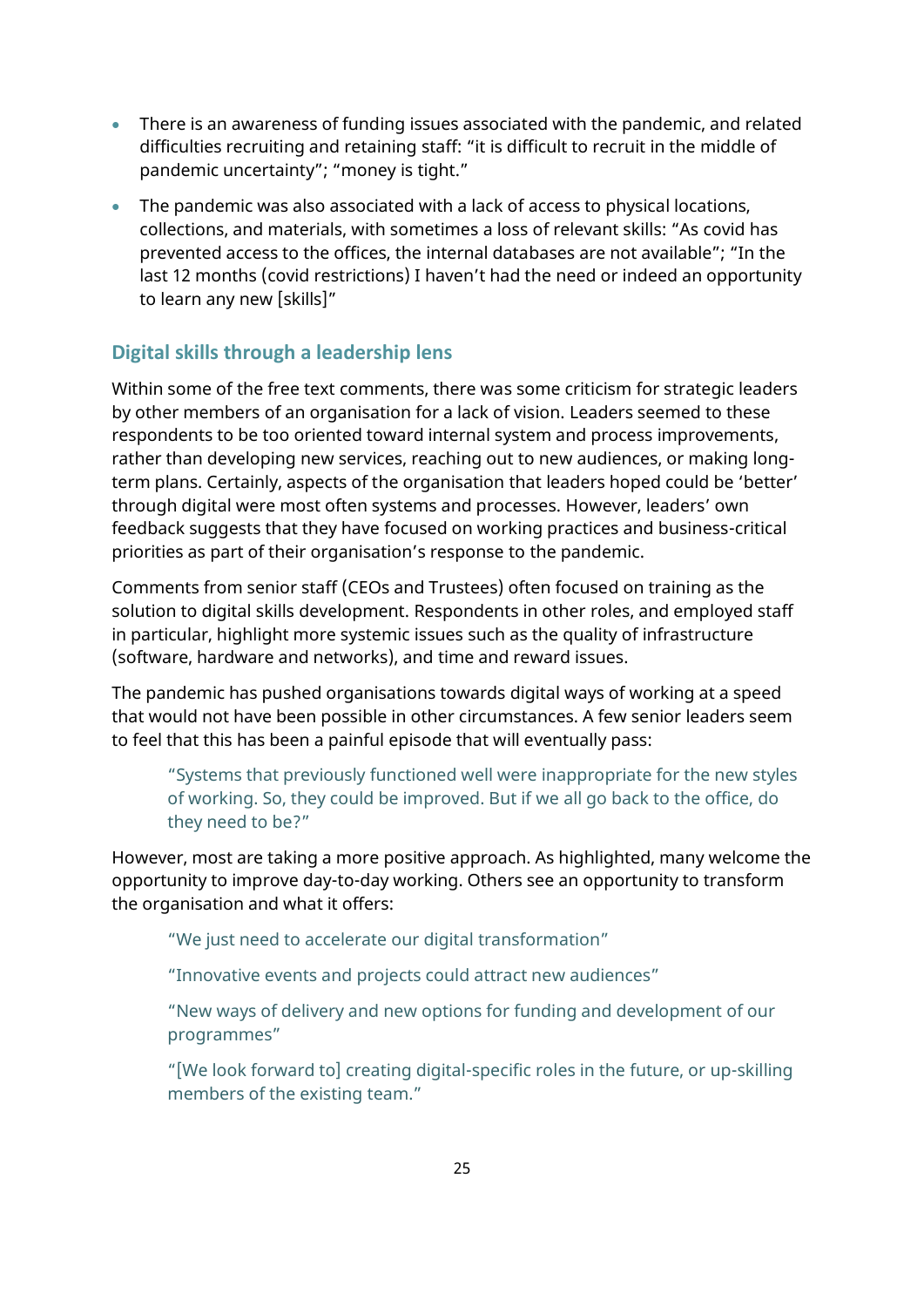# <span id="page-25-0"></span>**5. Comparing DASH 2020 v 2021 results**

### **Comparing between the two samples**

Forty organisations (13% of the 2021 organisations) used DASH in both 2020 and 2021. Feedback from 2020 users who didn't participate in 2021 was that many had not yet had time to reflect on their results from the first year, and they didn't anticipate much had changed. The proportions of both the size and heritage type of organisation and the role types of individuals were similar across the two datasets, as follows.

#### **Organisations**

In both 2020 and 2021, about 19% of organisations were run only by volunteers, 49% had 1–10 employed staff, about 20% had 11–50 staff and 11% had 51+ staff; Figure 1 illustrates how similar both samples were.



Figure 1. The proportion of each heritage organisation size (defined as the number of employed staff, whether full or part time) that signed up to use DASH in 2020 and 2021.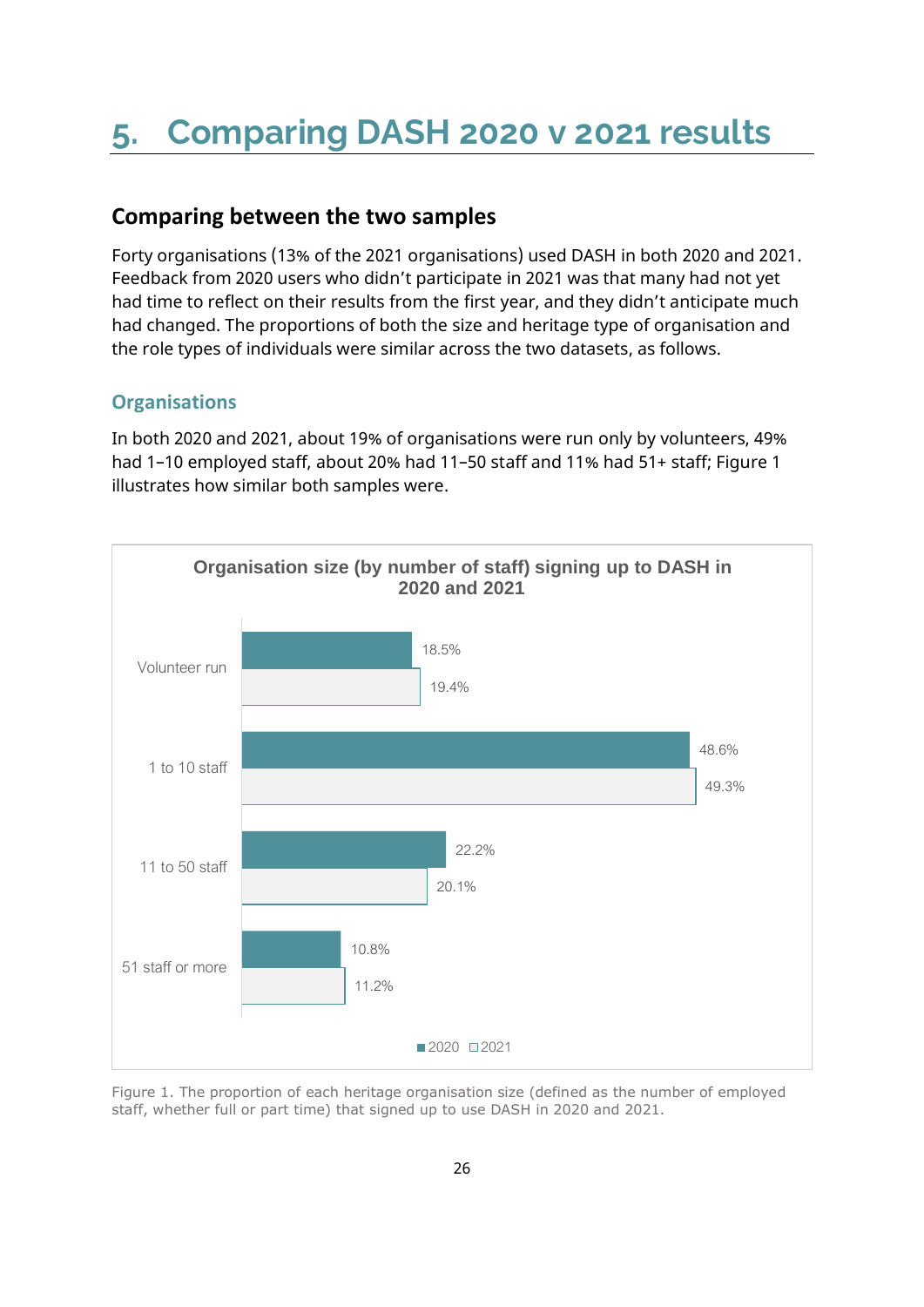In both years, the most common two types of heritage organisation that participated in DASH identified as 'collections (museums, libraries and archives)' and 'community heritage' (see Figure 2). We need to be cautious about making direct comparisons on heritage area between years because (a) in 2021 we added a new group, 'sector support', and (b) in 2020 organisations were asked to tick all heritage types they felt applied to them whereas in 2021 we asked them to choose the single most relevant. Nonetheless, the proportional representation of heritage types are broadly similar across the two years.

This suggests that when it comes to both heritage type and organisation size, the two DASH data samples may provide an approximate representation of the size and scope of UK heritage organisations.



Figure 2. The proportion of each heritage organisation type that signed up to use DASH in 2020 and 2021. Note that in 2021 we added 'sector support' as an option. Also, in 2020 organisations could 'tick all that apply' whereas in 2021 organisations were asked to select the single most relevant option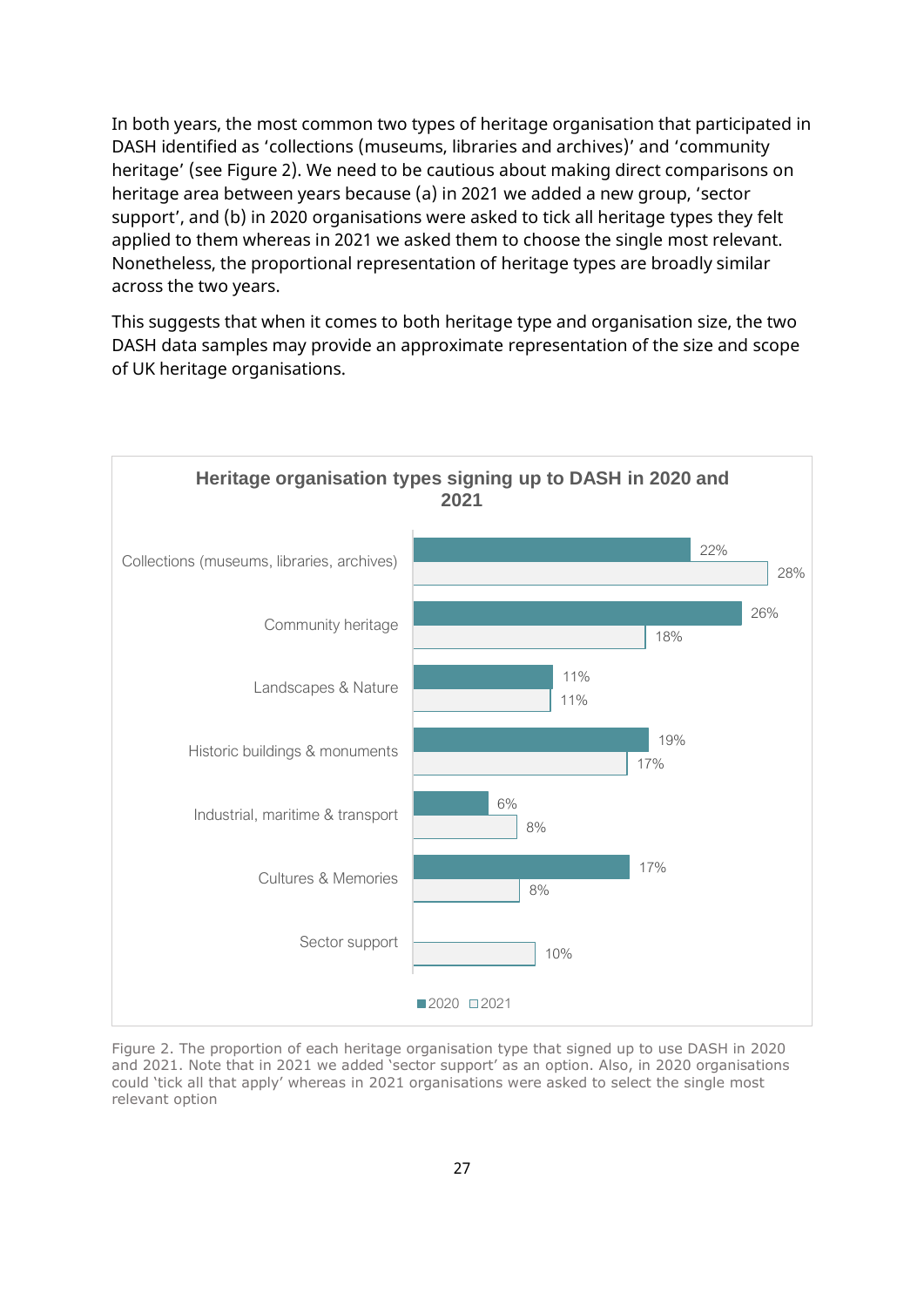#### **Individuals**

In 2020 a total of 56% of DASH data came from employed staff, 33% from volunteers and 11% from trustees. This is very similar to data collected in 2021, where 61% of data came from employed staff, 28% from volunteers, and 11% from trustees<sup>2</sup>. Again, from this we can infer that the two DASH samples may provide proportional representations of volunteers, trustees and employed staff working across UK heritage.

In terms of personal attributes, respondents in both cohorts were also very similar. We can summarise this by role as follows:

**Employed staff**: There was a roughly equal spread of people in the four age categories that spanned those aged between 25 and 64 years. In both DASH surveys, two thirds of staff were female.

**Trustees**: Half of trustees were over 65 years of age. Trustees were more likely to be male than female (about a 60:40 ratio in both DASH surveys).

**Volunteers**: Most (about 60%) volunteers were over 65 years of age, and only around 10% were under the age of 45. There were slightly more female than male volunteers (about 55:45 in both years).

In summary then, the results from both the sign-up form (organisational attributes) and from the DASH survey (individual responses to the survey) were in many cases very similar in 2020 and 2021. This suggests that the two large DASH survey samples, collected 14 months apart, act as a reliable representation of the attitudes and skills of the wider population of heritage organisations and individuals, and that where notable differences between years are seen, these are likely to be real and not due to chance variation.

### **Organisational support needs remain similar**

At an organisational level, the digital support needs identified in 2020 and 2021 were very similar and related to:

- Creating content, developing, or extending digital collections and archives
- Improving access (online resources, events, exhibitions)
- Improving audience engagement and outreach (often involving social media)
- Upgrading IT and data systems

 $^2$  In 2020 data were summarised in three job role categories: employed staff, trustees and volunteers. To allow direct comparison with 2020 data, we have combined data from senior, non-senior and freelancer staff roles to create the 'employed staff' group.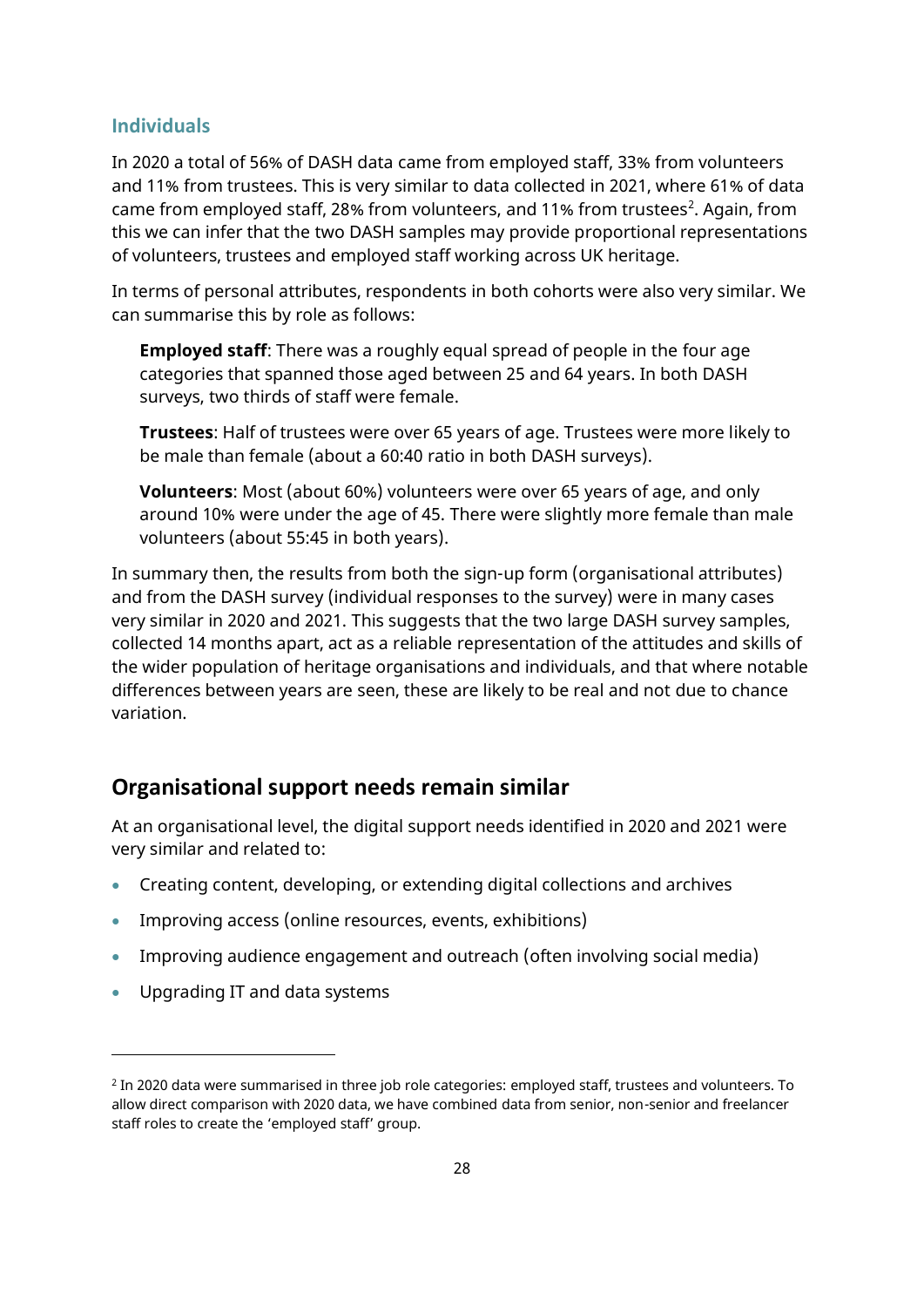The 2021 results are summarised in more detail at the end of Appendix 1, and can be compared to findings on pages 17-19 of the 2020 DASH report.

### **Attitudes towards digital have changed very little**

In terms of attitudes towards using digital technologies, the data between the two years was very similar. For example, in 2020 21% of employed staff, 18% of trustees and 14% of volunteers said they **often** helped others to use digital technologies. In 2021 the proportions were 26% of employed staff, 20% of trustees and 14% of volunteers.

In both 2020 and 2021, DASH respondents were asked to rate their attitude to learning new digital skills on a scale of 0 to 10, from expecting to find it 'very difficult' to 'very easy'. Staff averaged a score of seven in both years, in comparison with trustees and volunteers who averaged a score of six in both years.

In terms of motivation to develop digital skills, in both years respondents said they were mainly driven by the need to solve immediate tasks or problems (chosen by about 80% of employed staff, 78% of trustees and 67% of volunteers across both years). When it came to digital tools that were used regularly, respondents in both years spoke of video conferencing software, social media and mobile apps, and general desktop software (MS Office Excel, Word etc).

### **Some – but not all – digital skills have improved**

Data suggest that some digital skills have improved between Spring 2020 and Autumn 2021, while others remain the same. Those that have improved tend to be the skills associated with remote communication and which were probably mastered in response to having to work virtually during the COVID-19 pandemic.

For example, in both years we asked DASH respondents whether they felt able to use video conferencing, collaborative digital workspaces, and social media to promote events. The former two skills showed an improvement in mastery, whereas the latter did not:

• In 2020 75% of staff, 67% of trustees and 49% of volunteers felt able and confident in using video conferencing. In 2021 this had increased to 80% of staff<sup>3</sup>, 76% of trustees and 57% of volunteers.

 $^3$  In 2020 data were summarised in three job role categories: employed staff, trustees and volunteers. To allow direct comparison with 2020 data, we have combined data from senior, non-senior and freelancer staff roles to create the 'employed staff' group.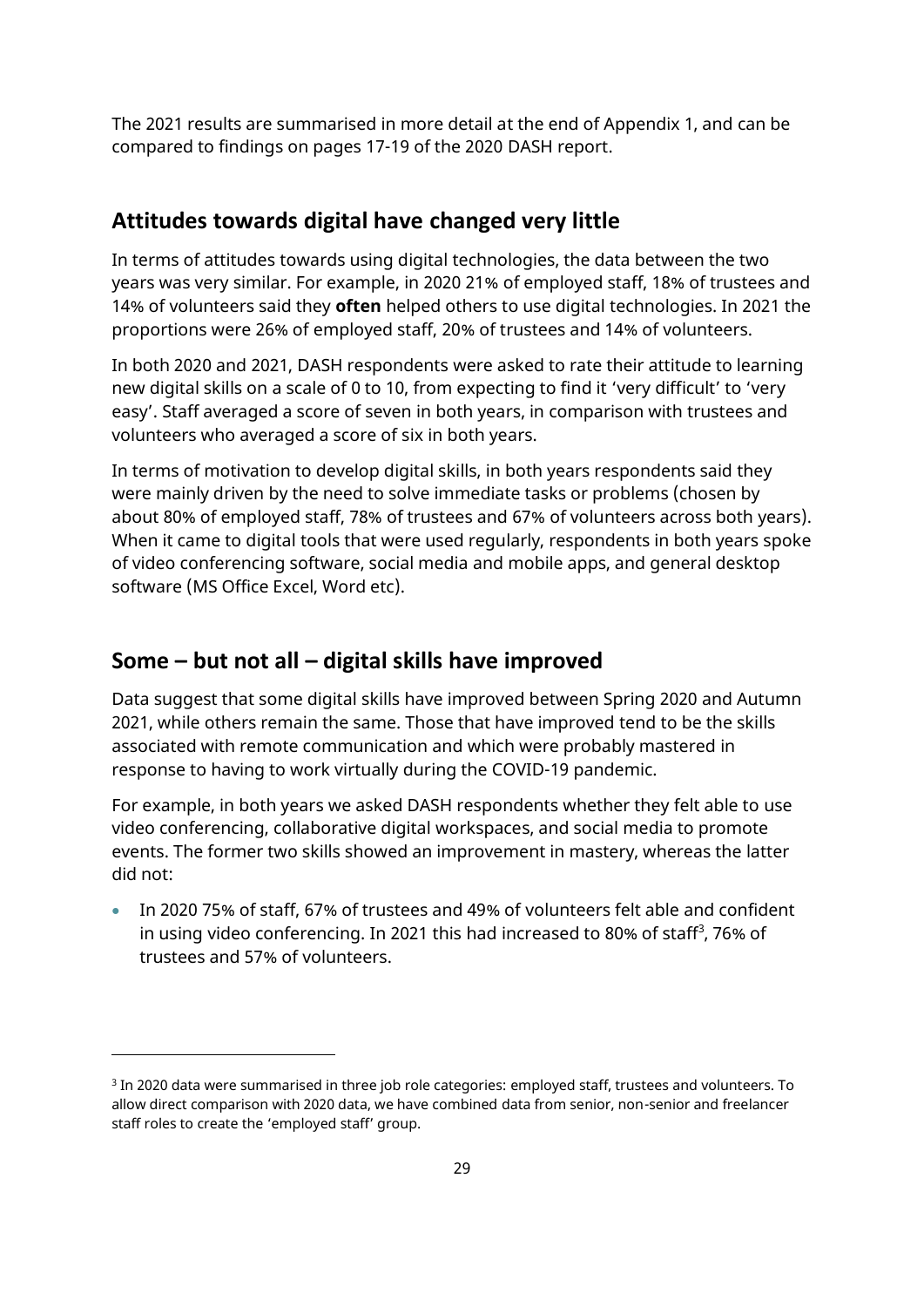- In 2020 34% of staff, 25% of trustees and 25% of volunteers felt able and confident in using collaborative digital workspaces such as Google Docs or Slack. In 2021 this had increased to 56% of staff, 42% of trustees and 29% of volunteers.
- In 2020 53% of staff, 38% of trustees and 28% of volunteers felt able and confident in using social media to promote an event. In 2021 this had changed very little, with 54% of staff, 43% of trustees and 25% of volunteers reporting that they felt able and confident.

Staff self-report the same level of digital skills across both years, whereas trustees and volunteers report an increase in their digital skills:

• In both 2020 and 2021, DASH respondents were asked to rate the digital skills they brought to their role (on a scale of 0 to 10). This remained the same for employed staff (averaging a score of 6.1) but increased slightly for trustees (from 5.4 to 5.9) and more obviously for volunteers (from 4.4 to 5.6).

When respondents were asked whether they had any of a list of digital skills relevant to working in the heritage sector, the top three were the same in both 2020 and 2021, and were: carrying out online research, writing relevant digital copy, and designing a survey for online/mobile delivery. Similarly, when asked what digital skills they would like to develop in role, in both 2020 and 2021 DASH respondents spoke of wanting to better use social media, improve digital content creation skills, and learn how to analyse and manage data better. A lack of time and/or insufficient face-to-face support remained the main reasons for not developing digital skills for respondents in all roles, in both 2020 and 2021.

## **Organisational support has focussed on vital digital activities for staff**

When comparing between Spring 2020 and August 2021, we find an increase in the amount of support that organisations provided to develop the digital skills of their staff:

• DASH respondents were asked to rate the level of organisational support they receive to develop their digital skills on a scale of 0 to 10. This increased for employed staff (increasing from an average of 4.5 to 5.5) but remained similar for trustees and volunteers (trustees: 4.0 to 4.4; volunteers: 3.5 to 3.7).

When it came to support for specific digital activities, there was little change between years (although see the next section, below, for results from those organisations that used DASH in both years). For example, results were very similar when it came to the proportion of staff, trustees and volunteers who said they received support for issues including help to set up digital devices, training in systems or software relevant to role, access to a digital lead/champion, recognition for digital skills brought to role, making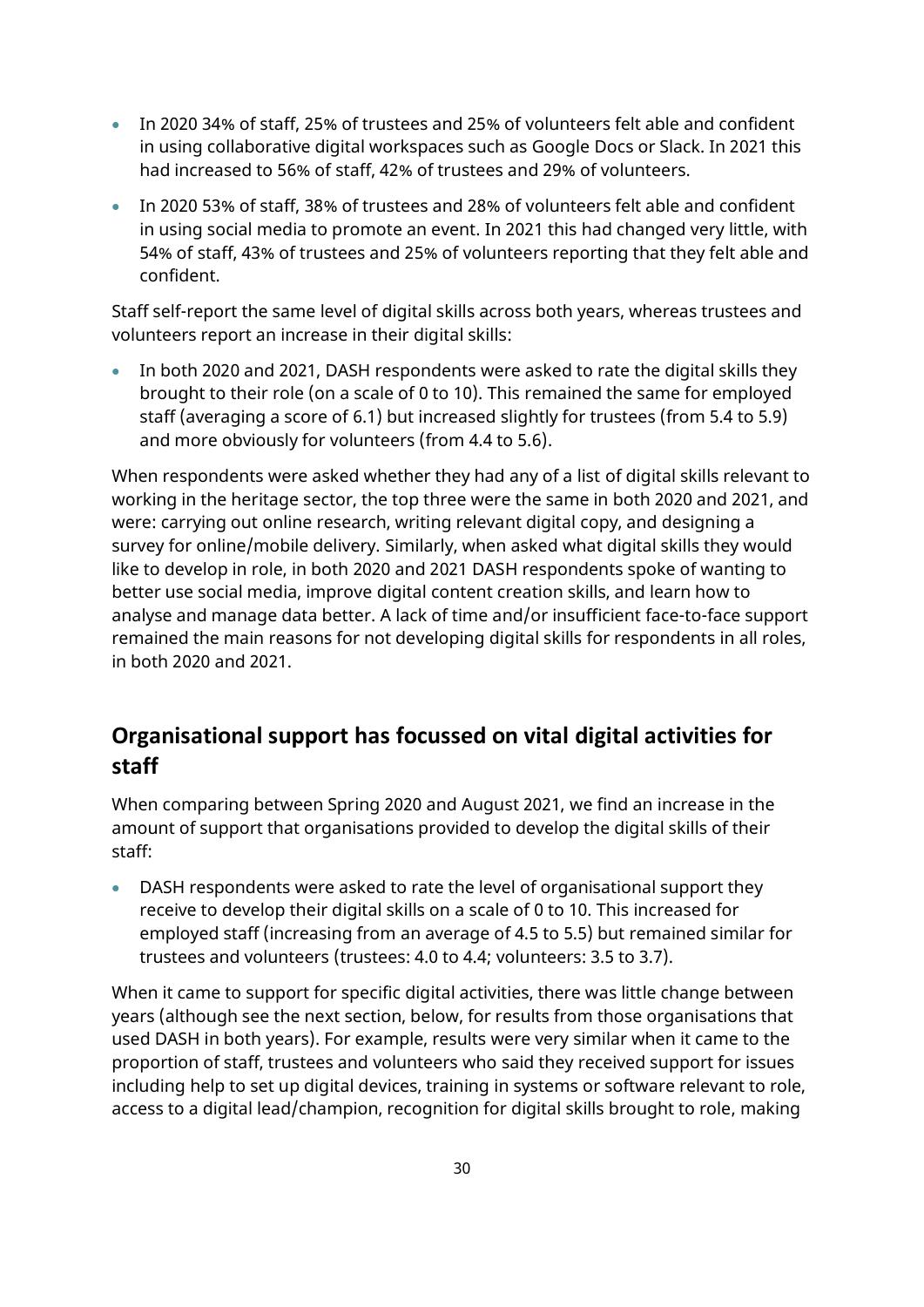digital media accessible, and digital open licensing issues (see Appendix 2 Q28 and Q29 for detailed data tables).

There was also no change in the proportion of people discussing their digital skills in their organisation. In both 2020 and 2021, a quarter of respondents said they never discussed their digital skills and when it came to recruitment, in both 2020 and 2021 only about 30% of staff, 7% of trustees and 9% of volunteers said that their digital skills were discussed.

Overall, these results suggest that over the last 14 months organisational digital support has focussed on providing employed staff with the necessary digital skills and support required for them to work remotely on core business activities, but that there has been little spare time to focus on other 'nice to have' digitally relevant issues, or on supporting trustees or volunteers. This seems entirely reasonable: most organisations are small with very limited capacity to provide specialist digital skills support, thus it is likely that individuals would need to look to external experts and resources for support to develop specialist knowledge.

### **Organisations that used DASH in both years showed some improvements**

While the data trends collected in 2020 and 2021 suggest that both DASH survey samples are an accurate reflection of the attitudes and opinions of those in the heritage sector, we wanted to carry out detailed statistical analysis to identify whether organisations that had used DASH in both years showed any significant changes between DASH surveys.

Forty organisations collected sufficient DASH data in 2020 and 2021 to allow comparison between years. We looked at the average opinions of people working at each organisation between the two years<sup>4</sup> via a matched pairs design, and found that:

- Attitude to learning new digital skills had not changed between years
- The level of digital skills that people felt they had at each organisation showed a statistically significant increase between years
- The level of digital skills that their role required had not changed significantly at an organisational level between years, although there was a trend for this to increase slightly

<sup>4</sup> A matched pairs design was used to compare data in each organisation in 2020 v 2021. Wilcoxon Signed Rank Tests were carried out for all tests as data were not normally distributed. Attitude to learning new skills: N=38, Z=244.5, p=0.07. Level of digital skills you feel you have: N=39, Z=595.0, p=0.004. Level of skills your role requires: N=39, Z=497.0, p=0.07. Level of organisational support: N=38, Z=520.0, p=0.03.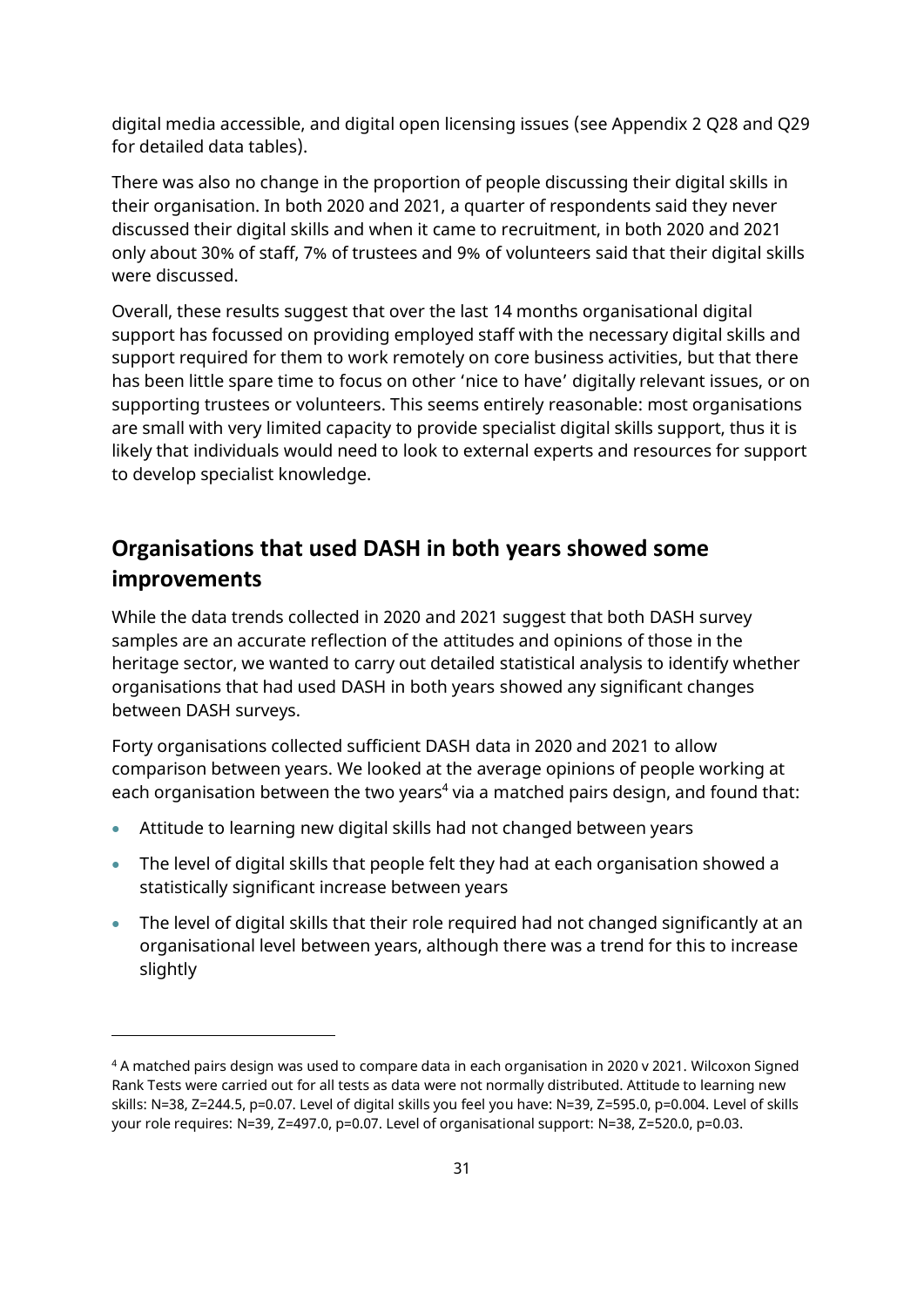• The level of organisational support people received in each organisation had **increased** between years

When we only included data in 2021 from **individuals** who had participated in DASH in 2020 (rather than all the people who responded within **organisations** that participated in both years), we found the same results as above with one interesting difference $^5$ :

• Individuals that used DASH in both years reported that the level of digital skills required in their role had increased, with the average rating moving from 5.4 to 6.4.

These results suggest that improvements in both individual digital skills and in organisational support have occurred within organisations that participated in DASH in 2020 and in 2021.

<sup>5</sup> A matched pairs statistical test was used to compare data in each organisation collected in 2020 v 2021, where 2021 data only included people who completed DASH in both years. Wilcoxon Signed Rank Tests were carried out for all tests as data were not normally distributed. Attitude to learning new skills: N=36, Z=272.5, p=0.34. Level of digital skills you feel you have: N=37, Z=529.5, p=0.007. Level of skills your role requires: N=37, Z=517.0, p=0.01. Level of organisational support: N=35, Z=480.5, p=0.07.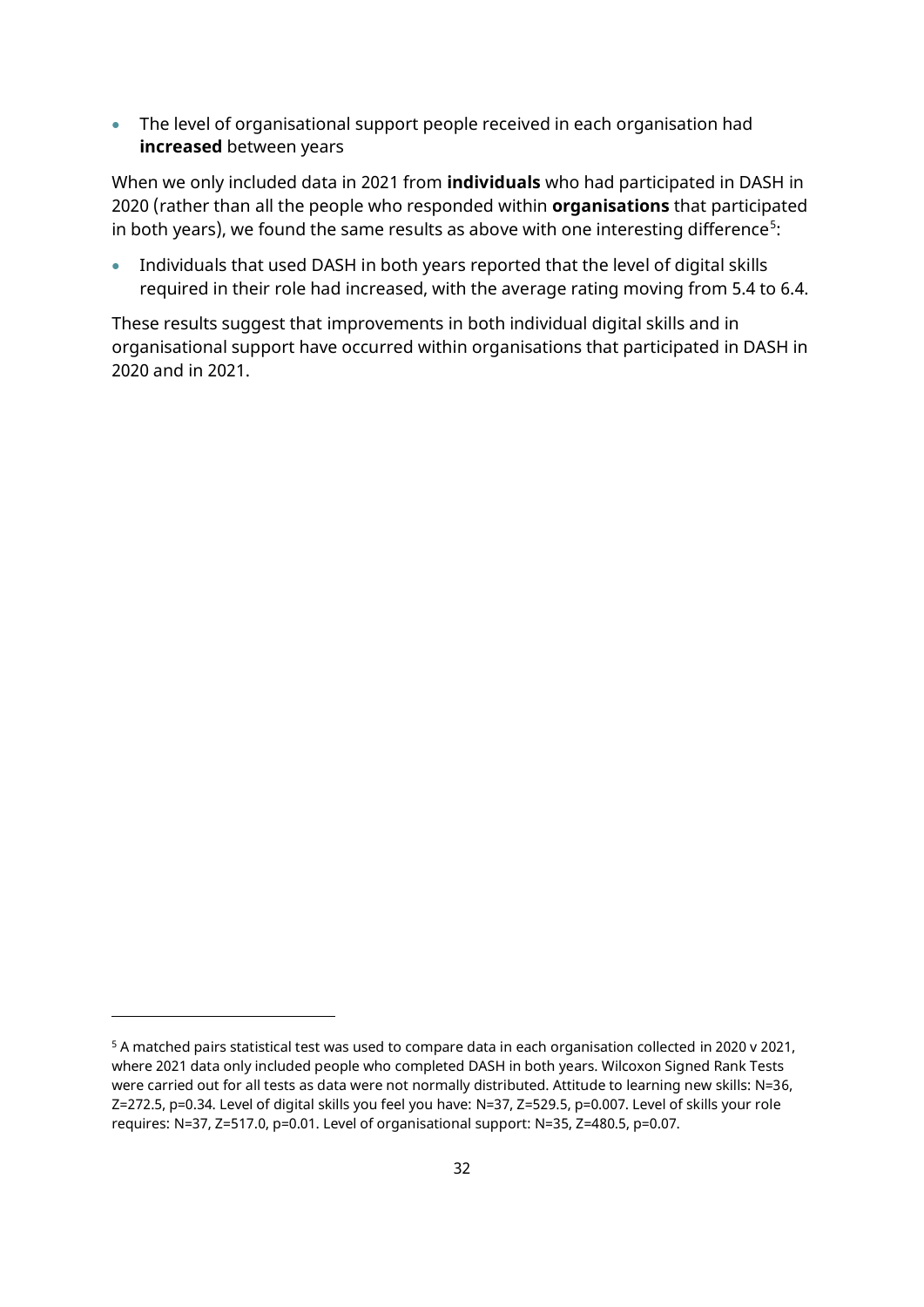# <span id="page-32-0"></span>**6. Digital Skills for Heritage users**

A total of 445 people (10% of DASH 2021 respondents) from 181 (56% of participating DASH 2021 organisations) had used at least one of five [Digital Skills for Heritage](https://www.heritagefund.org.uk/our-work/digital-skills-heritage) resources and projects listed in Q34 (see Appendix 2). When we look by job role, we see that this equates to 23% of senior staff, 20% of freelancers, 12% of trustees, 11% of staff, and 2% of volunteers who had experienced using at least one the listed Digital Skills for Heritage resources. The most commonly used was [Heritage Digital,](https://charitydigital.org.uk/heritage-digital) followed by the [Heritage Fund Digital Guides.](https://www.heritagefund.org.uk/our-work/digital-skills-heritage)

Users had experienced an average of  $1.4 \pm 0.7$  of the Digital Skills for Heritage resources. Those respondents reported higher digital confidence in comparison to people who had not used any of the Digital Skills for Heritage resources. This was the case across all job roles and all digital skills listed. For example, a higher percentage of individuals who used versus not used the Digital Skills for Heritage resources reported being able and confident when it came to:

- Using video conferencing (85% v 70%)
- Digitally recording an activity, place or object (72% v 62%)
- Using a collaborative workspace (63% v 45%)
- Analysing data from a spreadsheet or database (62% v 52%)

The data reveal that Digital Skills for Heritage users also rated themselves as being more interested in learning new digital skills than non-users<sup>6</sup>.

A notable proportion of the Digital Skills for Heritage resources focus on effective use of social media, because this had been a key theme that came from DASH respondents in 2020. At that time, only 53% of staff, 38% of trustees and 28% of volunteers reported feeling able and confident in using social media to promote an event. In 2021, when we look at data from all respondents this had changed very little, with comparable figures being 54% of staff, of 43% of trustees and 25% of volunteers. However, when we look at the subset of respondents in 2021 who had used at least one Digital Skills for Heritage resource, significantly more of them felt able and confident in using social media:

• 62% of Digital Skills for Heritage users said they felt able and confident to use social media to promote an event, 29% felt able but not confident, and just 9% felt unable. This compares with only 43% of non-users who reported feeling able and confident to use social media, 32% who felt able but not confident, and 25% who reported being unable to do so.

<sup>6</sup> Mean rating score for users of Digital Skills for Heritage users versus non-users for 'interest in learning new digital skills (Q11) were 8.4 $\pm$ 1.7 versus 7.2 $\pm$ 2.3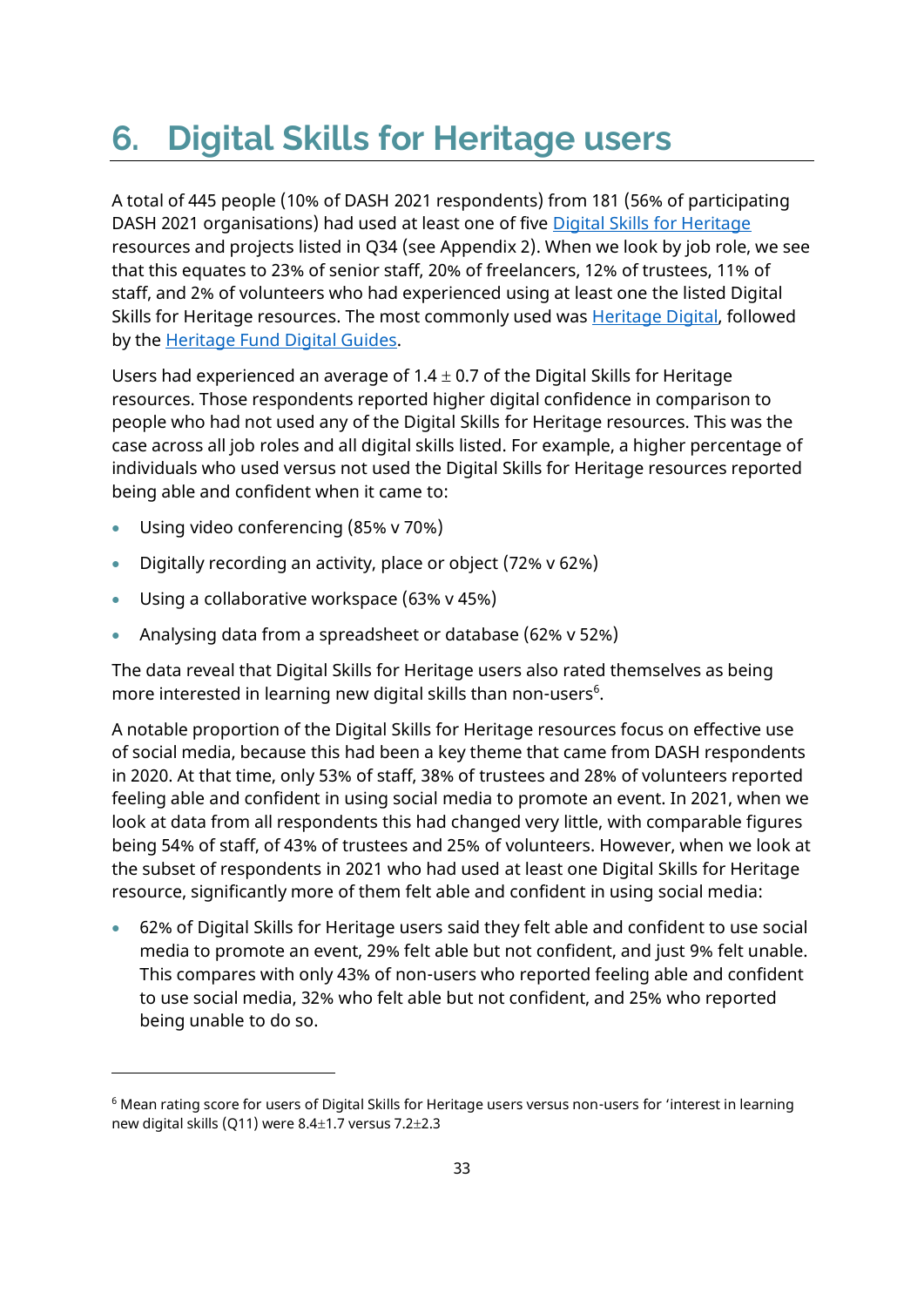It is of interest to see that exposure to the Digital Skills for Heritage training is associated with raised ability and confidence around this skill, because it is so frequently mentioned as a digital skill that those working in heritage want to learn.

We cannot assume causation here, especially because individuals using Digital Skills for Heritage training were more motivated to use digital than the general sample. That said, this targeted support - provided in response to needs identified by DASH in 2020 – have been used by those in the sector and appears to have played some part in improving confidence and ability.

While the individuals that used the Digital Skills for Heritage resources are in the minority in terms of a proportion of DASH 2021 respondents, they work or volunteer in over half of the organisations that participated in DASH in 2021. Given the importance of informal skills sharing, as seen in other areas of this report, the hope is that these individuals have the inclination and opportunity to share their learning and signpost others to the Digital Skills for Heritage resources, wherever relevant and possible.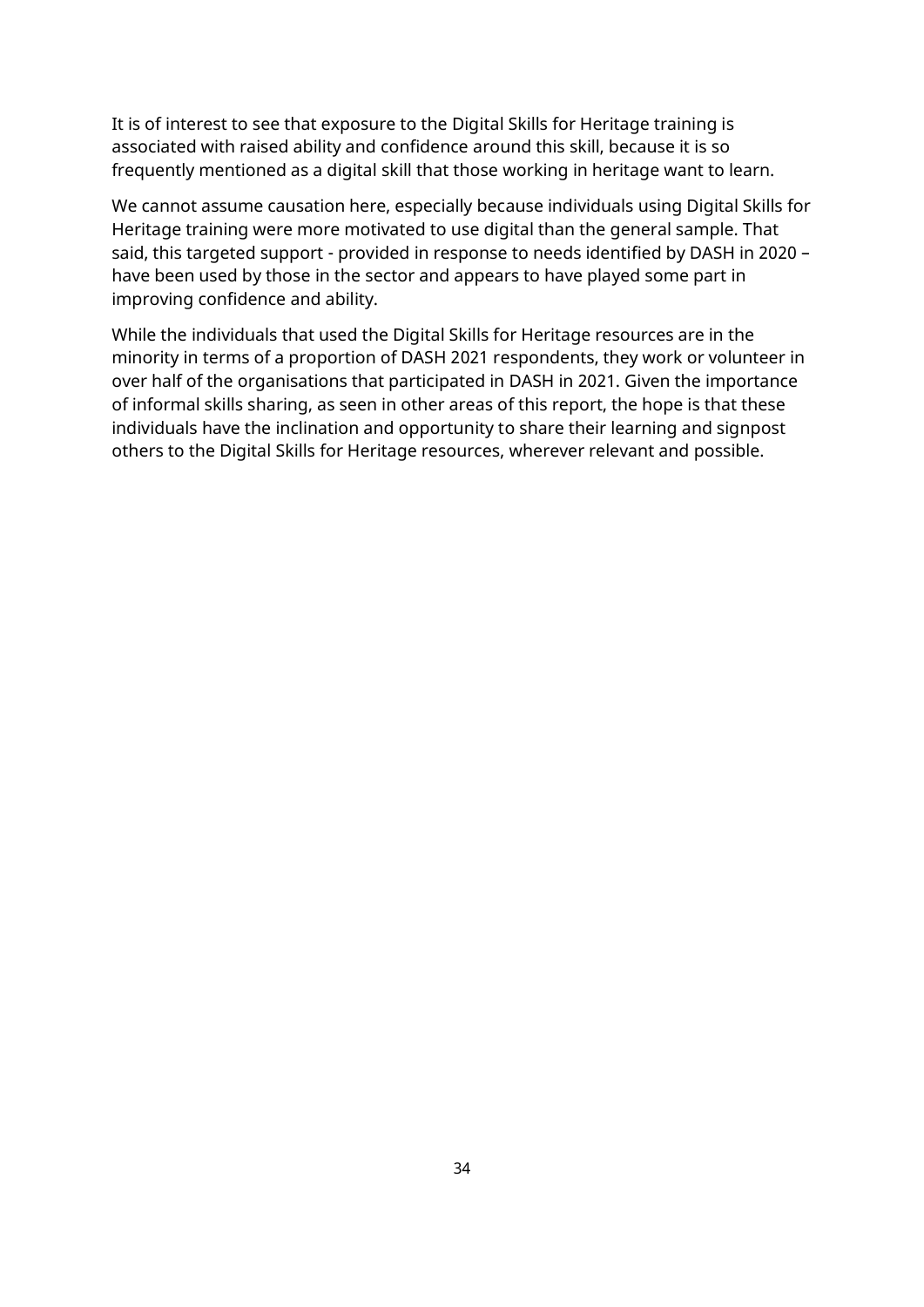# <span id="page-34-0"></span>**7. Digital personas**

# **What are digital personas?**

This analysis is new for 2021 and aims to investigate whether the survey data can be used to identify different individual digital persona types. Several personal and organisational variables were run through a multivariate statistical clustering analysis<sup>7</sup> to investigate whether and how they grouped together into potential 'digital personas'. The resultant groups were then investigated and validated by reading all free text comments to better understand each set of individuals.

Each persona should not be considered as forever fixed to an individual; people can change as they e.g. work within different contexts or organisations. Nonetheless it is useful to use these personas as a way to better understand how people working across the sector consider the use of digital within their roles, and so better support them.

As well as looking across all respondents, we separately analysed data from those in leadership roles (i.e. CEOs/senior leaders/directors/trustees/board members) and found that the three personas identified in the wider dataset persist within these people as well, suggesting they are generally robust across those working or volunteering in the heritage sector. The three personas are described in the following section.

We identified the following additional trends from leader persona data:

- The three persona types were not related to organisational attributes such as organisation size (measured as number of employed staff) or heritage type. From this we can conclude that these personas exist across all organisational contexts
- There is an association between how people in leadership roles rate their personal engagement with digital and how they rate their organisation's approach to digital ways of working (see Appendix 2, Q26). Leaders who have more positive personal attitudes towards digital tend to work in organisations that they feel value digital ways of working highly. Therefore we might also suggest that organisations that value digital, go on to employ leaders who are more digitally engaged)

<sup>&</sup>lt;sup>7</sup> We used multiple correspondence analysis; further detail on the methodology is provided in Appendix 3. One of the authors, Dr Church, has also published an **open-access article** on this technique.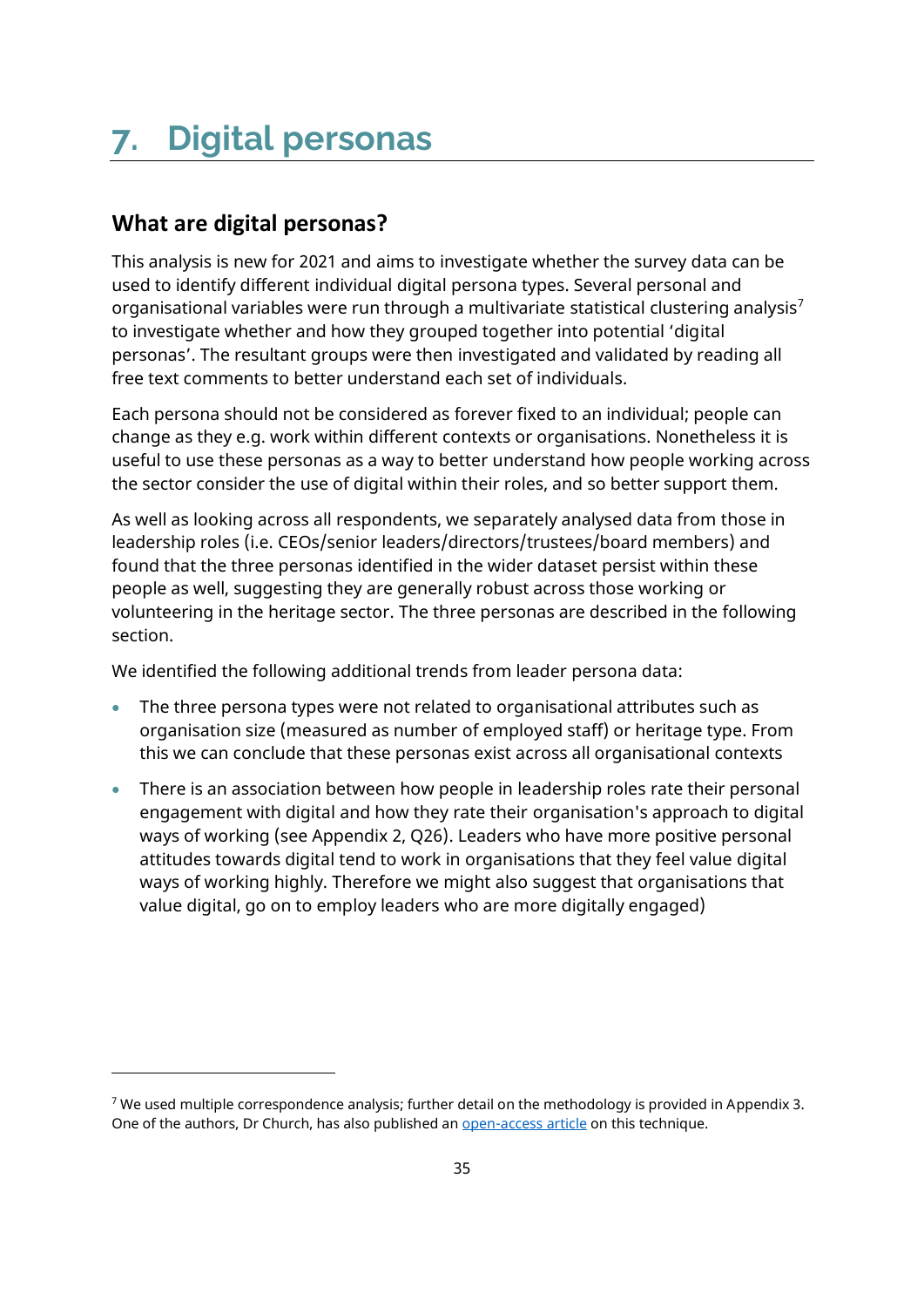### **Respondents fall into three broad digital persona types**

When we investigate the attitudes and opinions of all DASH respondents, they fall into three broad persona types:

#### **The digitally indifferent: 'Digital when I have to'**

This is the largest group of people in the DASH data set. They tend to be the eldest (65+, hence likely to be retired) and working in unpaid, voluntary positions. They do not need (or want) to use digital technologies very much in the context of their role. However, this does not mean they are unable to use it. These people are pragmatic digital users, regularly using a variety of digital technologies where and when it adds clear benefit to them, and/or where it is necessary. These people use digital in their personal lives (such as banking apps, or video calls with family) and some of them may have used digital at a more advanced level in their professional lives, but they are unlikely to get excited about using it in their voluntary heritage roles. Digital is a means to an end for them and within this organisational context. They want it to work reliably, be easy to use, and be secondary to the main part of their voluntary role.

Those in leadership roles with this persona type typically:

- Can't think of any digital skills they have developed or want to develop: "I have all I need and can think of nothing extra"; "open to suggestions as to what digital skills would best aid our group"
- Tend to have only basic ideas about how the organisation could develop digitally: "Remind people of basic email etiquette"; "provision of basic training"; "why work digitally?"
- Are typically male and over 55

#### **The generalist: 'Digital is embedded into my life'**

This is the second largest group of people in the data set and tend to be employed (staff, senior leaders, or freelancers). Many are considering the relevance of digital to their immediate role, to their wider organisation and to their organisation's audience. Some feel unsure about their digital skills, yet are proficient at articulating strategic aims, which are vital in ensuring that digital technologies are used when they add clear value, rather than using digital for its own sake.

Those in leadership roles with this persona type:

- Say they have learned new digital skills, but rarely mention any that are specialised for heritage: "increased digital meeting skills on zoom and teams"; "using apps on my phone"; "live streaming"; "expanding Word use"
- Are open to developing new digital skills, and do include more specialist skills among their personal aspirations, e.g. "social media advertising / marketing /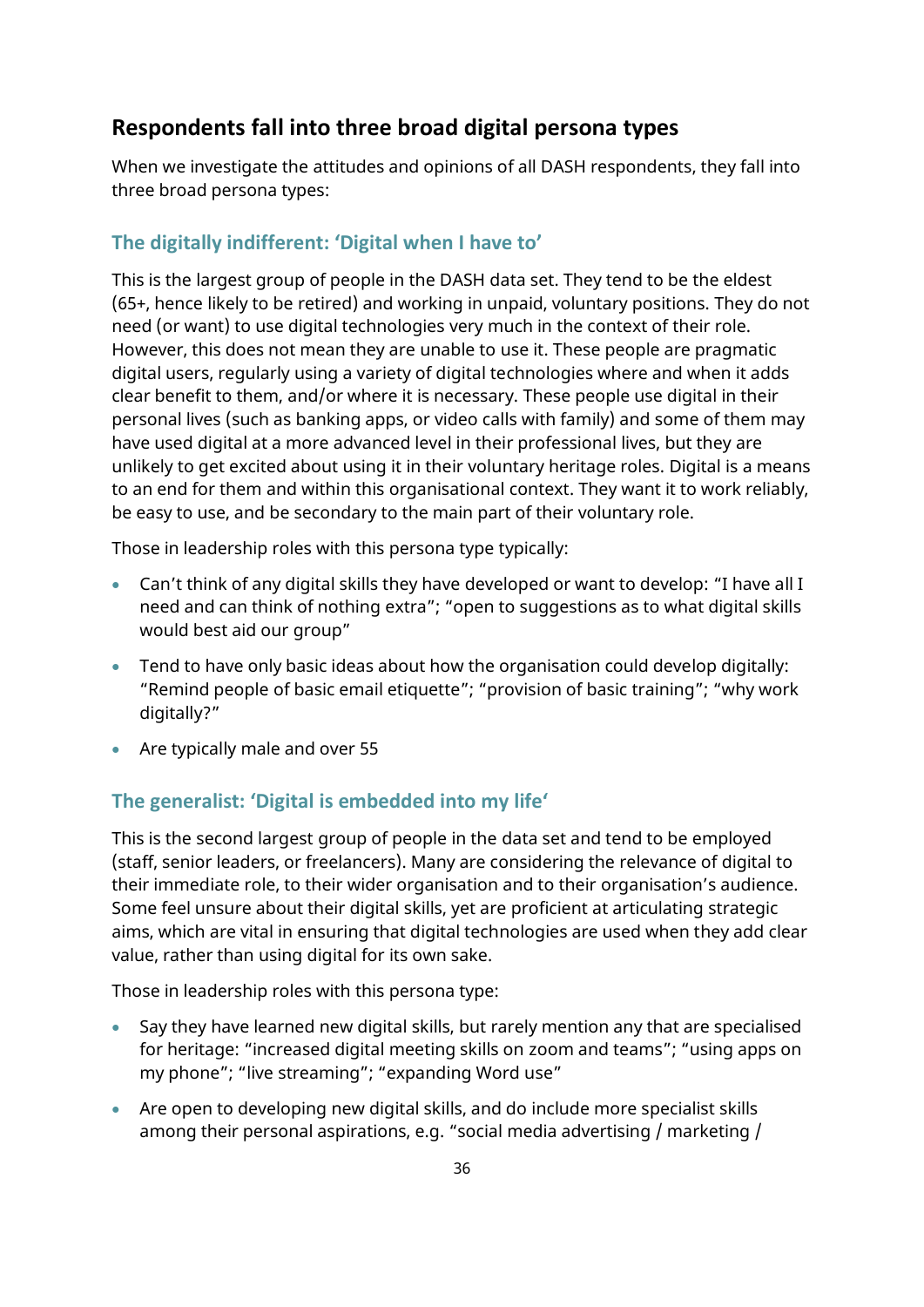promotion"; "do more with infographics and videos as promotional tools"; "Web development, basic coding, content management system"

- Have a strong strategic focus on training, especially general training to 'level up' digital skills across the organisation: "enable everyone to feel informed and up to date"; "instil confidence"; "get all staff and trustees up to the same level of understanding"
- Are keen to improve digital communication and engagement: "communication with members, potential members and stakeholders"; "better interaction and engagement"
- Are gender-balanced

#### **The enthusiast: 'Use more and better digital'**

This is a very small group of people across all job roles who are very keen to use digital and can see clear benefits. They are often specialists who may not know (or be interested in) how best to support people with more basic skills. They can sometimes get frustrated with the organisation as a whole, and with a lack of resources or wider organisational buy-in to invest in or focus on better use of digital. They would make good digital champions where they are willing to act as digital advocates. Such a role would help harness their enthusiasm and expertise and focus these on specific projects. They have the potential to 'lead from the front' with digital skills, and support others to find resources or develop specialist knowledge.

Those in leadership roles with this persona type:

- Have strong digital skills, often specialist, and want to continue developing them: "further skills in visually presenting information"; "Video editing to create digital resources for our website and social media"; "Anything that's new to the digital scene in future [are skills I would like to develop]"
- Tend to focus strategically on infrastructure: "Robust digital preservation infrastructure"; "invest in systems integrations"; "improve wifi"; "improve storage capacity"; "Software to manage the process from enquiry to booking to invoice to re-marketing"
- Also mention training, and the resources to invest in training (seen as a limiting factor: "I am keen to make sure we have more advanced skills as a whole organisation"; "we need more financial resources to support digital learning and growth"
- Are more likely to be female than male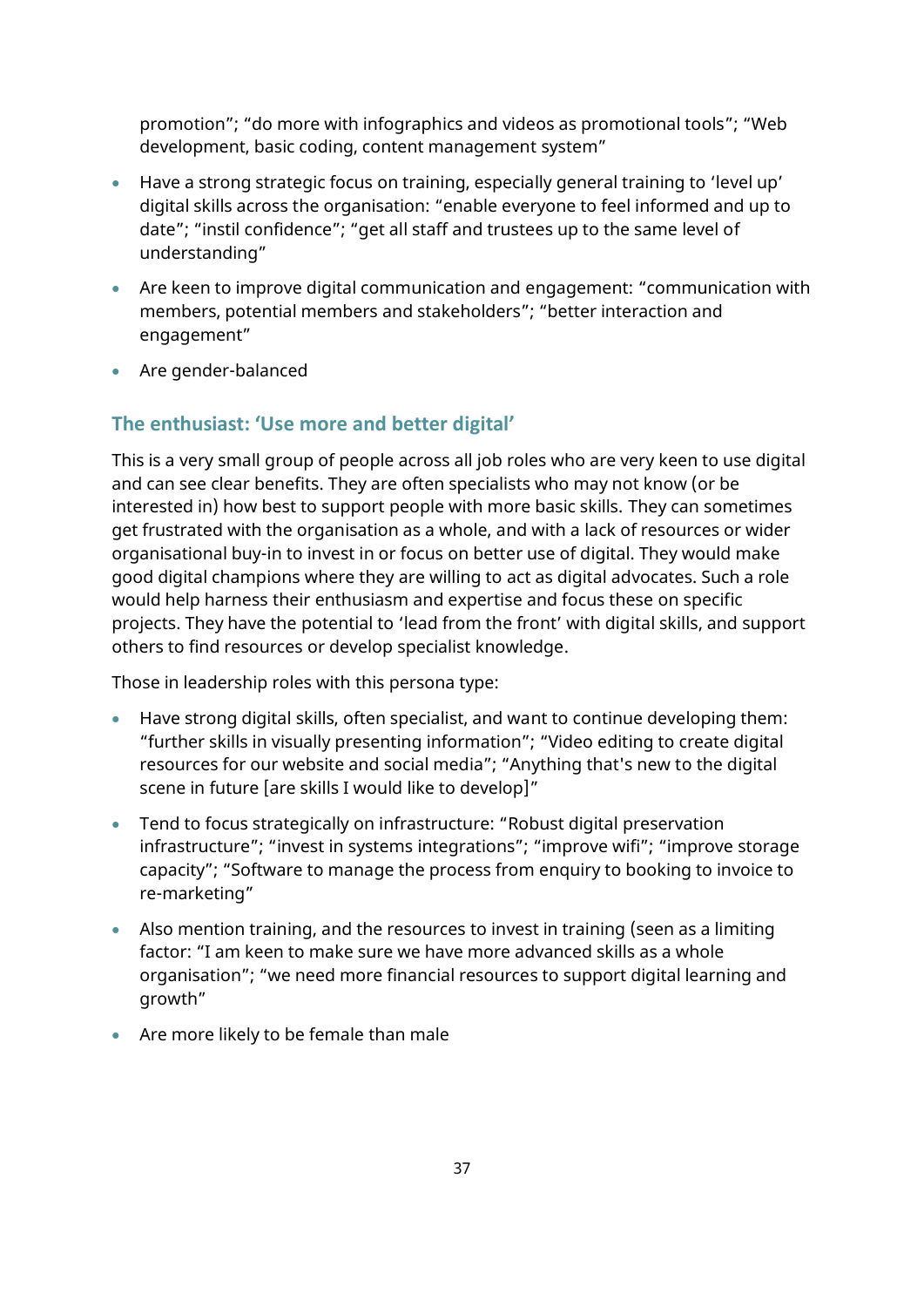## **Leadership support matrix**

Within the context of persona analysis of those in leadership roles, we noted that comments relating to digital aims and strategies tended to focus either on the need to transform digital systems and processes, or to improve the digital skills of people and digital ways of working within the organisation. With this in mind, we mapped comments from each persona type to each of these aims. We suggest this is used as a way to investigate how each persona engages with and values the available sector support services. The matrix is shown in Table 1.

This persona work requires further testing (e.g. via interviews) to further validate the persona outside of using the DASH dataset. The proposed leadership support matrix should also be tested to see whether it rings true in practice, and whether and how it can support funders and organisations going forwards.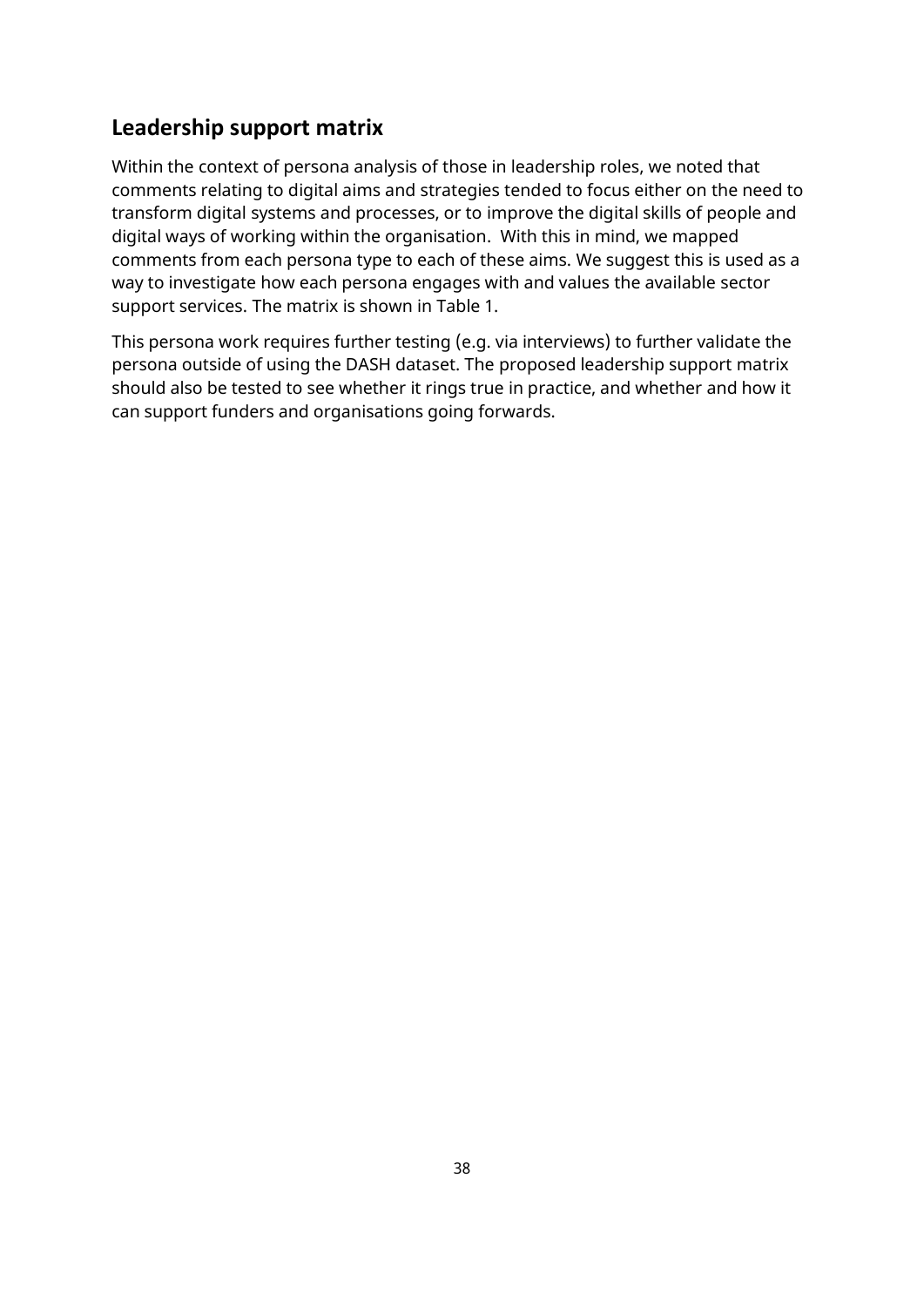|                                                                                                       | The typical attitude and outlook of each leadership persona type                                                                                                                                                                                                                                    |                                                                                                                                                                                                                                    |                                                                                                                                                                                           |  |  |
|-------------------------------------------------------------------------------------------------------|-----------------------------------------------------------------------------------------------------------------------------------------------------------------------------------------------------------------------------------------------------------------------------------------------------|------------------------------------------------------------------------------------------------------------------------------------------------------------------------------------------------------------------------------------|-------------------------------------------------------------------------------------------------------------------------------------------------------------------------------------------|--|--|
| Strategic improvement<br>focus                                                                        | Digitally disinclined persona                                                                                                                                                                                                                                                                       | Digital generalist persona                                                                                                                                                                                                         | Digital enthusiast persona                                                                                                                                                                |  |  |
| Digital systems and<br>processes                                                                      | These people feel that digital should<br>'just work' – simple solutions; reliable,<br>practical, accessible IT.<br>They feel that devices and apps can<br>integrate digital into day-to-day<br>practice.<br>They aim to remove clear barriers and<br>workarounds; finding the low-hanging<br>fruit. | These people are looking to find<br>organisational efficiencies through<br>integrating systems and standard<br>processes.<br>They aim for steady progress, keeping up<br>with other heritage organisations,<br>incremental change. | These people consider digital systems to<br>be core to what their organisation is and<br>does.<br>Their investment in platforms and data is<br>likely to be ahead of other organisations. |  |  |
| People's digital skills,<br>organisational culture<br>towards digital, and digital<br>ways of working | They consider training about digital as<br>'levelling up': giving everyone the know-<br>how to thrive in the organisation.<br>They are often concerned for wellbeing:<br>how does digital make people feel?<br>Accessibility and outreach are clear<br>core values.                                 | They have a strong focus on training,<br>planned around core systems and<br>processes.<br>They support digital skills training across<br>departments e.g. marketing, engagement,<br>communication, management.                     | They lead from the front: acting as a digital<br>champion and advocate.<br>They foster innovation e.g. through<br>external projects and internal initiatives.                             |  |  |

Table 1. Mapping leader personas with typical needs and outlooks in relation to leaders' aims for improving digital systems and processes, and/or people and culture.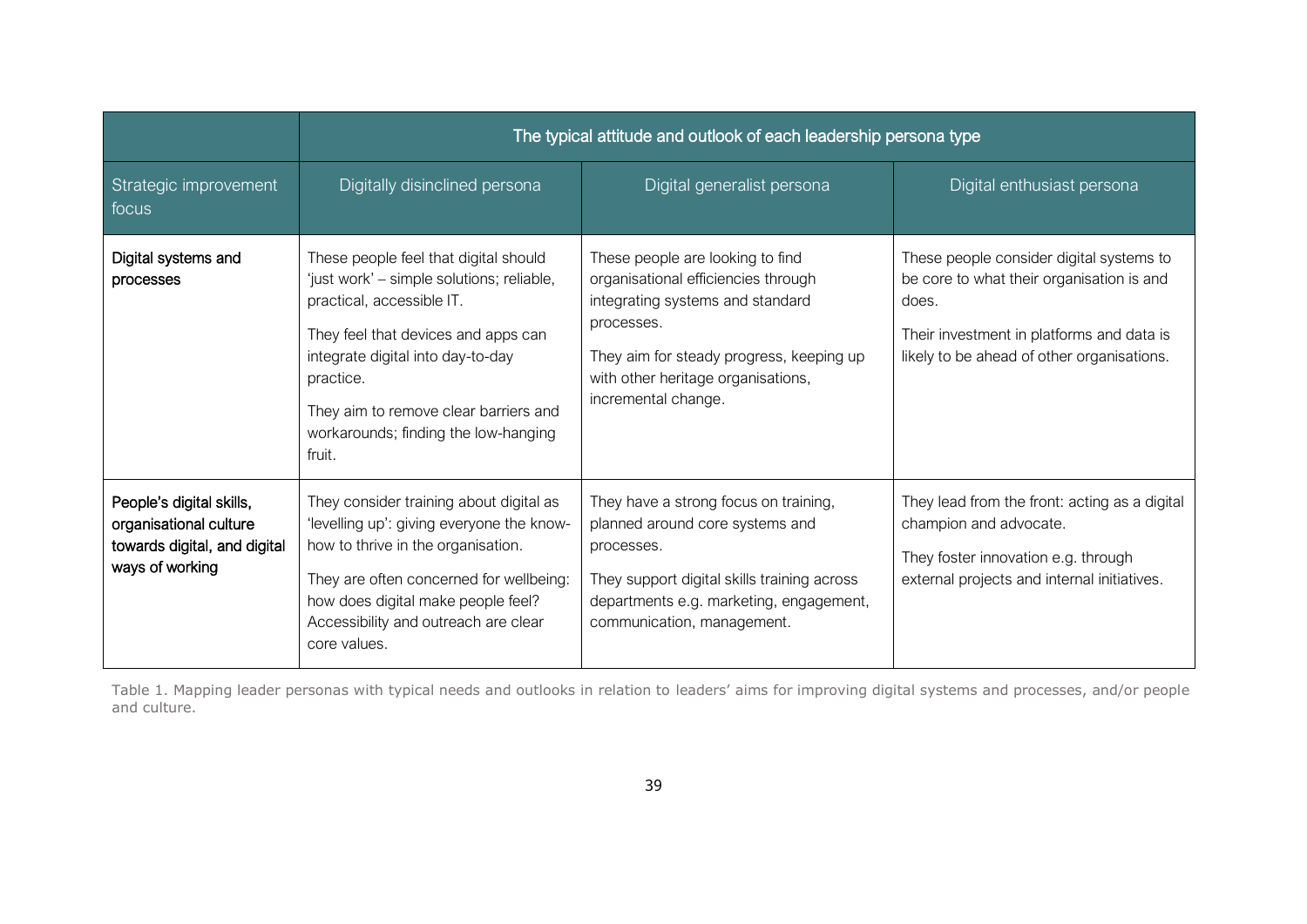## **8. Digital and sector resilience: a reflection from The Heritage Alliance**

## **What did DASH 2021 tell us about the UK heritage sector?**

#### **Responding to the pandemic: a sector learning through necessity**

The COVID-19 pandemic created few completely new challenges, rather it exacerbated existing ones. This theme is also evident in the area of digital and other non-heritagespecific skills. Consultations we carried out before the pandemic and ahead of launching Heritage Digital had already highlighted the lack of time and resources for heritage organisations to invest in their digital skills. During the pandemic, we witnessed many in the sector - through necessity - pivoting their activities to digital delivery which demonstrated resilience, flexibility and ingenuity, which we must acknowledge and celebrate. This is reinforced by the fact that most respondents, when asked to describe their organisation's approach to digital ways of working said their organisation was 'keeping up with the times'.

It is in these areas of digital skill that the greatest shift has occurred - organisations did what they needed to do in order to weather the storm and adapt to virtual ways of working. The skills the sector has gained here, though necessary, are valuable for the future. As DASH highlights, skills growth was greatest where it predominantly related to business-critical transactional activities as organisations fought for their survival over the past 14 months. In DASH, this is demonstrated through the growing confidence of people in heritage engaging with digital activities such as videoconferencing or using virtual collaborative workspaces. Staff reported that they managed this shift proportionately more than trustees and volunteers - an area worth further reflection in order to ensure parts of organisations are not left behind. One could even argue that for some organisations in crisis-mode, taking part in DASH itself might have been seen as a 'nice to have' rather than a business-critical initiative. It is therefore not surprising to see little change in organisational digital priorities since 2020.

A pandemic is not necessarily a fertile ground for long lasting 'innovation', a key priority area for funders and government. DASH shows that some of the areas that may be essential for the success of an organisation but may take more time, collaboration or development, have not been prioritised to the same extent during the pandemic. This is echoed through the findings of our COVID-19 response programme, Rebuilding Heritage. Organisations will require time and stability to support them through strategic and transformational digital innovation. Basic, often non-heritagespecific skills are still lacking and there is a bridge to innovation required for those organisations at the beginning of their skills and resilience journey.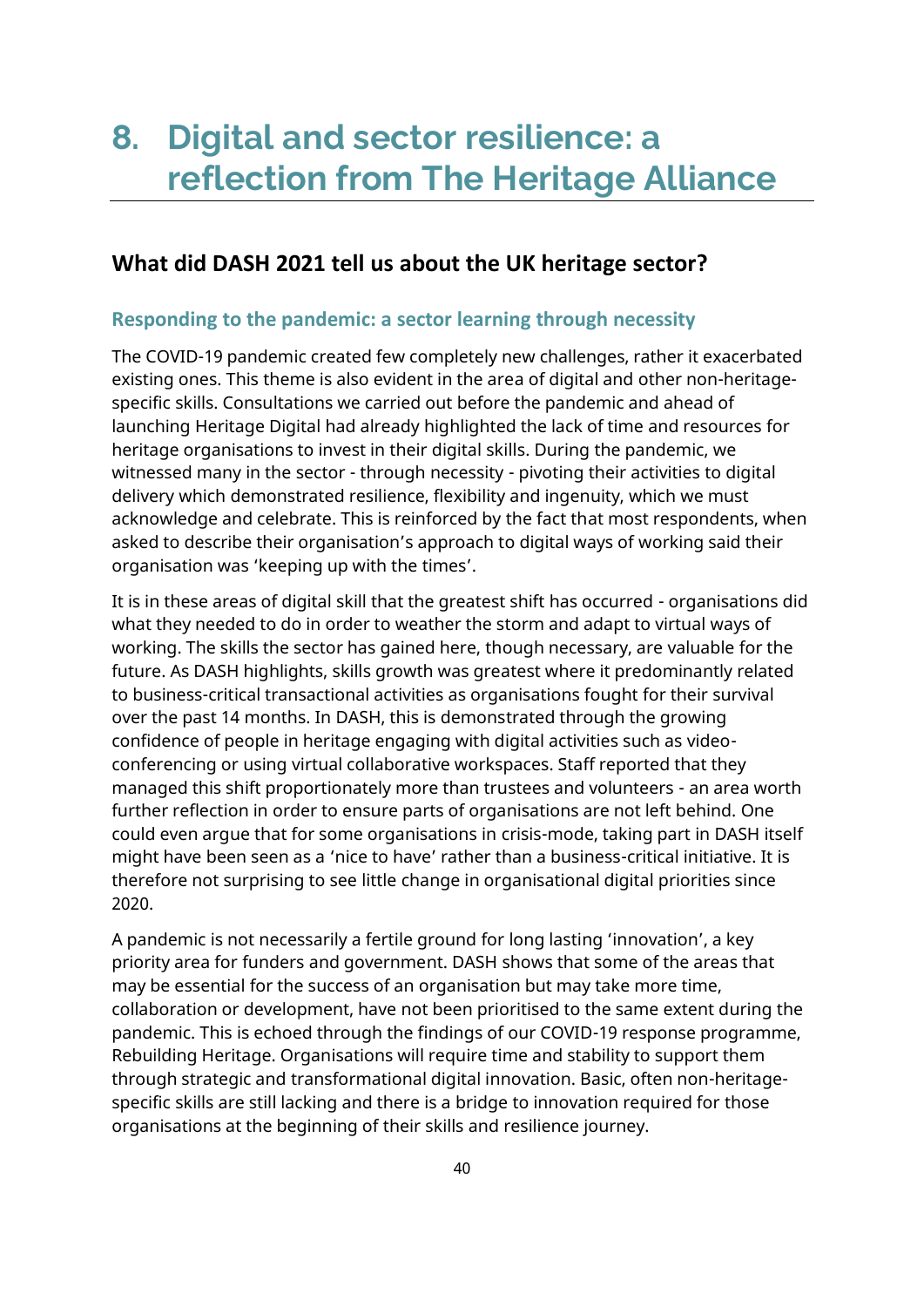#### **The importance of capturing the breadth of heritage**

Through collaborating with Timmus Research at the onset of the design phase, we were able to contribute to the survey design itself, improving on existing classifications, and as a result capturing better the types of organisation that had no 'tick box' in the previous year. For example, 10% of participating organisations identified as "sector support", a new category for 2021. Sole traders caring for historic built heritage were also included for the first time.

Testing the data collated by DASH against the subsample we had predetermined, provided us with confirmation that the survey reached the breadth of the sector across the UK. It is also revealing to see that the proportions of the sector are consistent across DASH 2020 and DASH 2021 despite significant numbers of new users in 2021. There is an interesting question about how the parts of the sector that actively engaged with DASH and digital correlates with the profile of the sector identified through new sector-wide initiatives such as Heritage Pulse, which will capture other sorts of data about organisational health, funding and resilience.

#### **The challenge of hybridity**

As we emerge from the pandemic, new expectations will pose new challenges for the heritage sector. As DASH indicates, a hybrid workplace will provide both the benefits that were gained through home-working while enabling face-to-face interactions and informal discussion with colleagues, beneficial to support information-sharing and innovation. However, anecdotal feedback from heritage leaders demonstrates that creating a new workplace which achieves this balance and the best of all worlds can be a real challenge in practice. We will, as a sector, need to learn together what works.

Similarly, evidence from DASH suggests that when it comes to training, respondents miss the opportunity to develop their skills via informal training, either in a shared physical working space or through exchanges between participants at a face-to-face training experience. To help maximise the learning experience for heritage audiences, future sector support programme might benefit from considering hybrid learning experiences.

It is also important to reflect on raised audience expectations and the need to provide a successful online or hybrid experience as part of delivery, a key challenge for the sector highlighted in the chosen digital priorities for the next three years. As our consultations in the summer for Heritage Digital reveals, there is a pressure on heritage organisations to catch up with new technology, such as AR and VR to meet audience expectations but they are constrained by time, capacity and budgets. There is also a danger that the experience or solution is created to fit with the technology, not the other way round, which could lead to products which don't actually suit the audience. Most importantly, there is a significant gap between the skills required to manage such experiences and the functional, business-critical skills that have been acquired over the last two years.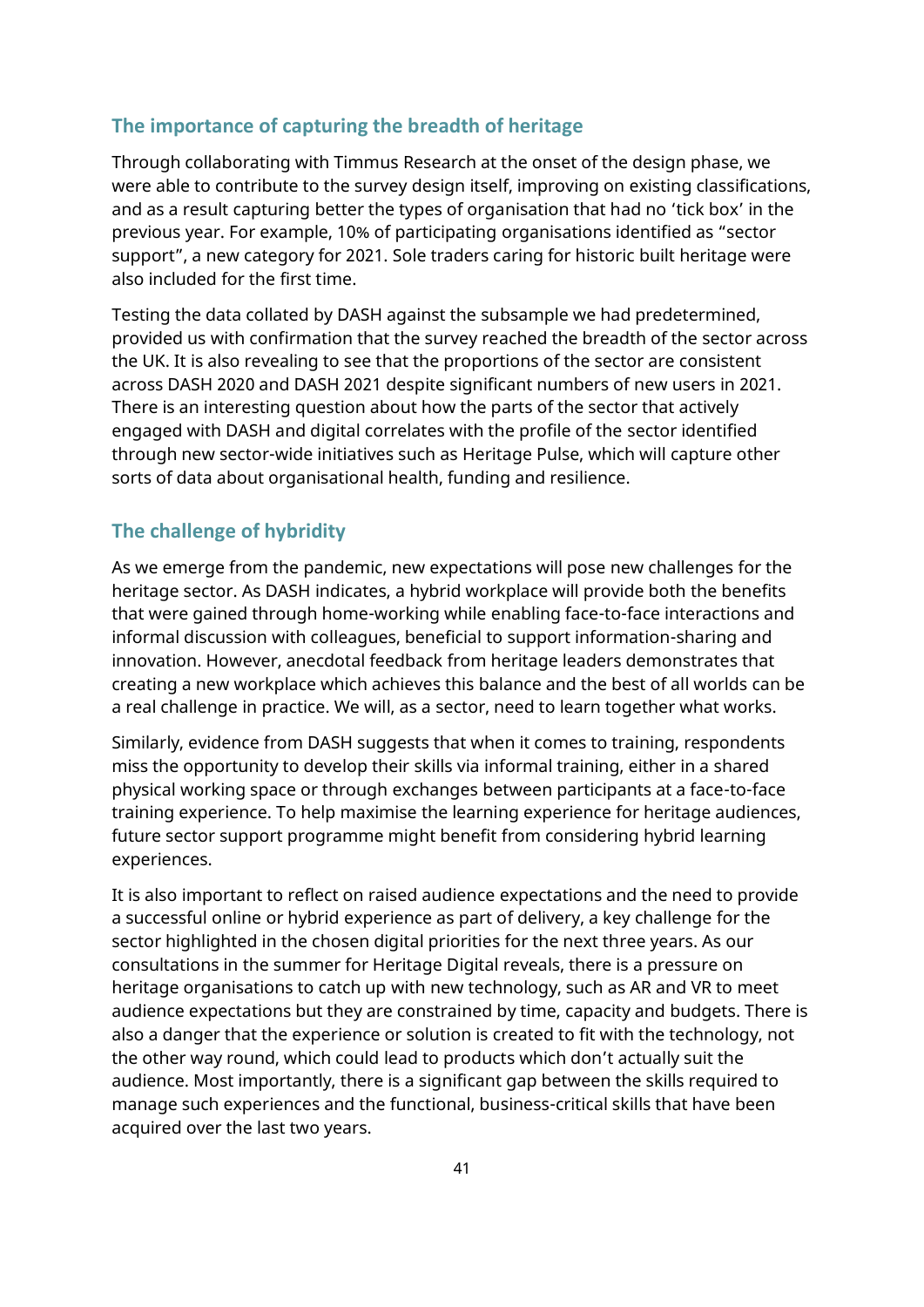Providing online and face-to-face experiences both for workforce and audiences will prove an additional burden for time and resource-poor organisations. However, where new skills and successful embedding of new digital strategies and tools are successful, this can only enhance long term resilience.

#### **Paving the way for digital: the role of leaders**

It is critical to pause and acknowledge heritage leaders, formidable contribution to the sector over the last two years. In these unprecedented times, they across the sector ensured the continuity of business-critical activities, maintained cohesion across teams working from home, in many cases for the first time created online offers to remain relevant to their audience, and secured funding to provide stability for their organisations.

#### **Vision over skills**

The DASH survey identifies that people working in heritage are looking for leaders to provide a clear strategic vision for digital and (critically) how and where it is relevant to core organisational aims, and that this is more important than senior leaders displaying high levels of digital skills. DASH data highlights that leaders were more focussed with internal system and process improvements over the past two years as part of their firefighting efforts to maintain business-critical operations. But people in other roles cited the need for the quality of infrastructure, time and rewards issues and the need for strategic vision. This is reinforced by only 16% of staff being aware of an organisational digital strategy. The true benefit of a 'digital strategy' is one that works across all workstreams, supporting the organisation's core aims and mission, embedded in all elements of work, rather than relying on one or two tech savvy individuals as champions.

#### **More organisational support for volunteers and trustees**

The DASH data really made evident the difference in organisational support and or confidence between job roles, with senior staff feeling more confident and supported than staff and volunteers and trustees.

For leaders to really harness the full benefit of digital technology, they will need to consider how to engage their trustees and volunteers more actively in this space to drive motivation to learn and use new digital skills. The DASH 'QuickStart' data analysis activities provided on the DASH website are a very helpful way for leaders to engage their Board via reflecting on their DASH data. Similarly, volunteers responding to the survey demonstrated the lowest level of digital skills and confidence for their roles, perhaps as they traditionally assist visitor operations. As hybrid and digital offers become more significant for heritage organisations, it will be critical to ensure that volunteers are engaged around digital skills, so that the sector doesn't lose the support of these valuable ambassadors for the sector.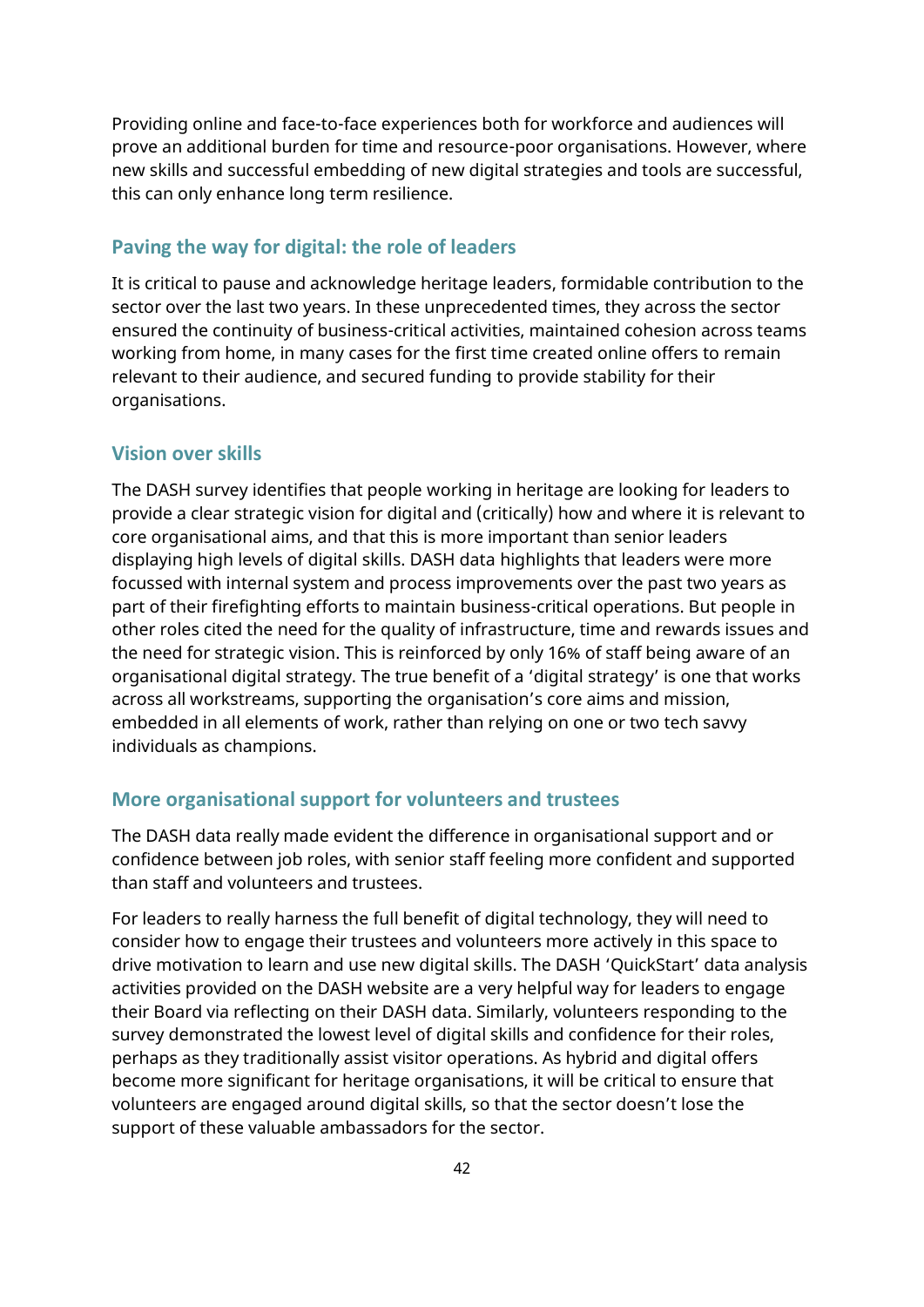#### **Fostering exchanges**

DASH clearly evidenced the importance of informal face-to-face exchanges to support the learning journeys of staff, volunteers and trustees. It will be critical as hybrid workspaces are planned that leaders take this into account. The fact that half of the respondents had worked in another organisation in the past three years, often in different sectors, is an opportunity to harness informal knowledge-sharing and bring in new perspectives. In addition, leaders should reflect on how they can make the most of any freelancers they work with, a group who reported the highest levels of proficiency in many digital skills. Not only can freelancers support the organisation's digital activities, but by ensuring exchanges with staff and volunteers, some of that knowledge can be embedded in the organisations for their long-term benefit.

## **The benefit of sector support programmes**

#### **Heritage Fund-supported resource users show higher digital skills**

DASH data identified the positive impact these programmes had already delivered in building digital skills. As DASH data and the various programmes' evaluations identify, participating individuals show higher digital skills in comparison to the background sample, for example digitally recording an activity, place or object (72% v 46%). It is, however, striking that only 23% of senior staff, 12% of trustees and 11% of staff respondents had already taken part in these initiatives, demonstrating a significant opportunity for DASH respondents yet to access this free training to benefit from these programmes in the future. For example, topics such as open licensing and data protection, identified in the DASH survey as upcoming areas of need for the sector, are already covered through a number of resources as part of Heritage Digital, Heritage Labs and the Heritage Fund Digital Guides.

#### **The importance of signposting existing resources**

Those who have used the Digital Skills for Heritage resources show higher levels of digital skills and confidence, hence it is important to spread the word to those yet to discover them in order to harness the power of the excellent resources that have already been created. Investing in more signposting, updating and marketing of these resources could prove a cost-effective way to support the sector. Many DASH respondents commented that they had not heard of the initiative, hence DASH inadvertently acted as a way to signpost people to them. This also illustrates the importance of different initiatives namechecking one another and so creating a web of knowledge opportunities.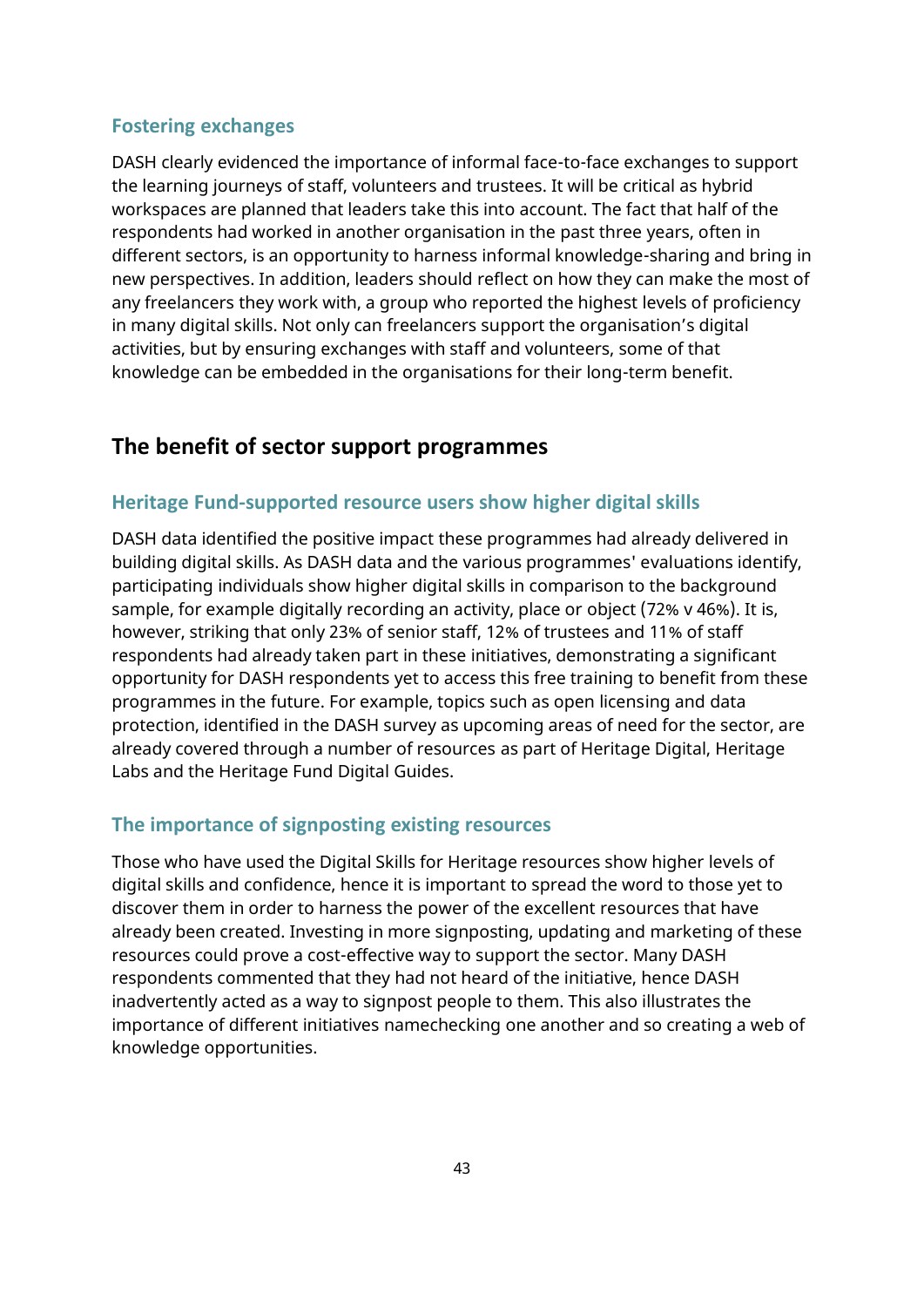#### **A bridge to innovation is needed**

In order to support the heritage sector's journey to innovation, there will be a clear benefit if further investment supports basic skills-building. Digital skills should be considered as part of the wider picture of sector skill needs including strategic and business planning skills, governance, leadership, fundraising and equality and diversity. The evidence provided by DASH is also corroborated by findings from our Rebuilding Heritage programme. The pace of these programmes is also critical, with DASH reporting that 45% of participants finding it hard to develop digital skills due to a lack of time. This suggests that support programmes would benefit from being extended to longer periods of time to become accessible and have longer term impact.

## **Conclusion**

The DASH Survey 2021 provided a timely initiative and moment for reflection for heritage organisations and the sector as a whole to take stock as we emerge from the pandemic.

DASH is a national survey that does a rare thing: it provides everyone in heritage regardless of role or seniority - with a voice, and it provides organisations with access to their resultant data. Organisations can compare themselves to the national dataset and reflect on specific feedback from their people, and so help them provide better support and improve their offer. Participation supports data literacy and business resilience by helping organisations to see the value in collecting and reflecting on data. With this in mind, collecting longitudinal data over time will be important.

The sector has been impressive in its reaction to digital shifts required to ensure resilience during the immediate crisis. As we continue to collectively move from immediate necessity to further innovation around digital, the DASH results give much food for thought around what is needed to harness the potential that digital offers to the sector in the longer term.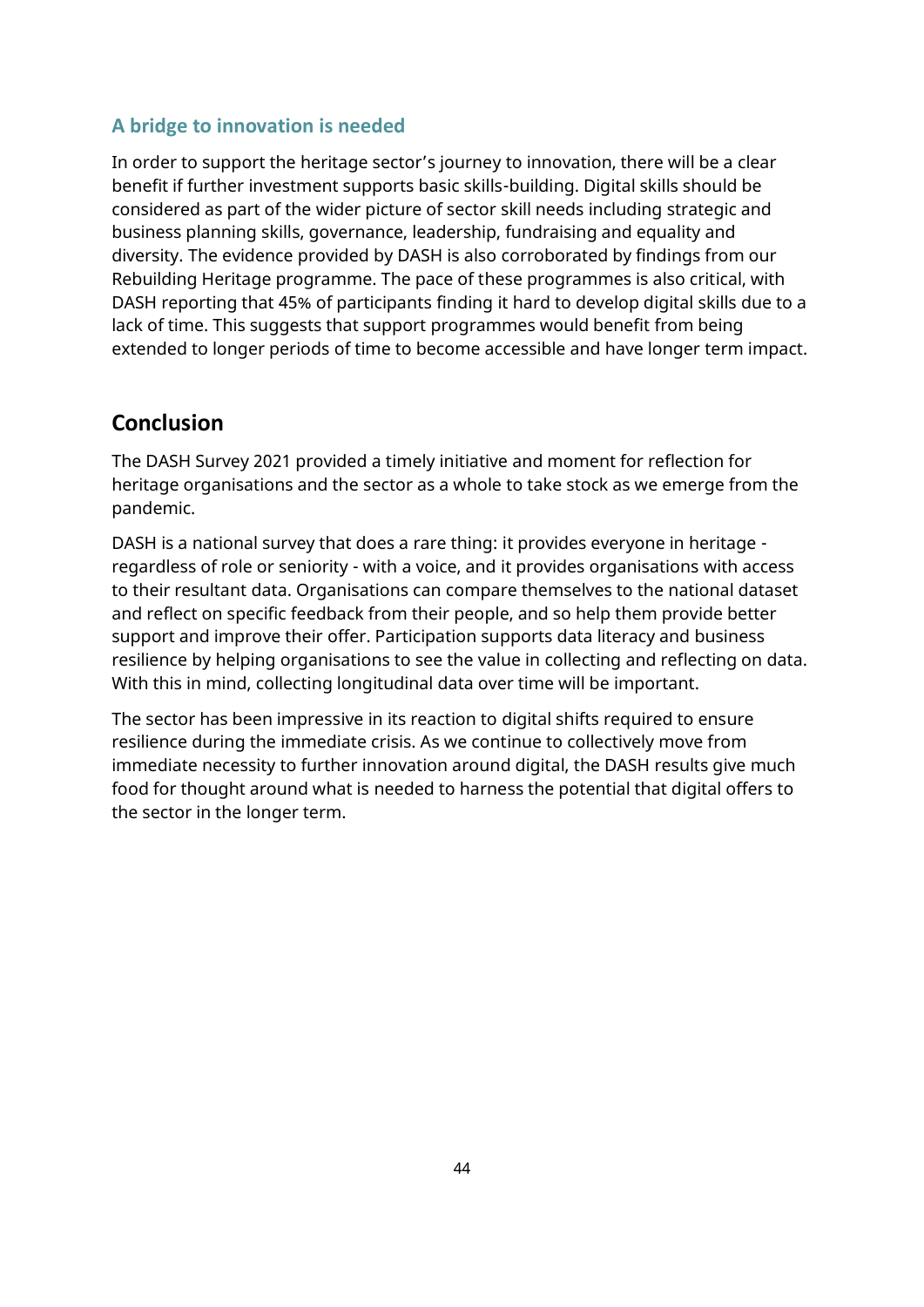## **Appendix 1: Organisational data from sign up form**

In order to gain access to a unique DASH survey link, one lead contact (aka 'DASH Champion') completed a sign-up form on behalf of their heritage organisation. That sign-up form asked several questions about the type, size and activities of the organisation. These organisational attributes are analysed and summarised below.

A total of 416 organisations signed up to use DASH in 2021, of which 323 (78%) went on to collect at least one DASH survey response, and 63% collected at least two survey responses. There were no notable differences between the profiles of organisations that used DASH and those that didn't, other than the fact that organisations described by their DASH Champion as 'not engaged with digital ways of working' appeared less likely to go on to use the DASH survey.

| Category                                      | Signed up and used<br><b>DASH</b> | Signed up but did not<br>use DASH | <b>TOTAL</b> (all<br>organisations that<br>signed up) (N) |
|-----------------------------------------------|-----------------------------------|-----------------------------------|-----------------------------------------------------------|
| Collections (museums,<br>libraries, archives) | 29.7%                             | 21.5%                             | 27.9% (116)                                               |
| Community heritage                            | 18.0%                             | 19.4%                             | 18.3% (76)                                                |
| Landscapes & Nature                           | 11.1%                             | 9.7%                              | $10.8\%$ (45)                                             |
| Historic buildings &<br>monuments             | 17.3%                             | 15.1%                             | 16.8% (70)                                                |
| Industrial, maritime &<br>transport           | 7.1%                              | 11.8%                             | $8.2\%$ (34)                                              |
| <b>Cultures &amp; Memories</b>                | 7.4%                              | 11.8%                             | 8.4% (35)                                                 |
| Sector support                                | 9.3%                              | 10.8%                             | $9.6\%$ (40)                                              |

#### **Which ONE area of heritage best describes your organisation?**

Table 2. The percentage of organisations that described themselves as predominantly being in one of the seven heritage areas, split into those who went on to collect at least one DASH response, versus those who did not use DASH, as well as the total. Numbers in brackets are the number of organisations in each category) (N=416)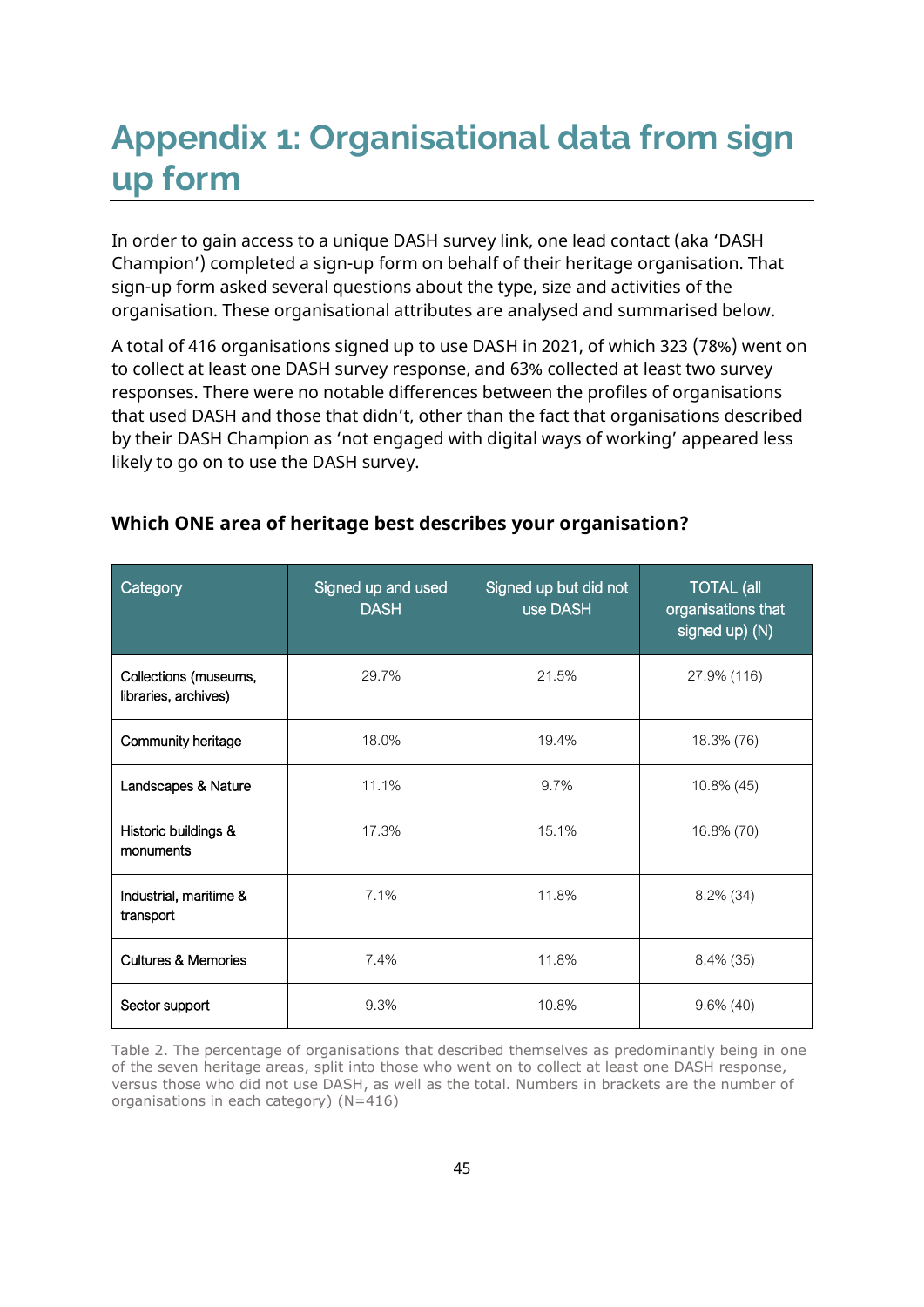## **What are the main aims or activities of your organisation? Please select up to TWO options**

| Category                                     | Signed up and<br>used DASH | Signed up but did not<br>use DASH | <b>TOTAL (all organisations</b><br>that signed up) |
|----------------------------------------------|----------------------------|-----------------------------------|----------------------------------------------------|
| Visitor and public<br>engagement             | 71.5%                      | 62.4%                             | 69.5%                                              |
| Conservation and<br>preservation             | 46.1%                      | 33.3%                             | 43.3%                                              |
| Education                                    | 40.2%                      | 36.6%                             | 39.4%                                              |
| Professional body /<br>professional training | 4.0%                       | 6.5%                              | 4.6%                                               |
| Grant giving                                 | 2.5%                       | 2.2%                              | 2.4%                                               |
| Advocacy and campaigning                     | 9.3%                       | 15.1%                             | 10.6%                                              |
| Place of worship                             | 5.3%                       | 11.8%                             | 6.7%                                               |
| Research                                     | 8.0%                       | 17.2%                             | 10.1%                                              |

Table 3. The percentage of organisations that selected each option to describe their organisation's main aims or activities  $(N=416)$ 

## **What geographical area do the activities of your organisation cover?**

| Category             | Signed up and used DASH | Signed up but did<br>not use DASH | <b>TOTAL</b> (all<br>organisations that<br>signed up) |
|----------------------|-------------------------|-----------------------------------|-------------------------------------------------------|
| One physical site    | 32.0%                   | 31.5%                             | 31.9%                                                 |
| Region of the UK     | 37.0%                   | 35.9%                             | 36.7%                                                 |
| Nation within the UK | 11.2%                   | 8.7%                              | 10.6%                                                 |
| UK                   | 15.2%                   | 18.5%                             | 15.9%                                                 |
| Overseas/global      | 4.7%                    | 5.4%                              | 4.8%                                                  |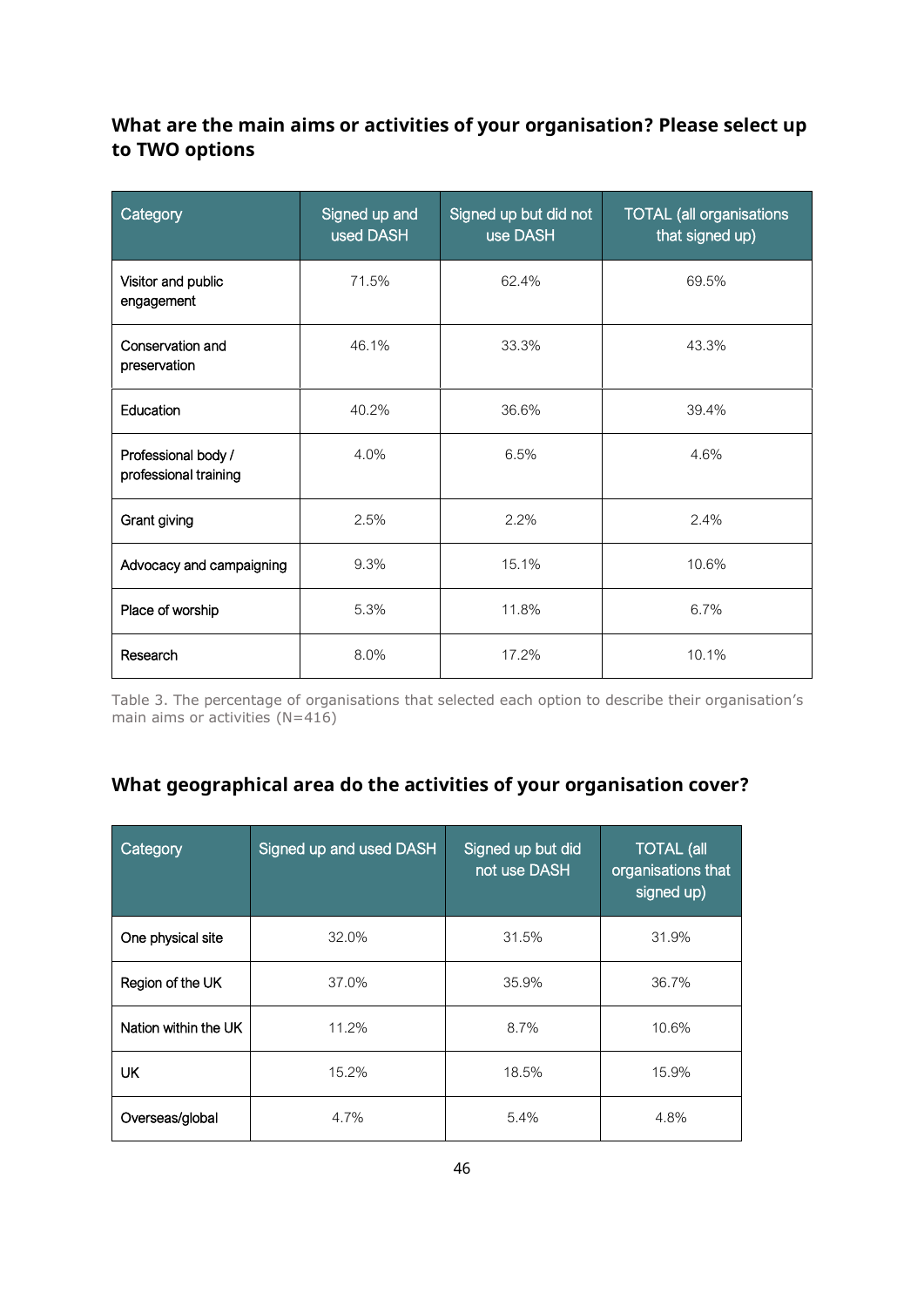Table 4. The percentage of organisations that selected each option to describe their organisation's geographical remit (N=414)

| Category                                         | Signed up and<br>used DASH | Signed up but did<br>not use DASH | <b>TOTAL</b> (all<br>organisations that<br>signed up) |
|--------------------------------------------------|----------------------------|-----------------------------------|-------------------------------------------------------|
| Registered charity                               | 63.4%                      | 56.5%                             | 61.8%                                                 |
| Limited company                                  | 6.8%                       | 7.6%                              | 7.0%                                                  |
| Local Authority/government/public<br>sector body | 11.5%                      | 8.7%                              | 10.9%                                                 |
| Community interest company                       | 4.0%                       | 7.6%                              | 4.8%                                                  |
| Community or voluntary group                     | 6.5%                       | 13.0%                             | 8.0%                                                  |
| Educational establishment                        | 1.6%                       | 2.2%                              | 1.7%                                                  |
| Private owner                                    | 2.5%                       | 1.1%                              | 2.2%                                                  |
| Other e.g. sole trader                           | 3.3%                       | 3.7%                              | 3.6%                                                  |

## **What is the legal status of your organisation?**

Table 5. The percentage of organisations that selected each option to describe their organisation's legal status (N=414)

## **Where is your organisation's head office based?**

| Category         | Signed up and used<br><b>DASH</b> | Signed up but did<br>not use DASH | <b>TOTAL (all</b><br>organisations that<br>signed up) |
|------------------|-----------------------------------|-----------------------------------|-------------------------------------------------------|
| Scotland         | 8.4%                              | 7.5%                              | 8.2%                                                  |
| Wales            | 6.5%                              | 6.5%                              | 6.5%                                                  |
| Northern Ireland | 9.9%                              | 6.5%                              | 9.1%                                                  |
| England: North   | 20.4%                             | 15.1%                             | 19.2%                                                 |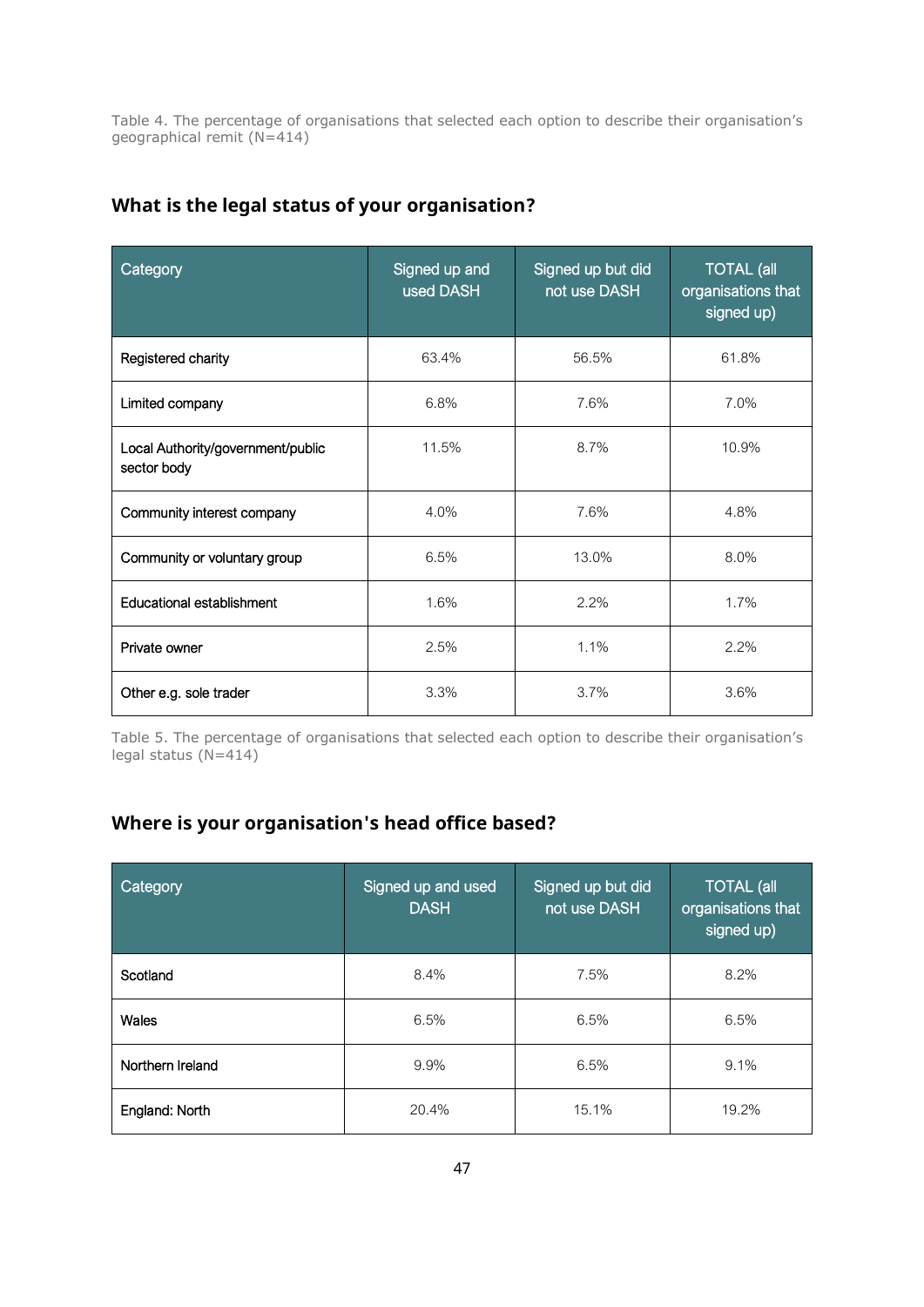| <b>Category</b>                            | Signed up and used<br><b>DASH</b> | Signed up but did<br>not use DASH | <b>TOTAL</b> (all<br>organisations that<br>signed up) |
|--------------------------------------------|-----------------------------------|-----------------------------------|-------------------------------------------------------|
| England: Midlands and East                 | 22.6%                             | 17.2%                             | 21.4%                                                 |
| England: South East, South West,<br>London | 32.2%                             | 47.3%                             | 35.6%                                                 |

Table 6. The percentage of organisations that selected each option to describe the location of their organisation's head office (N=414)

#### **Roughly how many employed staff does your organisation have?**

When describing organisation size we have focussed on describing this in terms of the number of staff and volunteers that work with each organisation, rather than turn-over or footfall. When it comes to considering digital technologies within an organisation, it is individual people who would need to be given access to technology and/or trained to use it. Hence for DASH we consider organisation size to be best described in terms of the numbers of people (staff and volunteers) involved.

If we include all organisations that had no paid staff at all, the mean average number of staff per heritage organisation across the whole dataset was  $57 \pm 514$  people. In contrast, the median average was just five people. Clearly, the standard deviation of the mean and the large difference in the two averages illustrates the huge skew in the data, with the vast majority of heritage organisations staffed by a very small number of paid staff.

| Category                         | Signed up and used<br><b>DASH</b> | Signed up but did not<br>use DASH | <b>TOTAL (all organisations that</b><br>signed up) |
|----------------------------------|-----------------------------------|-----------------------------------|----------------------------------------------------|
| No paid staff<br>(volunteer run) | 18.5%                             | 22.5%                             | 19.4%                                              |
| 1 to 10 staff                    | 47.0%                             | 57.3%                             | 49.3%                                              |
| 11 to 50 staff                   | 21.7%                             | 14.6%                             | 20.1%                                              |
| 51 staff or more                 | 12.8%                             | 5.6%                              | 11.2%                                              |

Table 7. The size of each organisation in terms of the number of employed staff they have, split into four categories as used in DASH 2020 (N=414)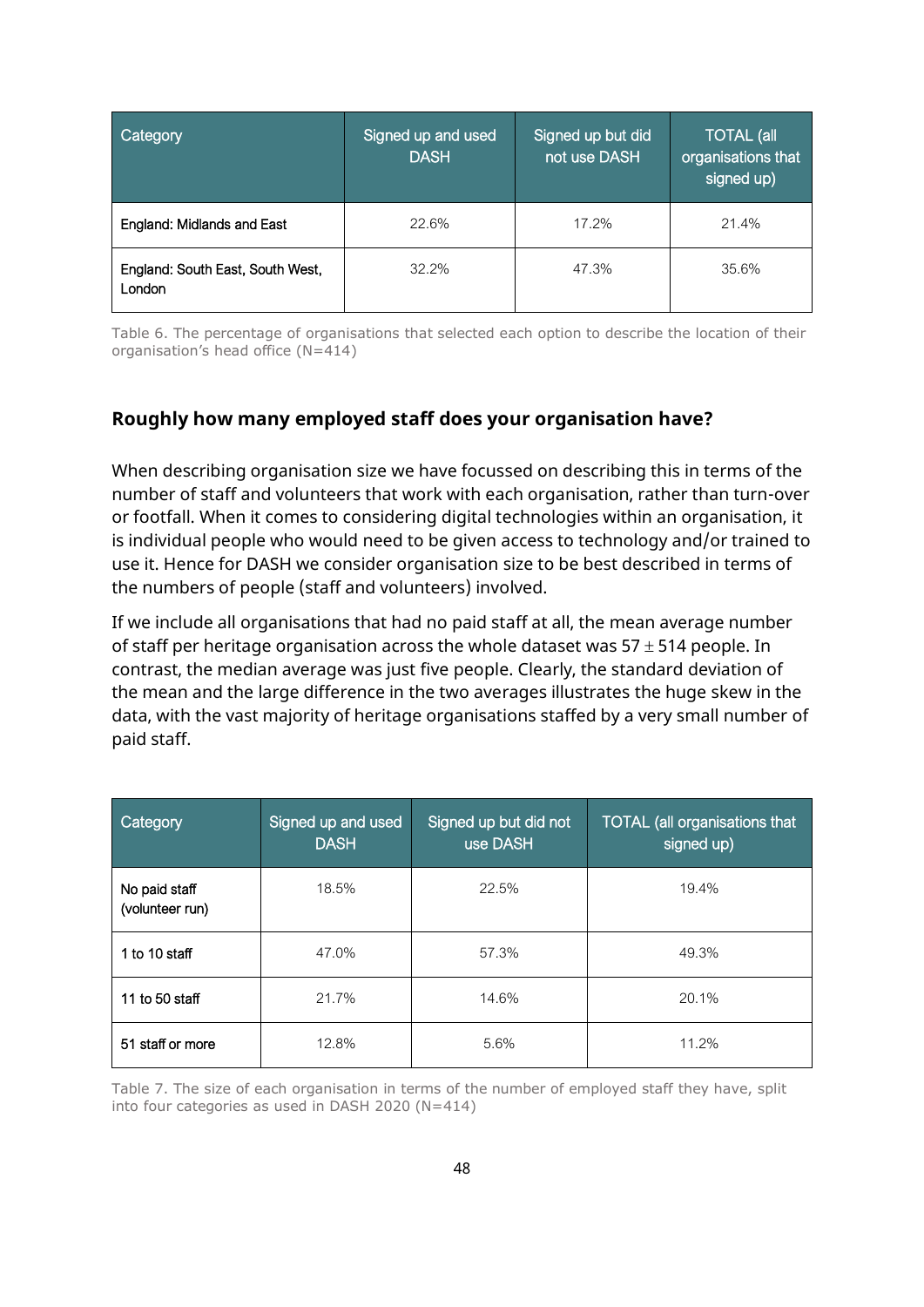#### **Roughly how many volunteers does your organisation have?**

The number of volunteers at each organisation was more unreliable in 2021 than in 2020 because several organisations explained to us that COVID-19 had prevented them from being able to use their volunteer staff, such that many were no longer considered 'active'. Based on the data collected this year, the mean average number of volunteers per heritage organisation was  $246 \pm 2.560$  people. In contrast, the median average was 20 volunteers. Again, this illustrates the huge diversity in the number of people associated with UK heritage organisations.

## **How would you describe your organisation's approach to digital ways of working?**

| Category                            | Signed up and<br>used DASH | Signed up but did not<br>use DASH | <b>TOTAL</b> (all organisations that<br>signed up) |
|-------------------------------------|----------------------------|-----------------------------------|----------------------------------------------------|
| Leading and innovative              | 17.5%                      | 14.1%                             | 16.7%                                              |
| Keeping up with the<br>times        | 49.1%                      | 44.6%                             | 48.1%                                              |
| Following the practice<br>of others | 29.1%                      | 30.4%                             | 29.4%                                              |
| Not engaged                         | 4.4%                       | 10.9%                             | 5.8%                                               |

Table 8. The size of each organisation in terms of the number of employed staff they have, split into four categories as used in DASH 2020 (N=414)

## **What is your organisation's top digital priority over the next three years? (Free text)**

This information was provided by the key contact on the sign-up form. It was analysed using InfraNodus to identify key influences and themes. The data structure of the text network was highly biased, meaning that the responses were diverse. However, some themes emerged clearly, which were:

• **Improve access** to heritage via online resources, interpretations, events and exhibitions. "Discover and use the latest proven methods of digital communication to interpret our landscapes"; "learning to deliver hybrid events"; "developing digital interpretation"; "development of an AR app for visitors"; "reach as many digital users as possible with innovative and engaging content that covers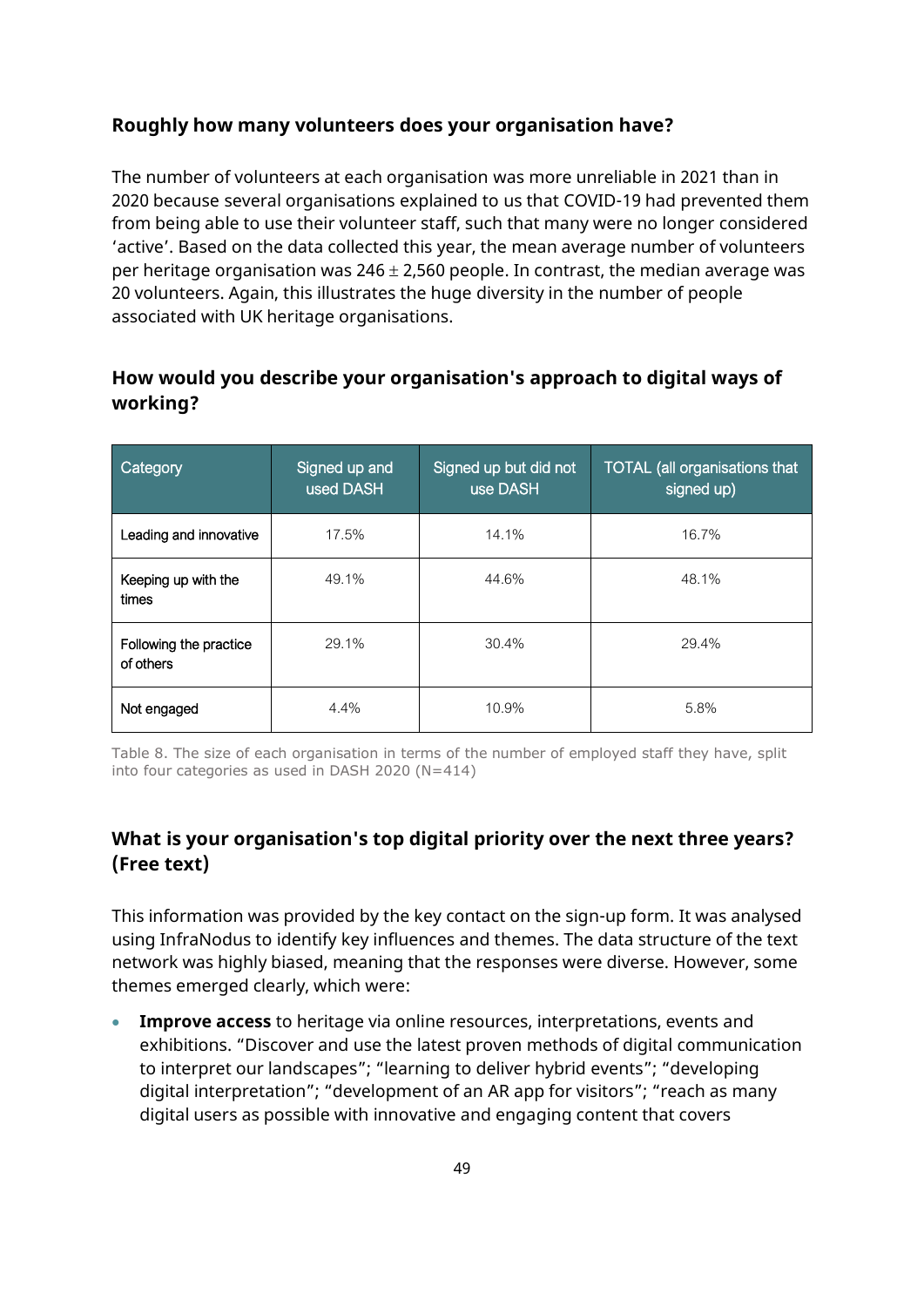marketing, historical information, education"; "improve access to and engagement with our collections"

- **Improve audience engagement and outreach** using web and social media: "develop our social media presence and use other digital forms such as podcasts to engage more young people"; "Engaging wider audiences and converting them into members through intelligent website UX"; "to have an online offer for our members beyond the website"; "improved digital storytelling, engaging broader audiences"
- **Upgrade IT and data systems:** "integration of digital platforms and gathering audience feedback and data"; "business systems transformation and integration with audience/visitor experience"; "invest in data analytics and shift towards evidence/data-based decision making"; "build an outcomes-focused, Cloud-based ecosystem with multiple integrations to make our working lives more efficient"
- **Develop or extend digital collections and archives:** "Creating a resource that would bring to life the Archive in the digital realm"; "digitizing hard-copy journals"; "putting our collection online for everyone to access"; "more visitor interactive kiosks that allow visitors to access archive and internal research material, from videos to interactive town maps and oral histories"; "Digitisation of archives and rare books. Creation of the online, accessible library catalogue"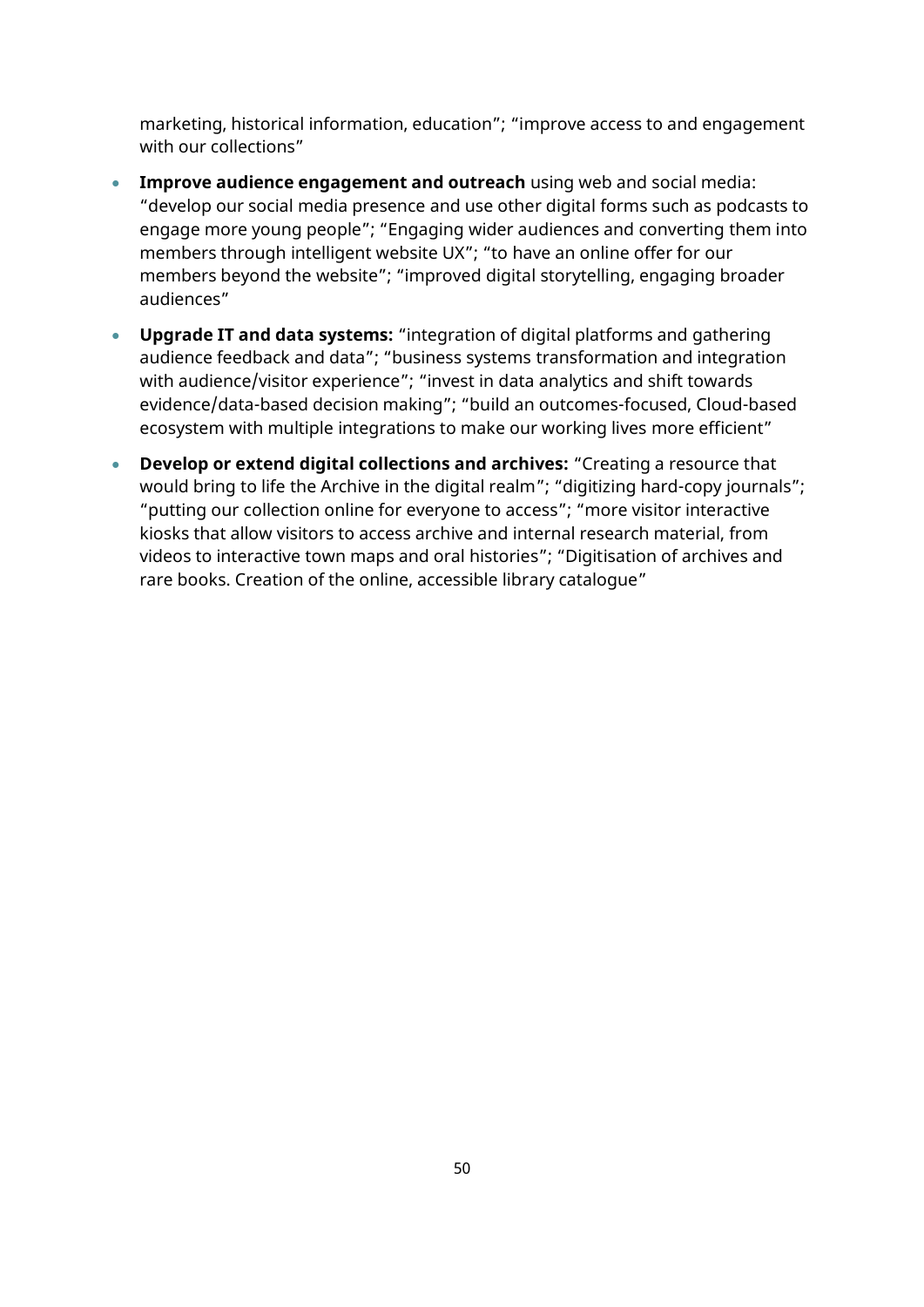# **Appendix 2: Question by question results tables**

Each organisation collected between one and 249 survey responses. The mean plus standard deviation number of responses per organisation was  $14 \pm 26$ ; the median average was six. A third of organisations collected at least 10 responses and 12% of organisations collected 30 or more responses.

Summary data tables are summarised in question order below, to allow organisations that used DASH in 2021 to compare their results with the national trends.

| Category                          | Frequency | Percent |
|-----------------------------------|-----------|---------|
| Trustee/Board member              | 492       | 10.9%   |
| <b>CEO/Director/Senior Leader</b> | 372       | 8.2%    |
| Staff                             | 2,287     | 50.7%   |
| Freelancer                        | 65        | 1.4%    |
| Volunteer                         | 1,278     | 28.3%   |
| No role information               | 20        | 0.4%    |
| Total                             | 4,514     | 100%    |

## **Q1: Which option best describes your job level?**

Table 9. The breakdown of DASH survey participants by organisational role (N=4,514)

#### **Q2: What type of contract do you have?**

| Category                 | <b>Trustee</b> | Senior staff | <b>Staff</b> | Freelancer | Volunteer | <b>TOTAL</b> |
|--------------------------|----------------|--------------|--------------|------------|-----------|--------------|
| Permanent role           | 4.5%           | 87.4%        | 77.3%        | 3.1%       | 0.3%      | 47.1%        |
| Project-based fixed term | 0.4%           | 1.6%         | 7.9%         | 6.2%       | 0.1%      | 4.3%         |
| Fixed term               | 7.9%           | 3.2%         | 10.6%        | 3.1%       | 0.2%      | 6.6%         |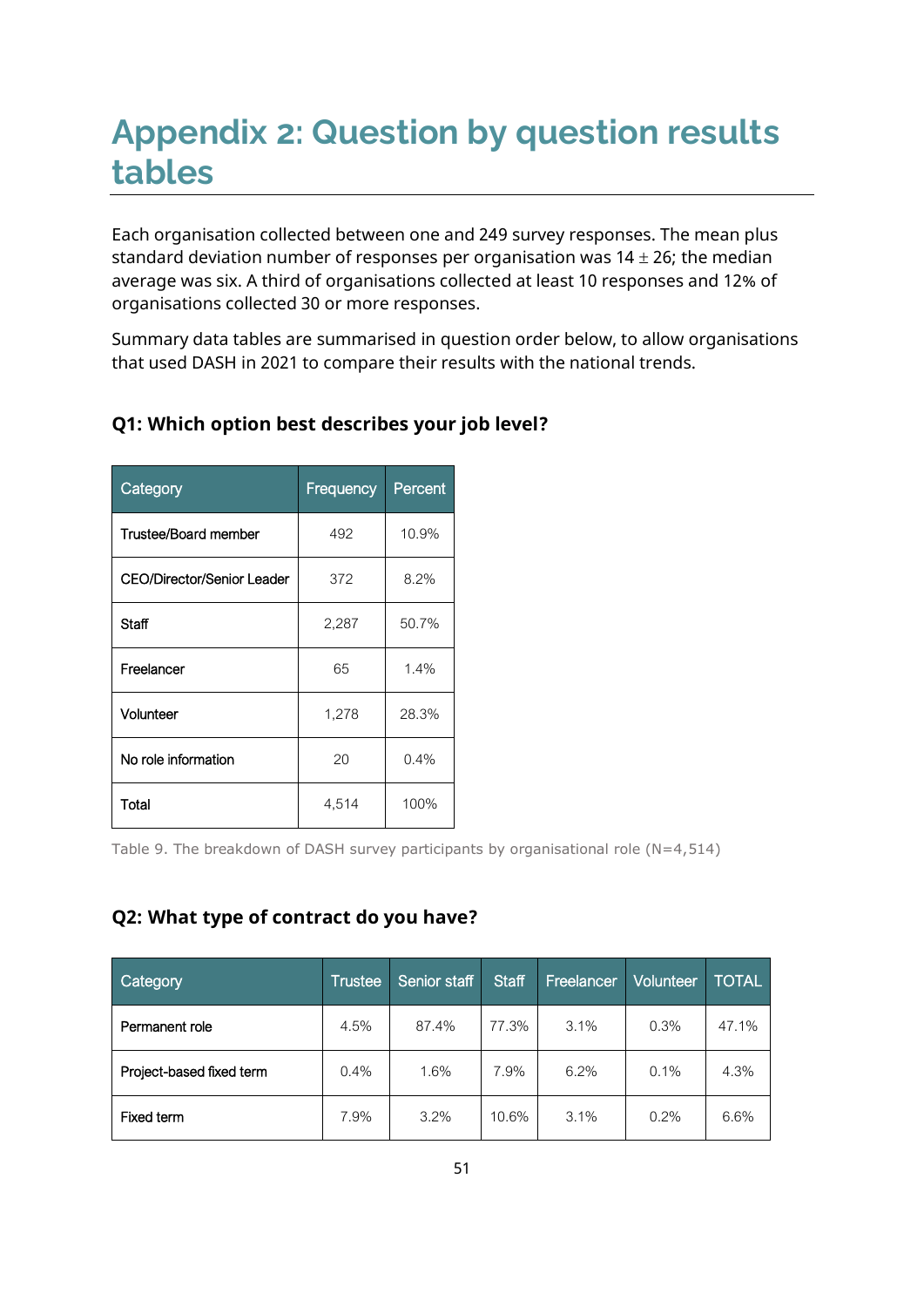| Category                           | Trustee | Senior staff | <b>Staff</b> | Freelancer | Volunteer | <b>TOTAL</b> |
|------------------------------------|---------|--------------|--------------|------------|-----------|--------------|
| Zero hours                         | 0.6%    | 0.3%         | 3.0%         |            | 0.1%      | 1.6%         |
| Freelance (e.g. hourly/daily rate) | 0.4%    | 1.3%         | 0.7%         | 83.1%      |           | 1.7%         |
| Unpaid role (e.g. volunteer)       | 86.0%   | 5.9%         | 0.2%         | 4.6%       | 98.7%     | 38.1%        |

Table 10. The percentage of DASH survey participants by contract type (N=4,514, where 20 didn't provide role information)

## **Q3: How long have you worked or volunteered here?**

| Category        | <b>Trustee</b> | Senior staff | <b>Staff</b> | Freelancer | <b>Volunteer</b> | <b>TOTAL</b> |
|-----------------|----------------|--------------|--------------|------------|------------------|--------------|
| Under a year    | 0.8%           | 0.0%         | 0.7%         | 0.0%       | 0.6%             | 0.8%         |
| $1 - 2$ years   | 10.4%          | 9.9%         | 18.2%        | 13.8%      | 14.6%            | 15.6%        |
| $3 - 4$ years   | 17.1%          | 8.3%         | 15.0%        | 15.4%      | 11.9%            | 13.8%        |
| $5 - 6$ years   | 21.7%          | 19.1%        | 18.3%        | 15.4%      | 23.5%            | 20.1%        |
| 7 or more years | 15.7%          | 15.3%        | 10.8%        | 18.5%      | 17.7%            | 13.7%        |

Table 11. The breakdown of DASH survey participants by length of time spent working/volunteering at the organisation  $(N=4,514$ , where 20 didn't provide role information)

## **Q4: Which best describes your area of work? Tick all that apply**

| Category                               | <b>Trustee</b> | Senior staff | <b>Staff</b> | Freelancer | Volunteer | <b>TOTAL</b> |
|----------------------------------------|----------------|--------------|--------------|------------|-----------|--------------|
| Strategic management                   | 56.3%          | 68.8%        | 7.6%         | 3.1%       | 1.9%      | 16.4%        |
| <b>Fundraising and Development</b>     | 27.6%          | 31.5%        | 7.6%         | 3.1%       | 5.5%      | 11.1%        |
| Policy / Advocacy                      | 26.8%          | 24.2%        | 4.1%         | $0.0\%$    | 1.3%      | 7.4%         |
| Finance / HR / Operations / Admin / IT | 25.0%          | 32.5%        | 19.2%        | 9.2%       | 5.1%      | 16.8%        |
| Engagement & Visitor Operations        | 20.9%          | 27.4%        | 36.6%        | 29.2%      | 64.2%     | 42.0%        |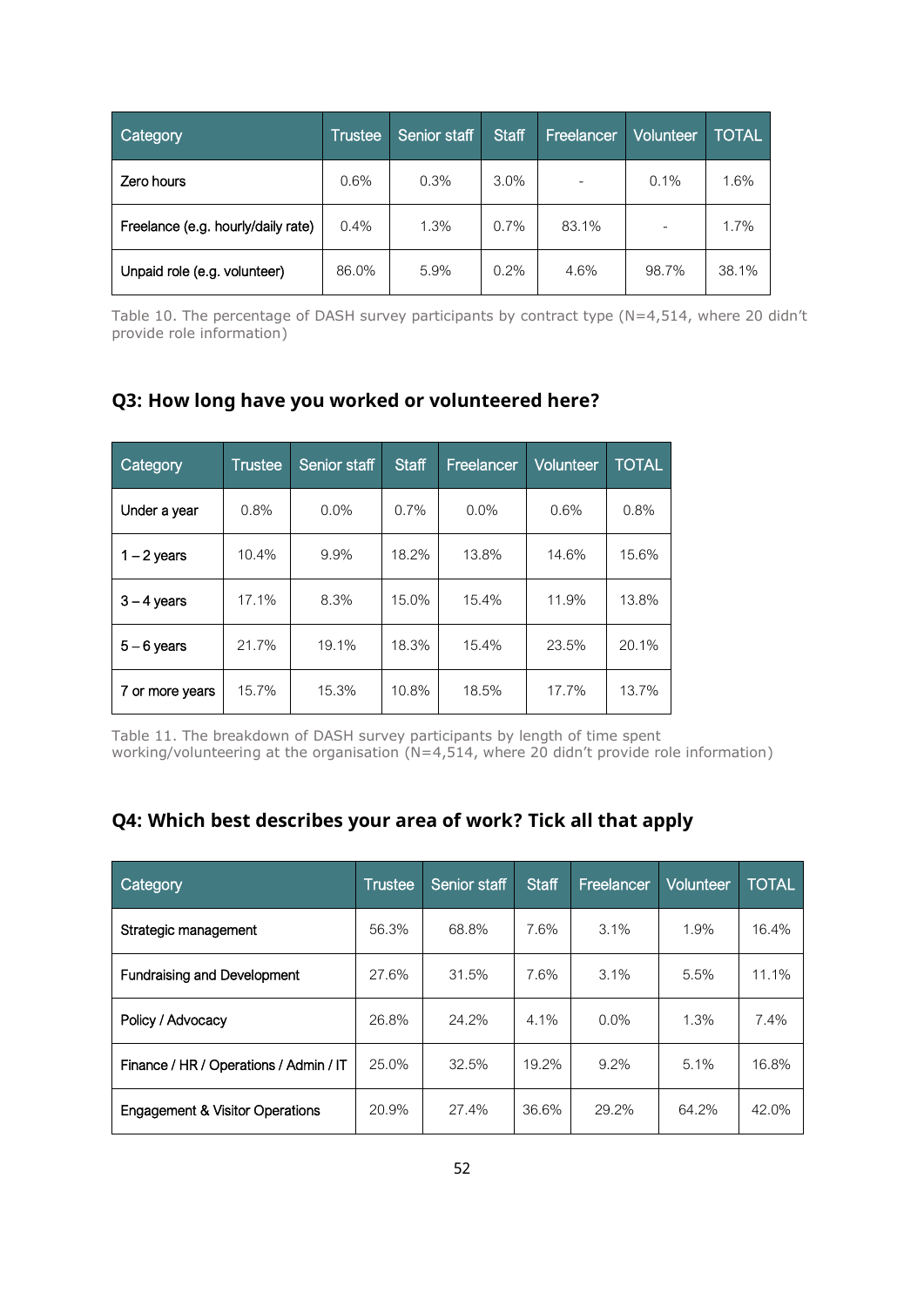| Category                   | Trustee | <b>Senior staff</b> | <b>Staff</b> | Freelancer | <b>Volunteer</b> | <b>TOTAL</b> |
|----------------------------|---------|---------------------|--------------|------------|------------------|--------------|
| <b>Comms and Marketing</b> | 17.5%   | 27.7%               | 14.6%        | 24.6%      | 3.9%             | 13.1%        |
| Professional / technical   | 15.7%   | 22.3%               | 31.0%        | 26.2%      | 7.5%             | 21.9%        |
| <b>Project Manager</b>     | 14.4%   | 33.3%               | 16.3%        | 18.5%      | 2.6%             | 13.7%        |
| Academic / Researcher      | 12.8%   | 7.8%                | 10.5%        | 7.7%       | 11.1%            | 10.6%        |
| Consultant                 | 11.6%   | 8.9%                | $3.7\%$      | 16.9%      | 2.5%             | 4.8%         |
| Membership                 | 11.4%   | 9.1%                | 3.3%         | 6.2%       | 4.5%             | 5.1%         |

Table 12. The ways in which DASH survey participants describe their role (N=7,322 selections by 4,494 people)

## **Q5: Have you worked for any other organisations in the last THREE years? (Since September 2018) Tick all that apply**

| Category                       | <b>Trustee</b> | Senior staff | <b>Staff</b> | Freelancer | <b>Volunteer</b> | <b>TOTAL</b> |
|--------------------------------|----------------|--------------|--------------|------------|------------------|--------------|
| Yes – in the heritage sector   | 23.0%          | 17.2%        | 17.0%        | 49.2%      | 15.0%            | 17.6%        |
| Yes – in the charity sector    | 36.6%          | 15.1%        | 11.7%        | 35.4%      | 23.9%            | 18.6%        |
| Yes - in the public sector     | 13.6%          | 9.4%         | 9.2%         | 15.4%      | 9.2%             | 9.8%         |
| Yes – in the commercial sector | 20.7%          | 8.6%         | 11.2%        | 26.2%      | 8.7%             | 11.6%        |
| Yes – in education / academic  | 16.1%          | 7.8%         | 9.4%         | 43.1%      | 10.4%            | 10.8%        |
| No                             | 27.6%          | 61.3%        | 55.8%        | 18.5%      | 44.5%            | 49.6%        |

Table 13. The proportion of DASH survey participants who have worked in other roles and sectors in the past three years (N=5,301 selections by 4,494 people)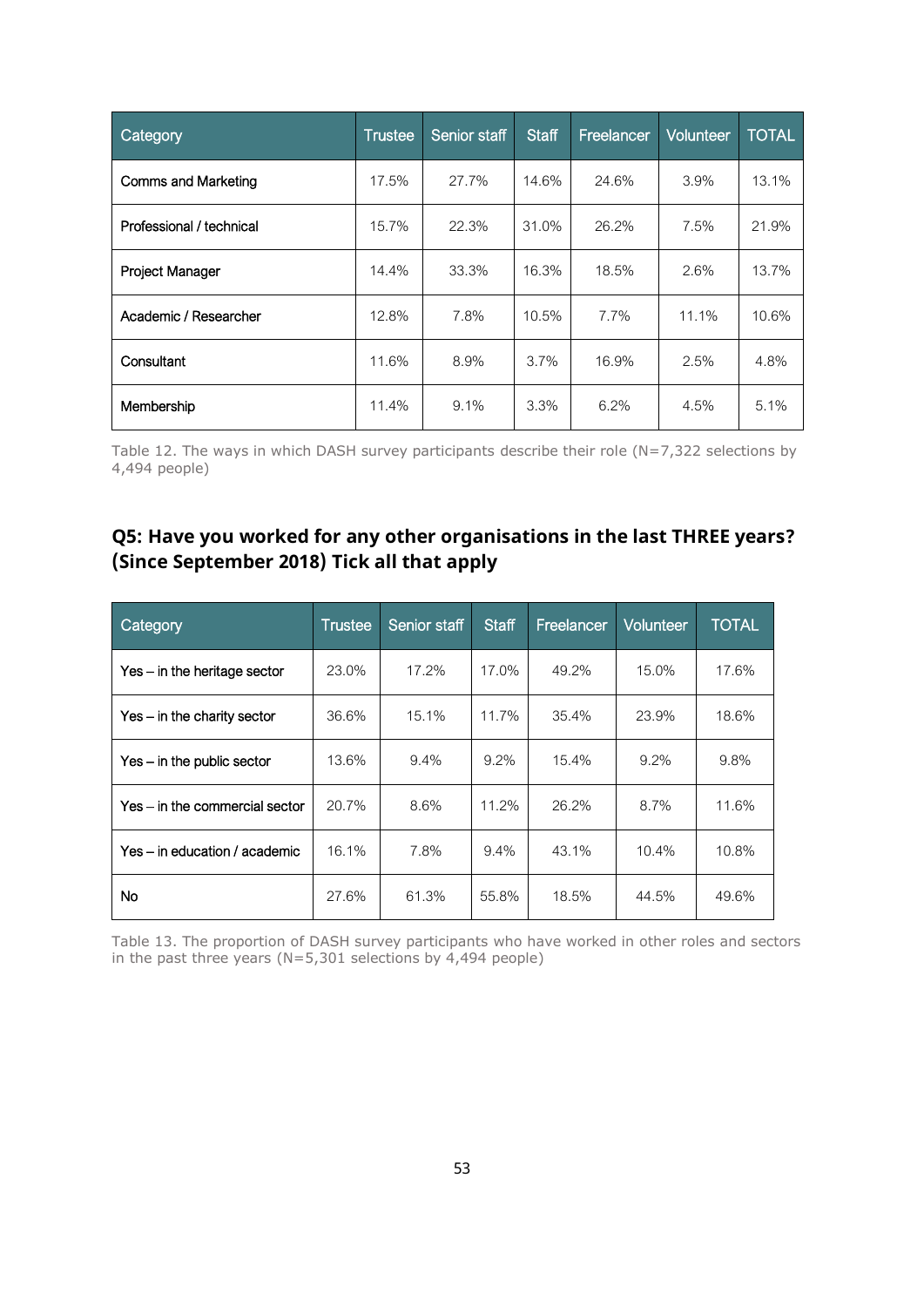#### **Q6: How old are you?**

| Category  | <b>Trustee</b> | <b>Senior staff</b> | <b>Staff</b> | Freelancer | <b>Volunteer</b> | <b>TOTAL</b> |
|-----------|----------------|---------------------|--------------|------------|------------------|--------------|
| Under 18  | 0.2%           | $0.0\%$             | 0.2%         | $0.0\%$    | 0.2%             | 0.2%         |
| $18 - 24$ | 0.6%           | $0.0\%$             | 5.6%         | 1.6%       | 1.8%             | 3.4%         |
| $25 - 34$ | 3.3%           | 3.8%                | 25.7%        | 12.9%      | 2.0%             | 14.5%        |
| $35 - 44$ | 9.1%           | 22.1%               | 25.2%        | 22.6%      | 1.4%             | 16.4%        |
| $45 - 54$ | 10.9%          | 37.1%               | 23.2%        | 24.2%      | 6.5%             | 18.3%        |
| $55 - 64$ | 28.0%          | 30.2%               | 17.2%        | 32.3%      | 18.9%            | 20.2%        |
| $65+$     | 47.9%          | 6.8%                | 2.9%         | 6.5%       | 69.2%            | 27.0%        |

Table 14. The percentage of DASH survey participants in each age category, by job role (N=4,407)

Average age was statistically significantly different between job roles. On average, volunteers were aged 65+, trustees were 55-64, senior staff and freelancers were 45-54, and staff were 25-44 (N=4,407, H=1,898.3, df=4, p<0.001). We used a non-parametric test as the data were not normally distributed.

## **Q7: How would you describe your gender?**

| Category                | Trustee | Senior staff | <b>Staff</b> | Freelancer | Volunteer | <b>TOTAL</b> |
|-------------------------|---------|--------------|--------------|------------|-----------|--------------|
| Male                    | 57.6%   | 45.4%        | 30.8%        | 18.0%      | 44.5%     | 38.7%        |
| Female                  | 41.8%   | 54.4%        | 68.5%        | 82.0%      | 54.8%     | 60.7%        |
| Other (e.g. non-binary) | 0.6%    | 0.3%         | 0.7%         | 0.0%       | 0.7%      | 0.6%         |

Table 15. The gender of DASH survey participants, by job role (N=4,324)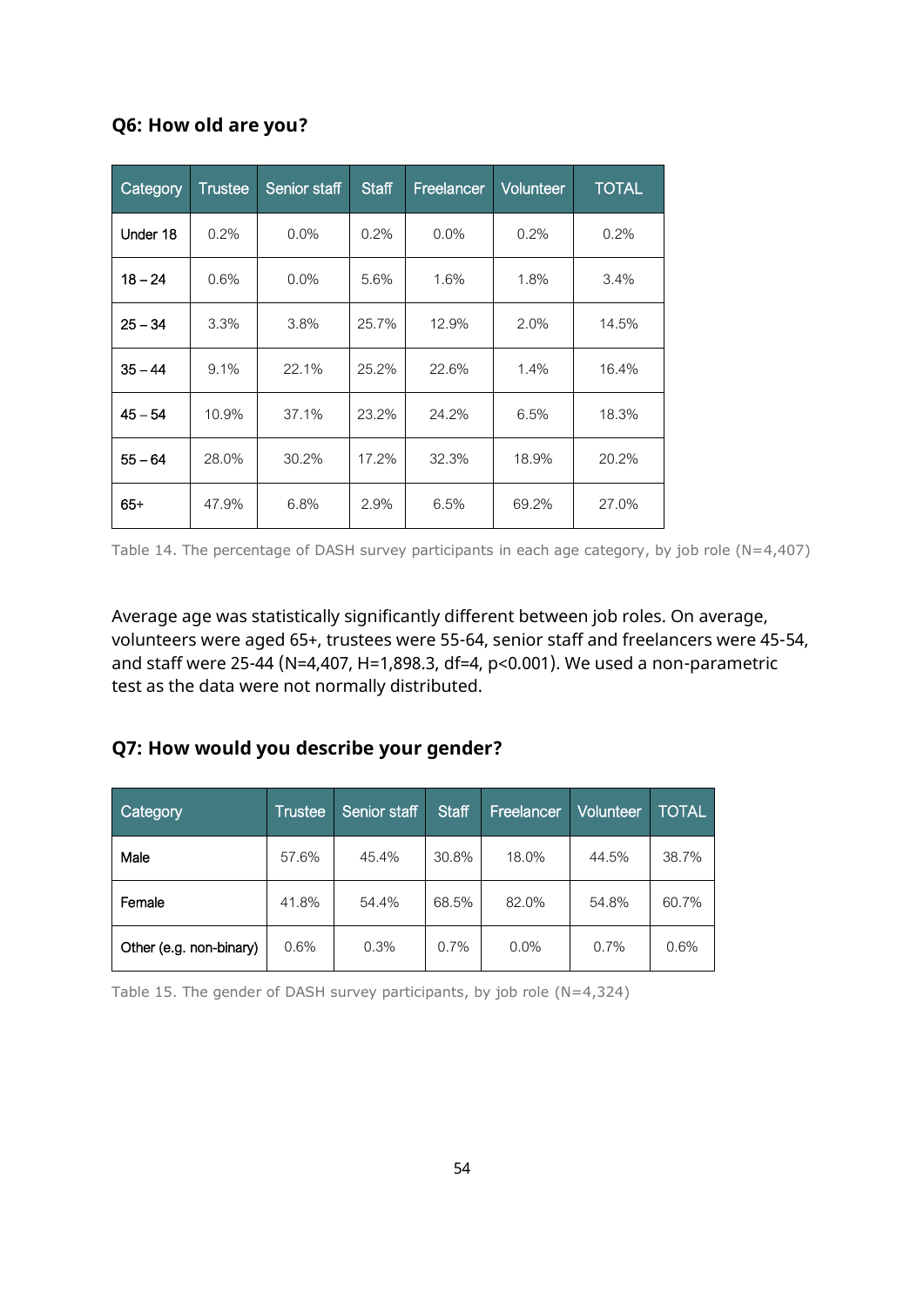#### **Q8: Did you answer the DASH survey last year?**

| <b>Category</b>             |         | Trustee Senior staff Staff Freelancer   Volunteer   TOTAL |       |      |      |      |
|-----------------------------|---------|-----------------------------------------------------------|-------|------|------|------|
| Yes, completed DASH in 2020 | $6.7\%$ | 10.9%                                                     | 10.0% | 6.5% | 8.7% | 9.3% |

Table 16. The percentage of DASH survey participants in each job role who completed the DASH survey in 2020 (N=4,322)

## **Q9: Do you use any assistive technologies day-to-day? (e.g. screen reader, text magnifier)**

| Category                            | <sup>'</sup> Trustee | Senior staff Staff Freelancer Volunteer |      |      |      | <b>TOTAL</b> |
|-------------------------------------|----------------------|-----------------------------------------|------|------|------|--------------|
| Yes, use assistive technology daily | 2.9%                 | $2.2\%$                                 | 3.4% | 1.6% | 3.5% | $3.3\%$      |

Table 17. The percentage of DASH survey participants who said they use assistive technologies on a daily basis  $(N=4,399)$ 

#### **Q10: In general, are you someone who …**

| Category                                            | Frequency | <b>Trustee</b> | Senior<br>staff | <b>Staff</b> | Freelancer | <b>Volunteer</b> | <b>TOTAL</b> |
|-----------------------------------------------------|-----------|----------------|-----------------|--------------|------------|------------------|--------------|
| Helps other people<br>use digital<br>technologies   | Never     | 19.1%          | 11.9%           | 10.3%        | 13.3%      | 26.1%            | 19.1%        |
|                                                     | Sometimes | 60.7%          | 63.4%           | 61.7%        | 56.7%      | 59.9%            | 60.7%        |
|                                                     | Often     | 20.2%          | 24.7%           | 28.0%        | 30.0%      | 13.9%            | 20.2%        |
| Shares advice and<br>information on social<br>media | Never     | 36.0%          | 33.0%           | 39.7%        | 16.9%      | 49.2%            | 36.0%        |
|                                                     | Sometimes | 39.7%          | 45.7%           | 40.9%        | 54.2%      | 39.1%            | 39.7%        |
|                                                     | Often     | 24.3%          | 21.3%           | 19.4%        | 28.8%      | 11.7%            | 24.3%        |
| Finds own solutions<br>to IT problems               | Never     | 6.2%           | 4.2%            | 6.4%         | 5.0%       | 12.6%            | 6.2%         |
|                                                     | Sometimes | 52.4%          | 52.4%           | 54.7%        | 48.3%      | 53.4%            | 52.4%        |
|                                                     | Often     | 41.5%          | 43.3%           | 38.9%        | 46.7%      | 34.0%            | 41.5%        |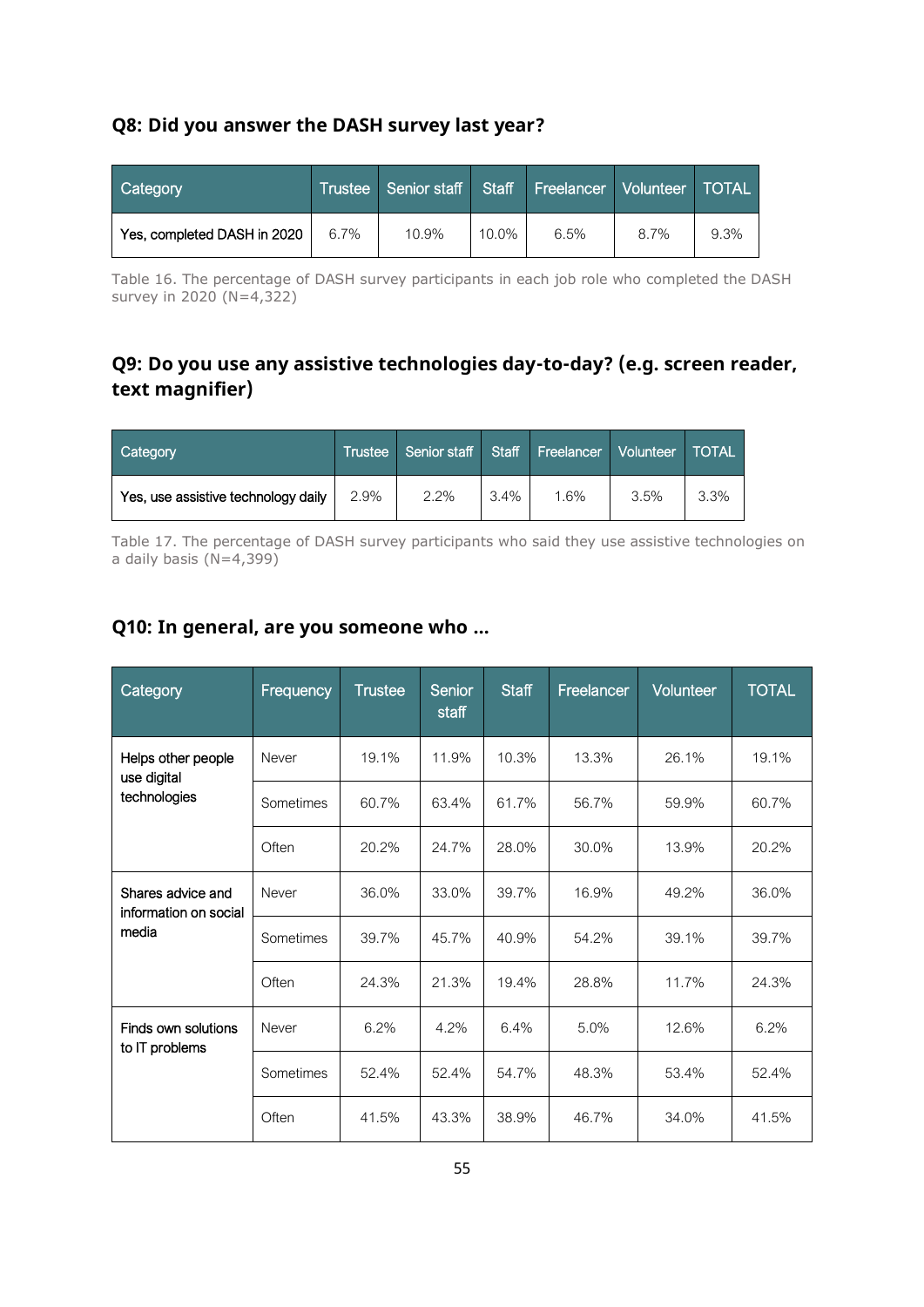| Category                                                                      | Frequency    | <b>Trustee</b> | Senior<br>staff | <b>Staff</b> | Freelancer | <b>Volunteer</b> | <b>TOTAL</b> |
|-------------------------------------------------------------------------------|--------------|----------------|-----------------|--------------|------------|------------------|--------------|
| Looks after your<br>health as a digital<br>user (e.g. takes<br>screen breaks) | <b>Never</b> | 10.1%          | 12.7%           | 9.5%         | 8.3%       | 11.6%            | 10.1%        |
|                                                                               | Sometimes    | 50.4%          | 68.1%           | 65.2%        | 68.3%      | 44.3%            | 50.4%        |
|                                                                               | Often        | 39.4%          | 19.2%           | 25.4%        | 23.3%      | 44.1%            | 39.4%        |

Table 18. The percentage of DASH survey participants who said they never, sometimes or often help others to use digital technologies, share advice on social media, find solutions to IT issues and look after their health as a digital user (N=4,136, 4,104, 4,169 and 4,146)

#### **Q11: How interested are you in learning new digital skills?**

The average 'interest' rating was statistically significantly higher for senior staff, staff and freelancers than for volunteers and trustees (N=4,113, H=287.2, df=4, p<0.001). We used a non-parametric test as the data were not normally distributed.

| Category       | <b>Trustee</b> | Senior staff  | <b>Staff</b>  | <b>Freelancer</b> | Volunteer     | TOTAL       |
|----------------|----------------|---------------|---------------|-------------------|---------------|-------------|
| Median average |                | 8             |               |                   |               | 8           |
| Mean $\pm$ SD  | $7.1 \pm 2.1$  | $7.8 \pm 1.8$ | $7.8 \pm 2.0$ | $8.1 \pm 1.9$     | $6.4 \pm 2.5$ | $7.3 + 2.3$ |

Table 19. DASH survey participants were asked to rate their interest in learning new skills on an 11-point scale from 0 (not at all interested) to 10 (very interested). This summarises the median and mean average by job role, including the standard deviation of the mean (N=4,093)

#### **Q12: What motivates you to develop your digital skills? Tick all that apply**

| <b>Category</b>                     | Trustee | Senior staff | <b>Staff</b> | Freelancer | Volunteer | <b>TOTAL</b> |
|-------------------------------------|---------|--------------|--------------|------------|-----------|--------------|
| Solving immediate tasks or problems | 77.6%   | 85.5%        | 76.9%        | 70.8%      | 65.7%     | 74.6%        |
| Developing myself / my career       | 55.9%   | 66.7%        | 57.8%        | 56.9%      | 52.1%     | 56.8%        |
| Trying new things                   | 44.1%   | 64.8%        | 72.0%        | 72.3%      | 32.3%     | 57.2%        |
| Making new contacts                 | 16.9%   | 21.8%        | 15.0%        | 23.1%      | 11.3%     | 14.9%        |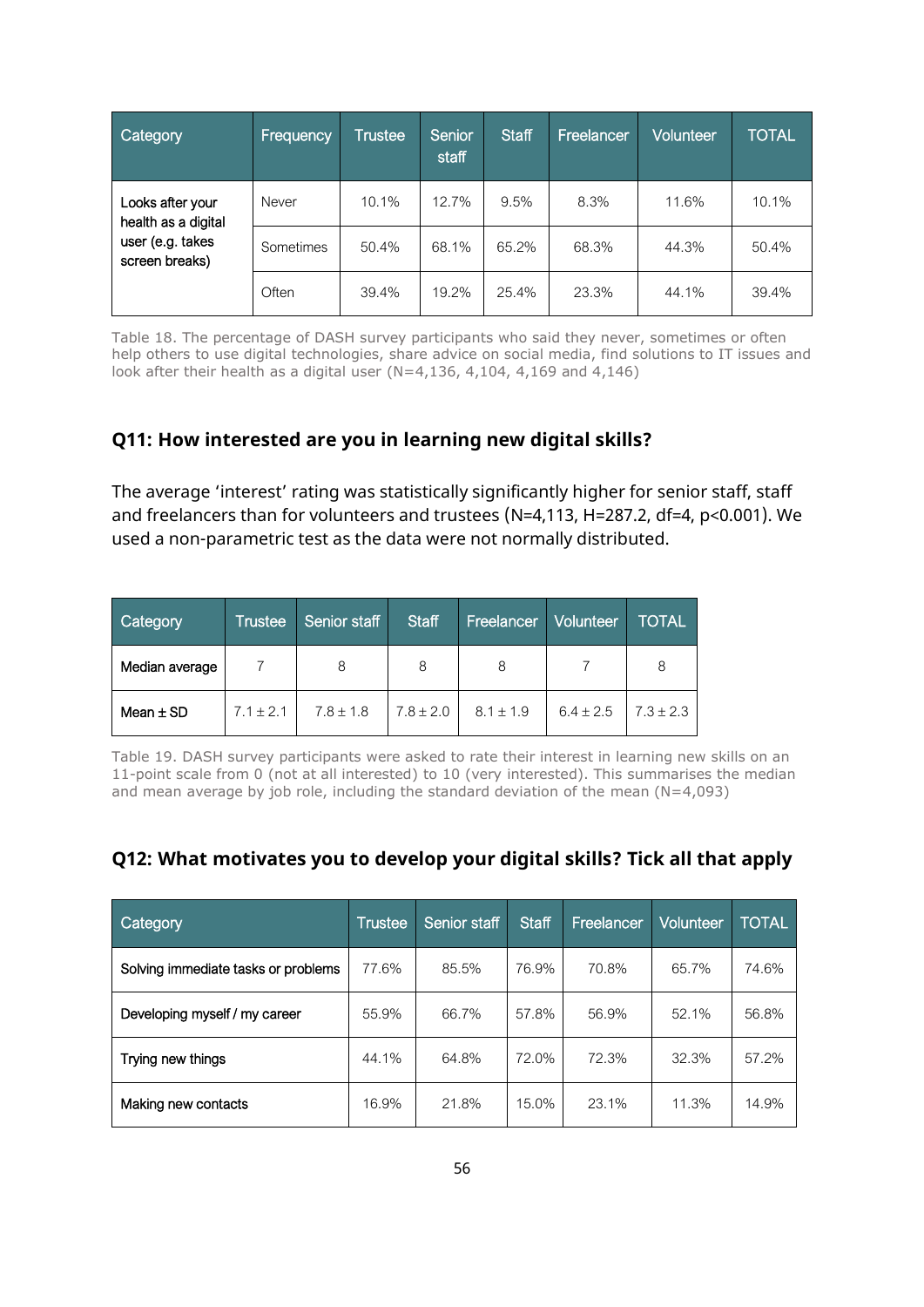Table 20. The percentage of DASH survey participants who are motivated to develop their digital skills by solving immediate issues, developing themselves, trying new things, and/or making new contacts (N=9,146 selections by 4,494 people)

A total of 489 people provided an 'other' answer to this question. Common themes, in line with last year, were:

- Keeping up to date with digital developments; keeping up with other people in respect of digital skills
- Working more effectively and efficiently for the organisation
- Helping others e.g. colleagues, users
- Supporting the organisation's goals, especially by engaging audiences more effectively

Senior leaders (senior staff and trustees) who answered this question were more likely to be motivated by training itself, and cited a range of applications they were keen to become more proficient with (e.g. Teams, Zoom, Google and Office applications):

"These skills are required to carry out [my] duties effectively"

"Tech develops so quickly that one's old skills are barely relevant without understanding the new ones"

This fits with their slightly higher tendency to be intrinsically motivated by training ('trying new things' and 'making new contacts') rather than extrinsically motivated. Participants in other roles were slightly more likely to mention 'helping others' as a motivation.

## **Q13: What is your attitude to learning new digital skills: do you expect to find it very difficult or very easy?**

The average 'attitude' rating was statistically significantly different between job roles, with significance driven by the higher ratings by senior leaders in comparison with volunteers and trustees (N=4,009, H=45.6, df=4, p<0.001). We used a non-parametric test as the data were not normally distributed.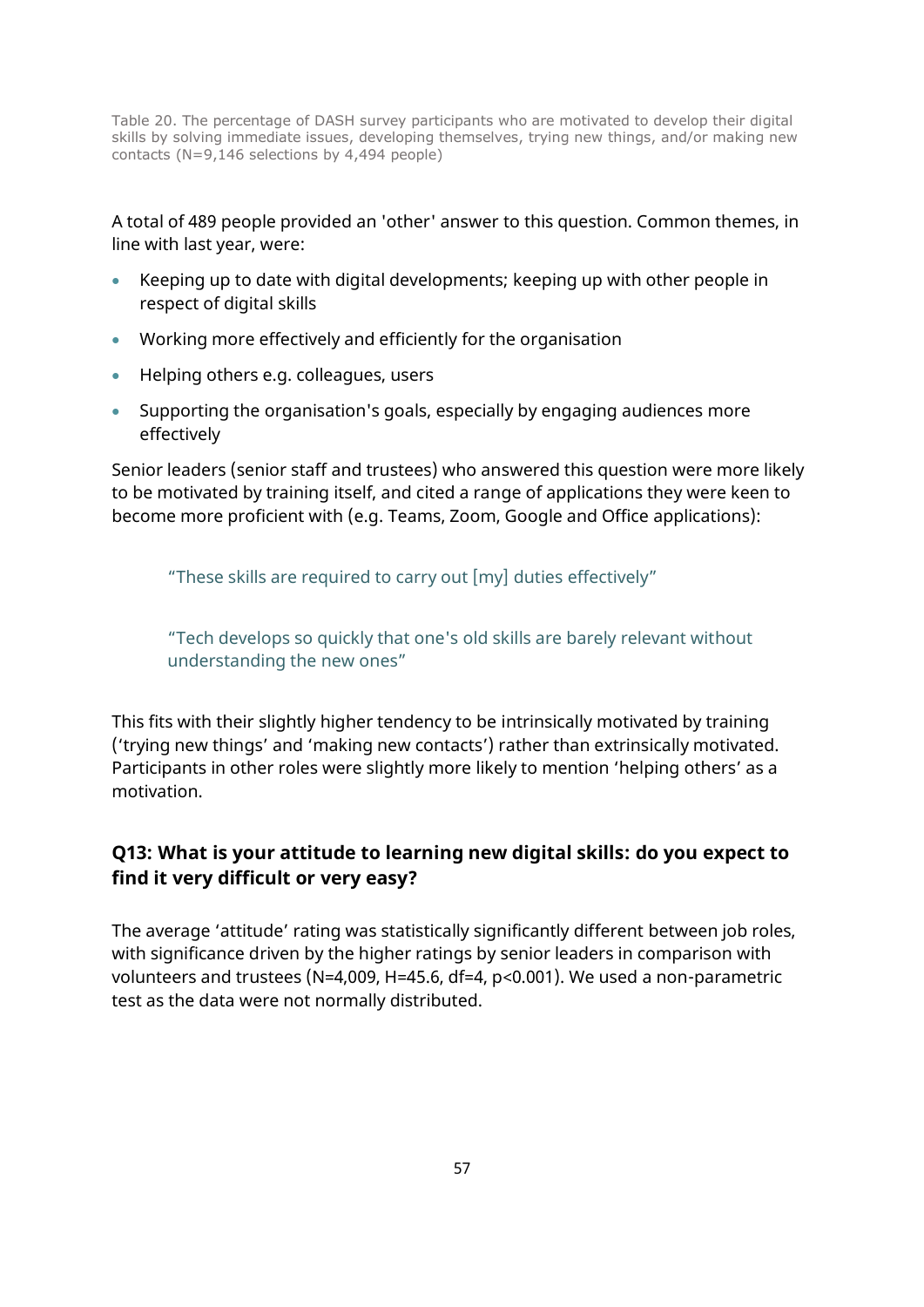| <b>Category</b> | <b>Trustee</b> | Senior staff  | <b>Staff</b><br><b>Freelancer</b> |             | Volunteer     | <b>TOTAL</b>  |
|-----------------|----------------|---------------|-----------------------------------|-------------|---------------|---------------|
| Median average  | 6              |               | 6                                 | 6.5         | 6             | 6             |
| Mean $\pm$ SD   | $6.0 \pm 2.0$  | $6.4 \pm 1.9$ | $6.1 \pm 2.1$                     | $6.3 + 2.4$ | $5.7 \pm 2.1$ | $6.0 \pm 2.1$ |

Table 21. DASH survey participants were asked to rate their attitude towards learning new skills on an 11-point scale from 0 (expect to find it very difficult) to 10 (expect to find it very easy). This summarises the median and mean average by job role, including the standard deviation of the mean (N=3,990)

## **Q14: Please give an example of a digital tool or app you find really useful in your daily life (free text)**

A total of 3,471 people answered this free text question. Common examples of a digital tool they found useful in daily life were:

- Mobile apps, with banking and online maps especially popular
- Microsoft software such as Teams and Excel, and general workplace applications such as email and calendars
- Social media: WhatsApp, Facebook, Instagram and Twitter

#### **Q15: In the last 12 months what, if any, new digital skills have you learned? (Free text)**

A total of 3,097 people answered this question. The most common responses were:

- Skills for virtual meetings, e.g. via Zoom or Teams
- Use of Excel (spreadsheet) and/or the Adobe suite of software both skills that last year's participants said they wanted to learn
- Editing videos, and creating website and social media content again skills highlighted as desirable last year
- General IT skills for the workplace, such as use of SharePoint

Staff and freelancers cited more specialist skills and the use of more specialist software, as might be expected. These included creating surveys, web and data analytics, managing digital systems, using digital maps, and providing online workshops. Leaders (CEOs/senior leaders/directors and trustees/board members) were more likely to say that they had learned general skills for online meetings in the last year. Responses given were very similar to last year, suggesting that this has been a period of consolidating the digital skills needed for the pandemic response.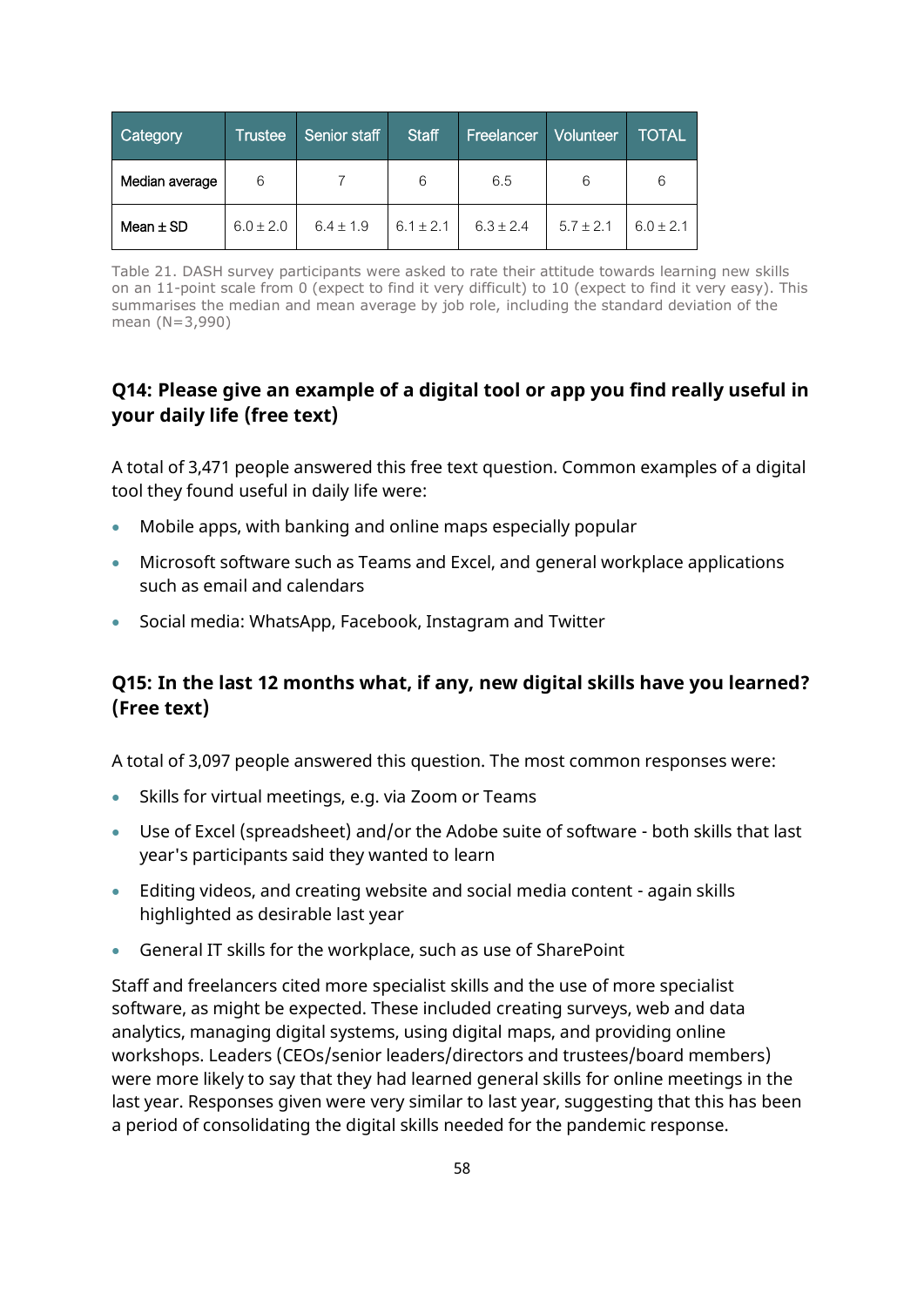#### **Q16: What level of digital skills do you consider that you have?**

The average 'digital skills' rating was statistically significantly different between job roles, with significance driven by the higher ratings by the lower average rating from volunteers in comparison with the other roles (N=3,796, H=73.6, df=4, p<0.001). We used a non-parametric test as the data were not normally distributed.

We used a multivariate technique called Key Driver Analysis (KDA) to investigate what, if any, of the variables were related to higher digital skills ratings. Results showed that having a higher interest in learning new skills (Q11) and rating their role as requiring higher digital skills (Q18) were the two key drivers of higher digital skills rating scores, although this only predicted 50% of the variation in the data (adjusted R square value =0.49). Gender, age, and organisational heritage area were not important in predicting higher digital skills rating scores in this analysis.

| Category       | Trustee       | <b>Staff</b><br>Senior staff |               | <b>Freelancer</b> | Volunteer     | <b>TOTAL</b>  |
|----------------|---------------|------------------------------|---------------|-------------------|---------------|---------------|
| Median average | 6             | 6                            | 6             |                   | 6             | 6             |
| Mean $\pm$ SD  | $5.9 \pm 1.9$ | $6.1 \pm 1.7$                | $6.2 \pm 1.8$ | $6.5 \pm 2.1$     | $5.6 \pm 2.0$ | $6.0 \pm 1.9$ |

Table 22. DASH survey participants were asked to rate their digital skills on an 11-point scale from 0 (no digital skills) to 10 (advanced digital skills). This summarises the median and mean average by job role, including the standard deviation of the mean  $(N=3,777)$ 

## **Q17: Are you able to carry out these digital activities?**

| Category                                       | Rate<br>ability        | Trustee | Senior<br>staff | <b>Staff</b> | Freelancer | <b>Volunteer</b> | <b>TOTAL</b> |
|------------------------------------------------|------------------------|---------|-----------------|--------------|------------|------------------|--------------|
| Use video conferencing for<br>virtual meetings | Able and<br>confident  | 76.1%   | 85.8%           | 75.8%        | 78.0%      | 56.7%            | 71.4%        |
|                                                | Able, not<br>confident | 21.7%   | 12.8%           | 21.1%        | 18.6%      | 32.6%            | 23.7%        |
|                                                | Not able               | 2.2%    | 1.4%            | 3.0%         | 3.4%       | 10.6%            | 4.9%         |
| Use social media to<br>promote an event        | Able and<br>confident  | 43.4%   | 53.3%           | 54.6%        | 67.8%      | 25.1%            | 45.5%        |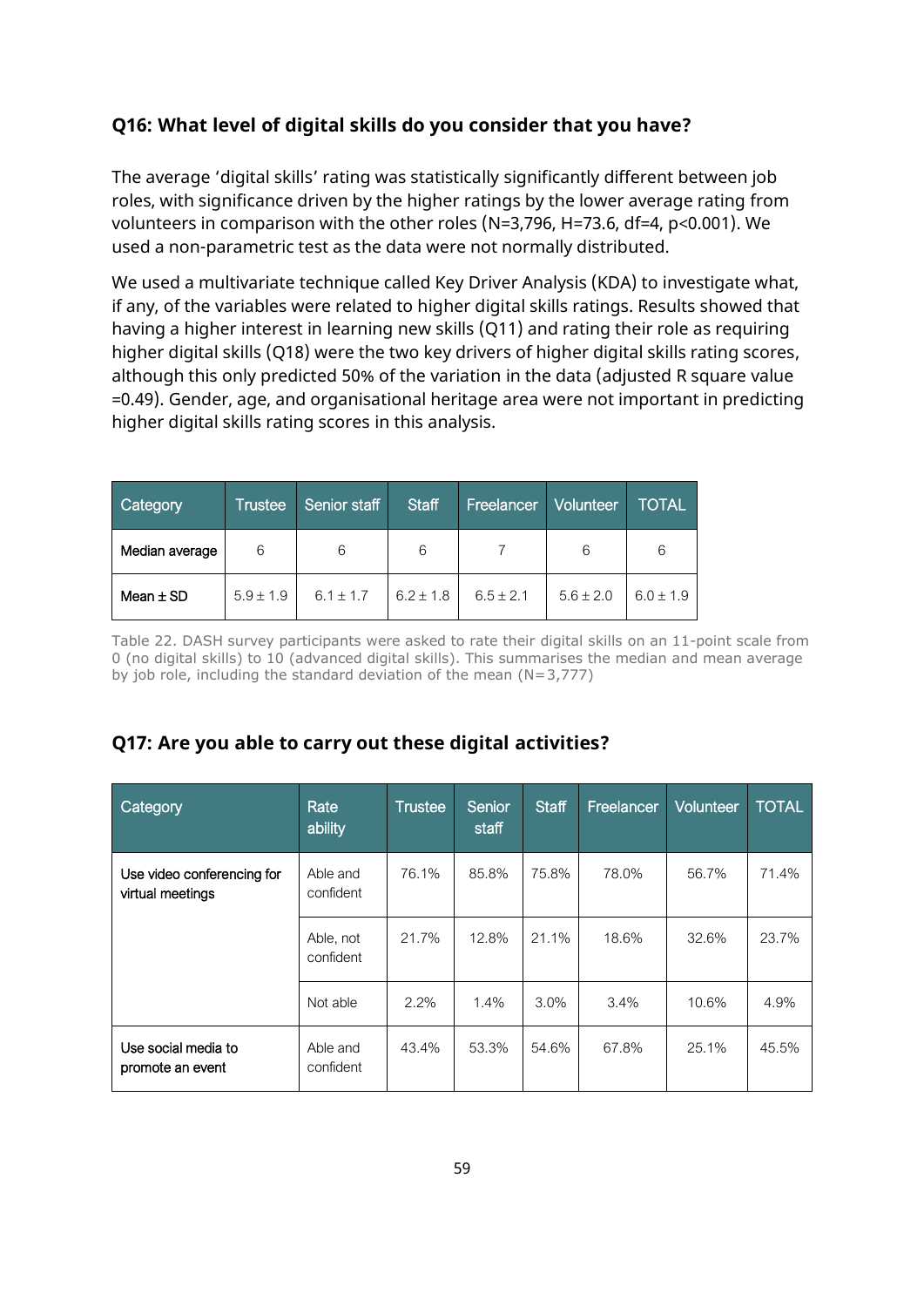| Category                                                                       | Rate<br>ability        | <b>Trustee</b> | <b>Senior</b><br>staff | <b>Staff</b> | Freelancer | Volunteer | <b>TOTAL</b> |
|--------------------------------------------------------------------------------|------------------------|----------------|------------------------|--------------|------------|-----------|--------------|
|                                                                                | Able, not<br>confident | 27.4%          | 31.8%                  | 32.3%        | 27.1%      | 32.3%     | 31.6%        |
|                                                                                | Not able               | 29.2%          | 14.9%                  | 13.1%        | 5.1%       | 42.6%     | 22.9%        |
| Digitally record an activity,<br>place or object (e.g. photo,<br>audio, video) | Able and<br>confident  | 61.0%          | 63.1%                  | 66.9%        | 78.0%      | 60.8%     | 62.9%        |
|                                                                                | Able, not<br>confident | 31.9%          | 34.0%                  | 29.5%        | 20.3%      | 38.2%     | 31.5%        |
|                                                                                | Not able               | 7.2%           | 2.9%                   | 3.6%         | 1.7%       | 10.7%     | 5.6%         |
| Use a collaborative work<br>space (e.g. Google docs,<br>Teams, Slack)          | Able and<br>confident  | 41.7%          | 54.6%                  | 56.9%        | 54.2%      | 28.5%     | 47.2%        |
|                                                                                | Able, not<br>confident | 38.7%          | 37.4%                  | 35.4%        | 39.0%      | 39.5%     | 37.1%        |
|                                                                                | Not able               | 19.6%          | 8.0%                   | 7.7%         | 6.8%       | 32.0%     | 15.6%        |
| Analyse data from a<br>spreadsheet or database                                 | Able and<br>confident  | 55.7%          | 68.1%                  | 56.0%        | 54.2%      | 42.1%     | 53.1%        |
|                                                                                | Able, not<br>confident | 35.4%          | 27.9%                  | 37.4%        | 37.3%      | 35.2%     | 35.7%        |
|                                                                                | Not able               | 8.9%           | 4.0%                   | 6.6%         | 8.5%       | 22.7%     | 11.1%        |

Table 23. The percentage of DASH survey participants who are unable, able but not confident, or able and confident in relation to five digital activities, presented within job roles (N=4,077, 3988, 4071, 4015 and 4058 respectively)

## **Q18: What level of digital skills does your role require of you?**

The average 'role digital skills' rating was statistically significantly different between job roles, with significance driven by senior leaders, staff and freelancers having higher average ratings than trustees, and by volunteers having significantly lower average ratings than all other roles (N=3,839, H=884.1, df=4, p<0.001). We used a nonparametric test as the data were not normally distributed.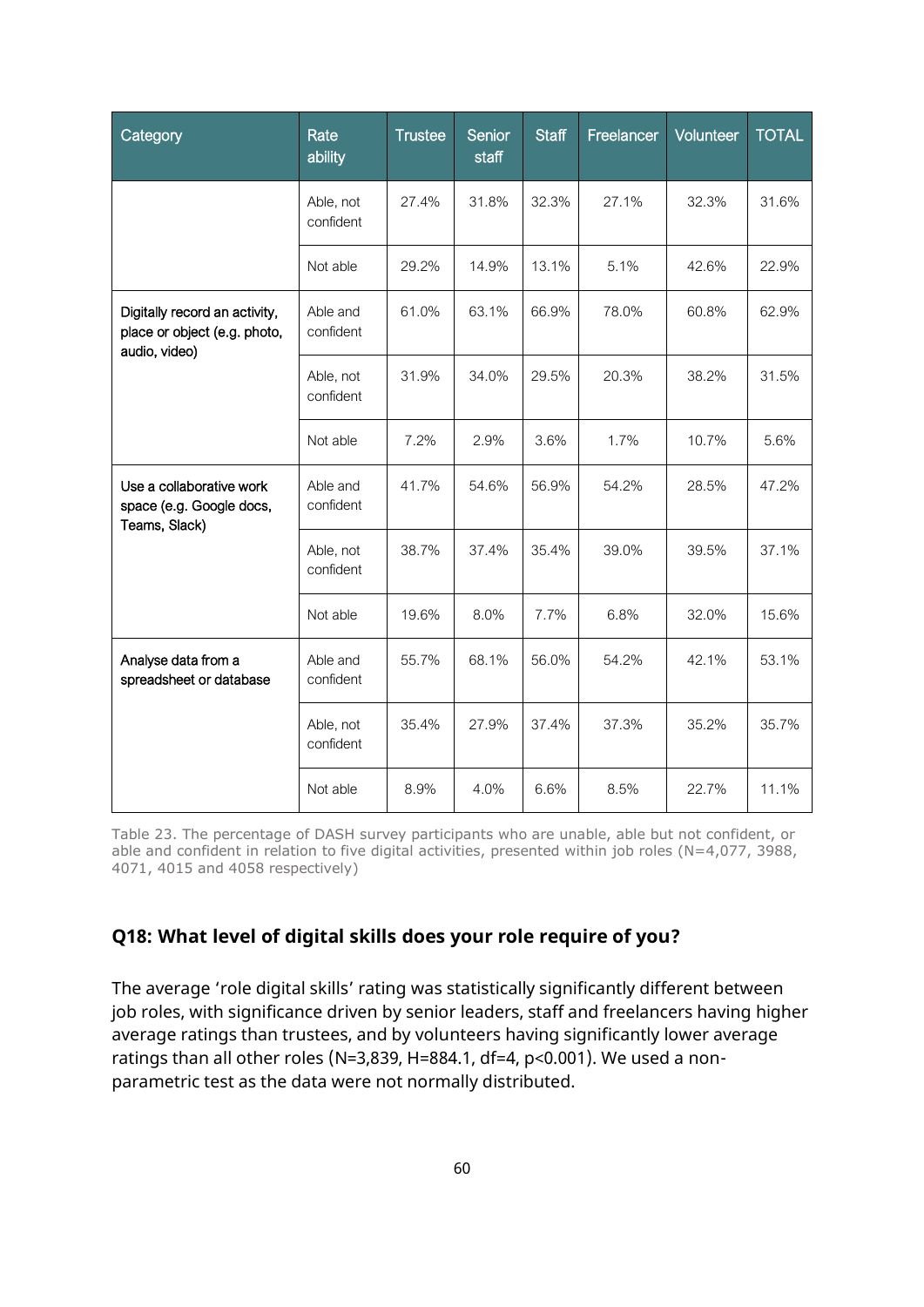| Category       | <b>Trustee</b> | Senior staff  | <b>Staff</b>  | <b>Freelancer</b> | Volunteer,    | <b>TOTAL</b>  |
|----------------|----------------|---------------|---------------|-------------------|---------------|---------------|
| Median average | 6              |               |               |                   | հ             | 6             |
| Mean $\pm$ SD  | $5.8 \pm 2.0$  | $6.8 \pm 1.5$ | $6.5 \pm 1.9$ | $6.9 \pm 2.0$     | $3.7 \pm 2.6$ | $5.6 \pm 2.5$ |

Table 24. DASH survey participants were asked to rate their attitude towards learning new skills on an 11-point scale from 0 (no digital skills) to 10 (advanced digital skills). This summarises the median and mean average by job role, including the standard deviation of the mean (N=3,820)

## **Q19: Do you have any of these digital skills? Tick all that apply**

| Category                                                            | <b>Trustee</b> | Senior<br>staff | <b>Staff</b> | Freelancer | Volunteer | <b>TOTAL</b> |
|---------------------------------------------------------------------|----------------|-----------------|--------------|------------|-----------|--------------|
| Carry out online research (e.g. for<br>funding opportunities)       | 76.8%          | 79.3%           | 67.3%        | 70.8%      | 51.3%     | 65.0%        |
| Write relevant digital copy                                         | 63.0%          | 63.2%           | 52.7%        | 69.2%      | 39.5%     | 51.3%        |
| Train others how to use digital systems -<br>formally or informally | 29.3%          | 43.5%           | 48.8%        | 43.1%      | 21.3%     | 38.3%        |
| Design a survey for online / mobile<br>delivery                     | 28.5%          | 45.4%           | 37.4%        | 52.3%      | 15.0%     | 31.0%        |
| Manage a digital collection or archive                              | 26.6%          | 27.4%           | 29.9%        | 43.1%      | 20.2%     | 26.8%        |
| Develop a social media strategy                                     | 21.1%          | 29.6%           | 23.5%        | 30.8%      | 7.6%      | 19.4%        |
| Manage secure sharing of data with other<br>organisations           | 20.5%          | 33.9%           | 26.3%        | 23.1%      | 10.2%     | 21.7%        |
| Choose a suitable IT subcontractor                                  | 19.3%          | 35.2%           | 9.7%         | 13.8%      | 7.4%      | 12.3%        |
| Assess digital risks and opportunities for<br>the organisation      | 18.3%          | 35.8%           | 14.4%        | 21.5%      | 5.9%      | 14.3%        |
| Publish digital content with open licensing                         | 13.2%          | 13.4%           | 14.5%        | 29.2%      | 6.8%      | 12.3%        |
| Design infographics and/or animations<br>Crosstabulation            | 11.0%          | 13.4%           | 18.8%        | 30.8%      | 5.0%      | 13.8%        |

Table 25. The percentage of DASH survey respondents who reported they had each of 12 individual digital skills (N=13,712 responses by 4,494 people)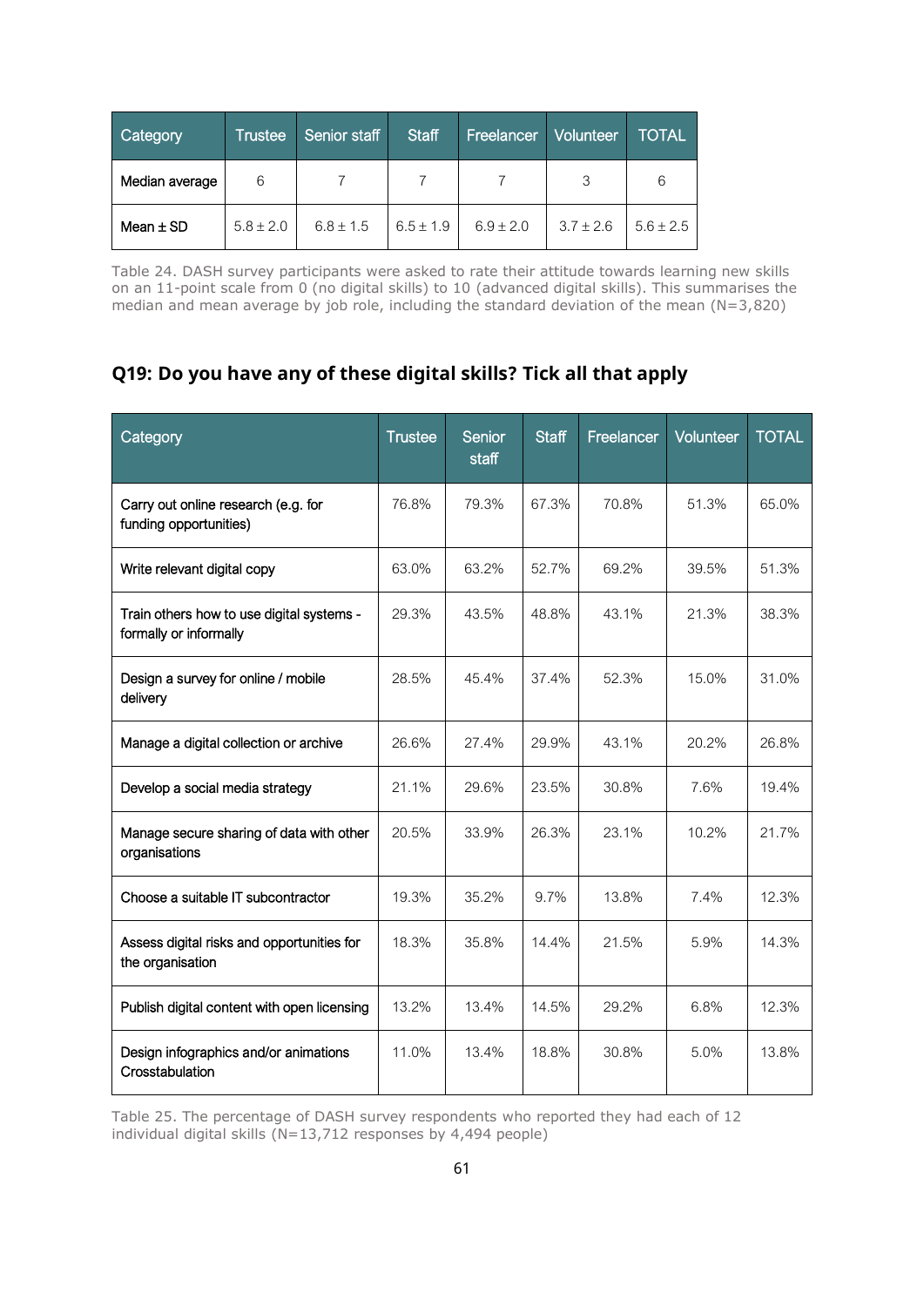A total of 383 provided information about 'other' digital skills, a relatively low number suggesting that our closed categories captured most people's skills adequately. The 'other' skills' were in practice often specialised or contextualised versions of skills in that closed list. The most common themes were:

- Creating online digital content and/or websites
- Editing digital videos and photographs
- Managing data, including using and creating databases
- Using GIS tools

#### **Q20: How have you mainly developed the digital skills you use in your role?**

| Category                                                                              | <b>Trustee</b> | Senior<br>staff | <b>Staff</b> | Freelancer | Volunteer | <b>TOTAL</b> |
|---------------------------------------------------------------------------------------|----------------|-----------------|--------------|------------|-----------|--------------|
| Brought skills from a previous organisation                                           | 46.0%          | 25.5%           | 26.8%        | 36.7%      | 34.3%     | 31.1%        |
| Formal training in current organisation                                               | 4.6%           | 5.4%            | 7.6%         | $1.7\%$    | 3.1%      | 5.7%         |
| Informal learning in current organisation<br>(e.g. picking up skills from colleagues) | 34.9%          | 59.9%           | 52.7%        | 31.7%      | 20.2%     | 42.1%        |
| Not applicable (e.g. digital skills not<br>needed in my role)                         | 3.7%           | 0.6%            | 2.9%         | 5.0%       | 31.8%     | 10.7%        |
| Other (please tell us how)                                                            | 10.9%          | 8.6%            | 10.1%        | 25.0%      | 10.6%     | 10.4%        |

Table 26. The percentage of DASH survey respondents who have mainly developed their rolerelevant digital skills in one of the five possible options provided (N=3,992)

A total of 420 people provided information on 'other' ways they had developed the digital skills they use in their role. Common themes were:

- Self-taught, for example using online resources and information: "using tools' guidance, trial and error, or googling how to"
- Acquired iteratively over time: "growing up with and using throughout education and work"

Several people commented that pandemic working had reduced the opportunities to learn from colleagues. A smaller number commented that they found it hard to acquire new skills after retirement, as they had lost the connection with work and work colleagues.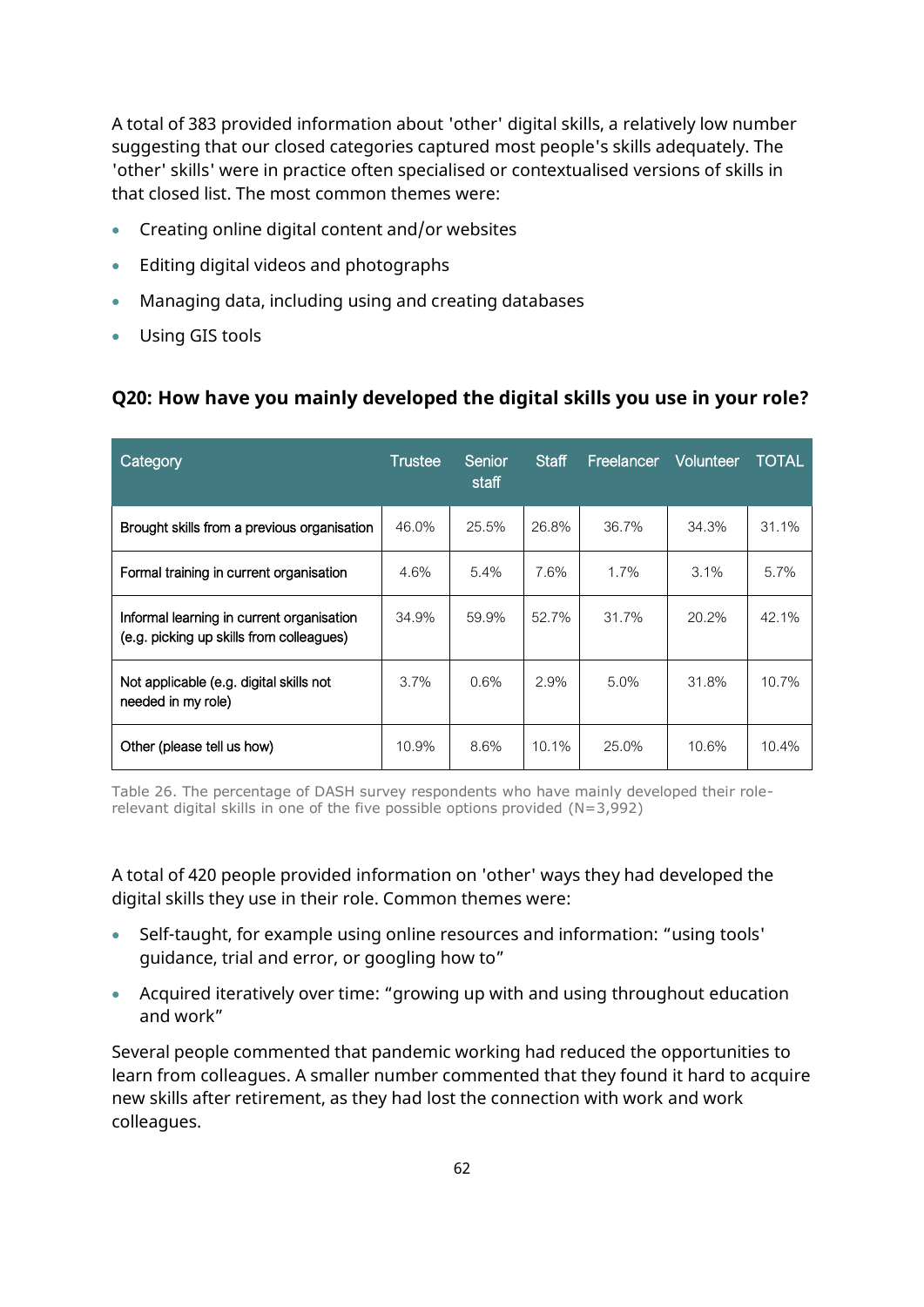## **Q21: When have you discussed your digital skills at your organisation? Tick all that apply**

| Category                                   | <b>Trustee</b> | Senior<br>staff | <b>Staff</b> | Freelancer | <b>Volunteer</b> | <b>TOTAL</b> |
|--------------------------------------------|----------------|-----------------|--------------|------------|------------------|--------------|
| During recruitment                         | 7.5%           | 20.7%           | 32.4%        | 20.0%      | 9.4%             | 22.0%        |
| At formal meetings e.g. appraisal          | 11.2%          | 28.5%           | 36.1%        | 18.5%      | 4.3%             | 23.5%        |
| Informally with colleagues / peers         | 54.9%          | 71.8%           | 65.6%        | 61.5%      | 28.6%            | 54.5%        |
| In response to the coronavirus<br>lockdown | 24.4%          | 43.0%           | 33.5%        | 33.8%      | 9.5%             | 26.5%        |
| Never discussed                            | 28.0%          | 13.2%           | 11.9%        | 13.8%      | 48.0%            | 24.2%        |

Table 27. The percentage of DASH survey respondents who reported they had discussed their digital skills within their organisation in one of the four options provided, or who had never discussed their digital skills (N=6,773 responses by 4,494 people)

## **Q22: What digital skills, if any, would you most like to develop in your role? (Free text)**

A total of 2,300 people answered this free text question. Common themes were:

- Video editing and other content creation skills in media such as infographics, photography, animation, and website design
- Social media skills, especially in the context of marketing
- Data analysis, data management (e.g. using spreadsheets) and analytics, often in the context of market and audience research

These skills are very similar to those felt to be desirable last year. Comments about using social media were more likely than last year to include specific contexts such as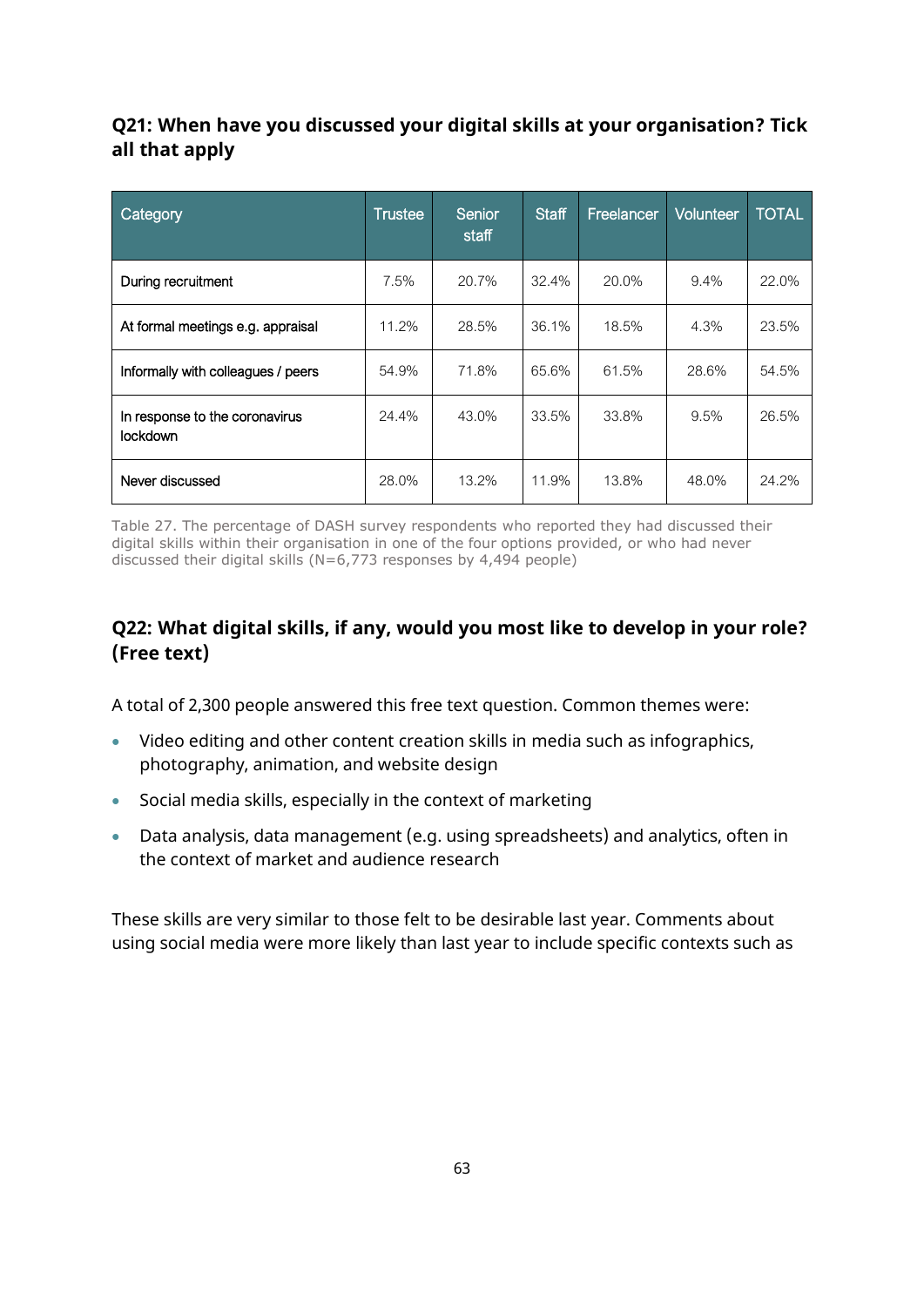marketing, outreach, surveys, or recruitment, suggesting a more sophisticated understanding of how social media skills could support the organisation:

"Make short videos for promotional use, social media channels, and recruitment purposes, also for in-house training."

"More use of social media management platforms and website analytics"

Senior staff were more likely than other staff to mention the use of digital systems for management tasks: content management, asset management, financial management, volunteer management, project management and so on.

#### **Q23: Which of the following, if any, have made it difficult for you to develop digital skills in your role? Tick all that apply**

| Category                                                         | Trustee | Senior<br>staff | <b>Staff</b> | Freelancer | <b>Volunteer</b> | <b>TOTAL</b> |
|------------------------------------------------------------------|---------|-----------------|--------------|------------|------------------|--------------|
| Not enough time                                                  | 42.7%   | 69.1%           | 58.4%        | 50.8%      | 15.3%            | 45.3%        |
| Not enough personal (face to face)<br>support for digital skills | 25.6%   | 23.1%           | 29.5%        | 23.1%      | 14.1%            | 24.2%        |
| Not enough online training and resources                         | 15.7%   | 15.9%           | 22.4%        | 21.5%      | 8.3%             | 17.1%        |
| Lack of access to reliable devices and/or<br>software            | 10.4%   | 16.9%           | 20.5%        | 16.9%      | 8.1%             | 15.5%        |
| No one takes responsibility for my<br>training and development   | 10.4%   | 12.1%           | 13.9%        | 20.0%      | 10.8%            | 12.6%        |
| Not long enough in the same job role                             | 2.0%    | 2.2%            | 7.1%         | 7.7%       | 3.0%             | 5.0%         |
| I don't have any difficulties in developing<br>digital skills    | 18.3%   | 21.2%           | 14.8%        | 23.1%      | 17.8%            | 16.7%        |

Table 28. The percentage of DASH survey respondents who chose each of the options when asked what, if anything, made it difficult for them to develop digital skills in their role ( $N=6,134$ responses by 4,494 people)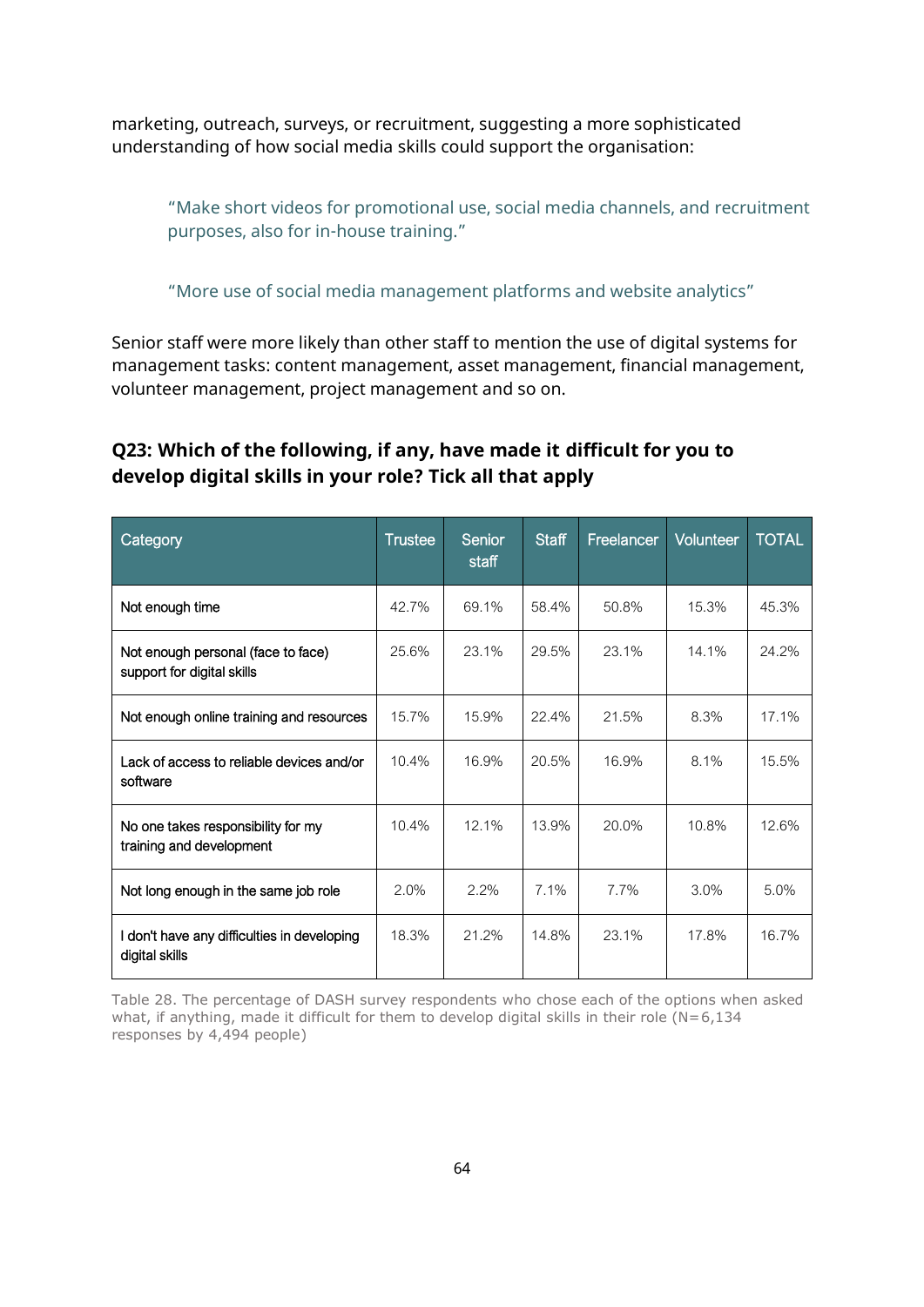#### **Q24: Do current organisational systems or processes make it difficult for you to use digital in the ways you would like to? If yes, what?**

| Category | <b>Trustee</b> | Senior staff | <b>Staff</b> | Freelancer | <b>Volunteer</b> | <b>TOTAL</b> |
|----------|----------------|--------------|--------------|------------|------------------|--------------|
| Yes      | 9.3%           | 21.1%        | 26.3%        | 10.5%      | 8.2%             | 19.0%        |
| No       | 60.3%          | 50.9%        | 41.0%        | 52.6%      | 53.8%            | 47.6%        |
| Unsure   | 30.5%          | 28.0%        | 32.6%        | 36.8%      | 37.9%            | 33.4%        |

Table 29. The percentage of DASH survey respondents who said that current organisational systems made it difficult for them to use digital in the way they would like  $(N=3,837)$ 

A total of 666 people provided further free-text information about unhelpful organisational systems or processes. Common themes were:

- Poor functionality or reliability of infrastructure, and out of date equipment (less commonly noted by senior staff): 'Infrastructure and equipment are not always equipped or maintained for the tasks required'; 'Poor IT systems make basic digital experience slow and frustrating (eg disjointed systems, crap wifi, no-remote access or remote access that is cumbersome with slow load times).'
- Staff not sufficiently involved in choosing software and designing digital processes (again, less commonly noted by senior staff): 'Organisation not prepared to listen to staff feedback regarding their unsuitable digital software purchase. No consultation with staff on any digital process/system'; ICT department not accepting of professional level requirements'; 'hard to get permission to use certain tools due to company policy'
- Lack of awareness at a senior level of what is possible or necessary: 'many staff have been in posts for a long time so their knowledge is out of date'; 'more senior staff did not understood how transformative it would be for not just my workflow and efficiency, but for colleagues across the organization'; 'lack of digital skills at board level'; 'short-termism of senior management and poor approach to major IT projects.'
- Lack of time and resources for staff development: 'Digital team is understaffed meaning issues are often not dealt with until weeks or months after they arise'; 'Do not have enough opportunities or resources in our specific role; 'Short staffed means that I don't have time for training or to deliver the opportunities that could be available to us'; 'no in-house training available'; 'No time for experiment or innovation'.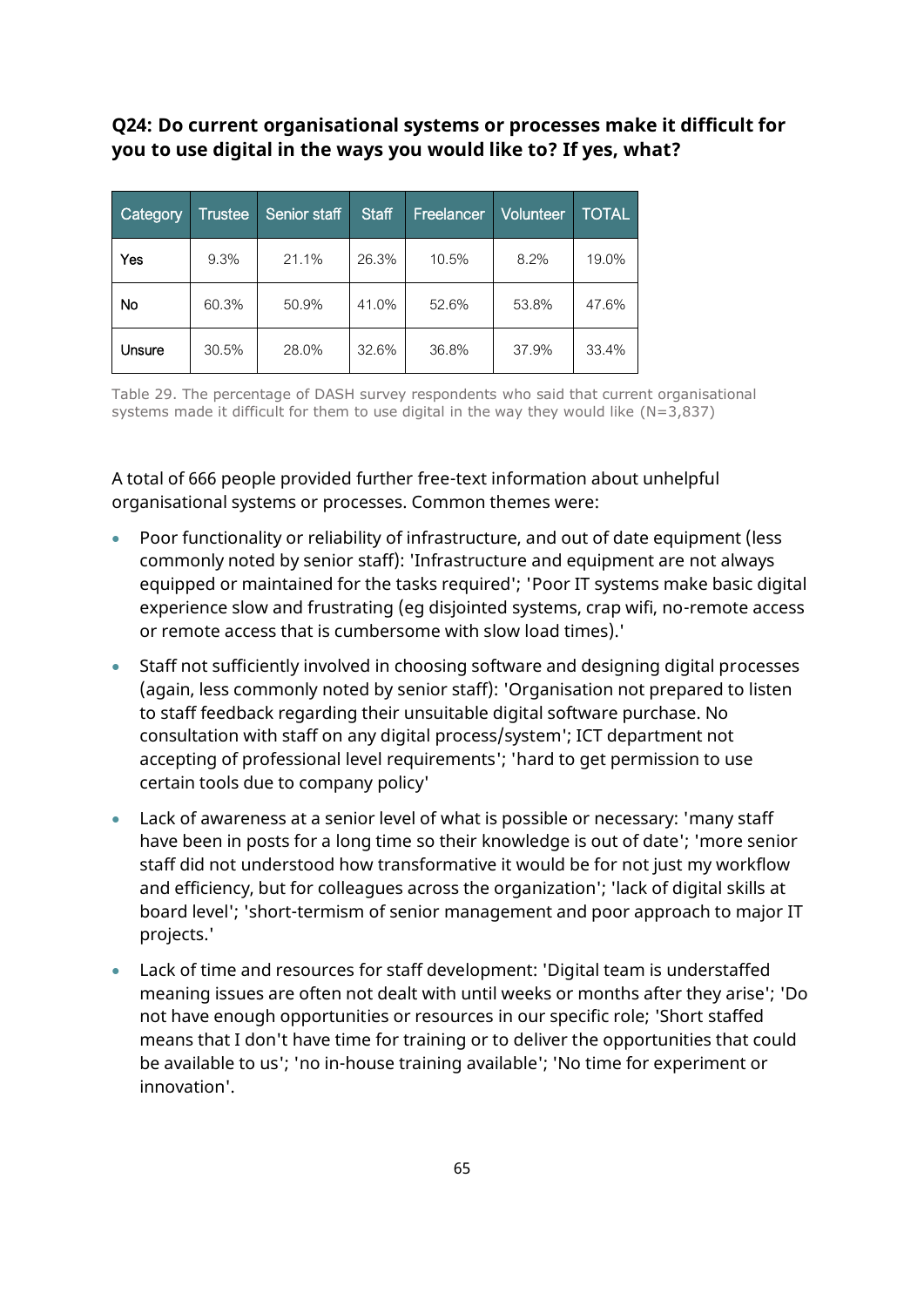• Inefficient working practices that do not allow digital skills to be used effectively: 'Very antiquated systems will little or no synergy, recording same information multiple times - inefficiencies'; 'a lot of top-down control over use of digital, with an assumption that anyone not in a specifically "digital" role, does not have these skills'; '[we have to] use our own email address to circumvent organisational restrictions in order to carry out the tasks that we are paid by that organisation to do'.

## **Q25: What one thing could your organisation do to improve digital ways of working? (Free text)**

A total of 2,254 people provided information in response to this free text question. Like last year, the most frequent request was for more and better training. However, this year there was a wider range of alternative suggestions, mainly to do with organisational practices and systems. Common themes were:

- Invest and take an interest in people's digital skills (mainly from staff): "Identify digital skills which are relevant and useful in our individual jobs, and then help us to access courses and training"; "take digital seriously and embed it as part of everyone's role and projects"; "Talk to me personally about how my skills should be developed to meet the needs of the company"; "Increase capacity to have dedicated paid members of staff focus on specific digital skills and delivery"
- Provide more and better organised training (staff and volunteers offered specific ideas about how to do this): "Develop a skills programme", More opportunities to learn from others (workshops and informal meetings)"; "face-to-face training to suit learning styles"; "formal collective training sessions, to ensure no-one gets missed out"; "employ a person to coordinate training, especially with new software roll-outs"; "colleagues sharing their systems with others e.g. Miro"
- Upgrade digital systems, both on-site and for remote working: "Improve wifi connectivity and update internal systems"; "invest, invest, invest"; "better infrastructure (eg better wifi coverage etc) a designated space for digitisation and investment in equipment"; "have a digital preservation policy, better infrastructure (eg better wifi coverage etc) a designated space for digitisation and investment in equipment"; "implement a properly secured file server with remote access"; "dedicated videoconferencing system" (and many requests for specialist systems, from content management to bookings)
- Develop and action organisational strategies for digital skills (almost exclusively from leaders): "Embed the digital strategy created during the Change Programme and stick to its guiding principles"; "Create a digital strategy for our organisation and move to a new web support agency to improve our ability to update website inhouse"; "Take digital seriously right across the organisation"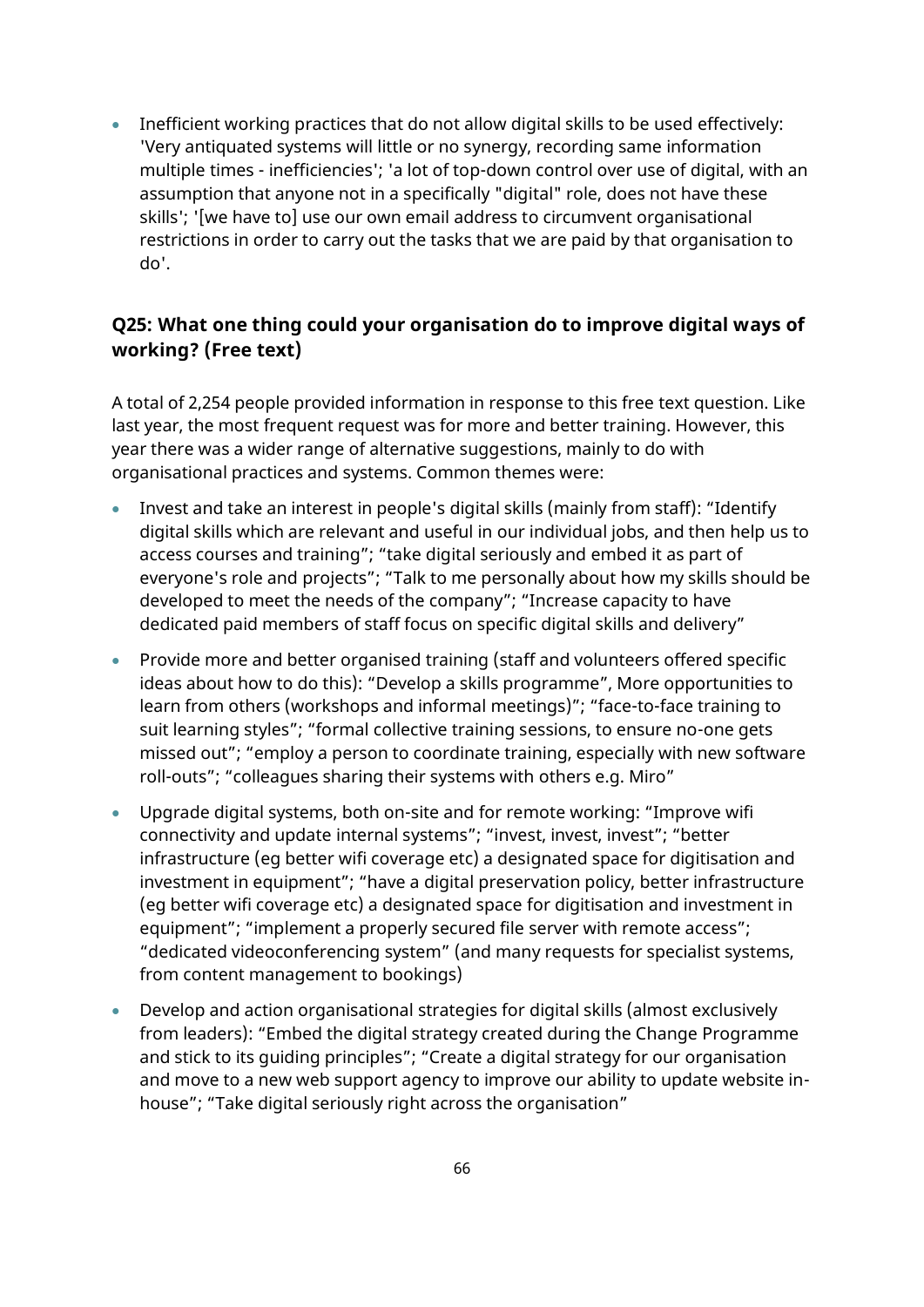- Ensure joined-up systems: "systems that speak to each other"; "fewer parallel systems"; "streamline the number of systems in use"
- Introduce organisation-wide protocols and practices: "a rethink in terms of how we work, in terms of work flows rather than specific tasks"; "we need to work out what good Teams etiquette looks like and find a way to use it that doesn't eat up so much time"; "make sure there is a standard, especially when creating content or visual media"; "a digital strategy that would help our lead-in times and cement unity (by process) within these vital departments"; "reduce divisions between departments and teams and stop operating in silos"
- Unlock access and encourage staff to experiment: "Allow us access to more software and platforms"; "Have some computers available for trialling and experimenting with new software for research"; "be more open to new platforms and ideas"

Extracting the data from senior leaders (i.e. trustees and senior staff) to compare with the totality of responses, these respondents were more focused at the organisational level, as would be expected. Their comments about digital skills were strategic, intending to improve access and provision of training. Their comments about systems reflected a general desire for integration and shared protocols, rather than a detailed knowledge of specific software and hardware issues.

| Category                         | Trustee | Senior staff | <b>Staff</b> | Freelancer | <b>Volunteer</b> | <b>TOTAL</b> |
|----------------------------------|---------|--------------|--------------|------------|------------------|--------------|
| Leading and innovative           | 9.6%    | 14.6%        | 9.8%         | 7.0%       | 5.4%             | 9.6%         |
| Keeping up with the times        | 45.7%   | 47.5%        | 43.2%        | 50.9%      | 31.5%            | 45.7%        |
| Following the practice of others | 30.1%   | 30.6%        | 30.9%        | 19.3%      | 16.2%            | 30.1%        |
| Not engaged                      | 5.7%    | 3.8%         | 5.0%         | 10.5%      | 6.8%             | 5.7%         |
| Unsure                           | 8.9%    | 3.5%         | 11.2%        | 12.3%      | 40.0%            | 8.9%         |

## **Q26: How would you describe your organisation's approach to digital ways of working?**

Table 30. The percentage of DASH survey respondents who used each of the five possible options to describe their organisation's approach to digital ways of working (N=3,843)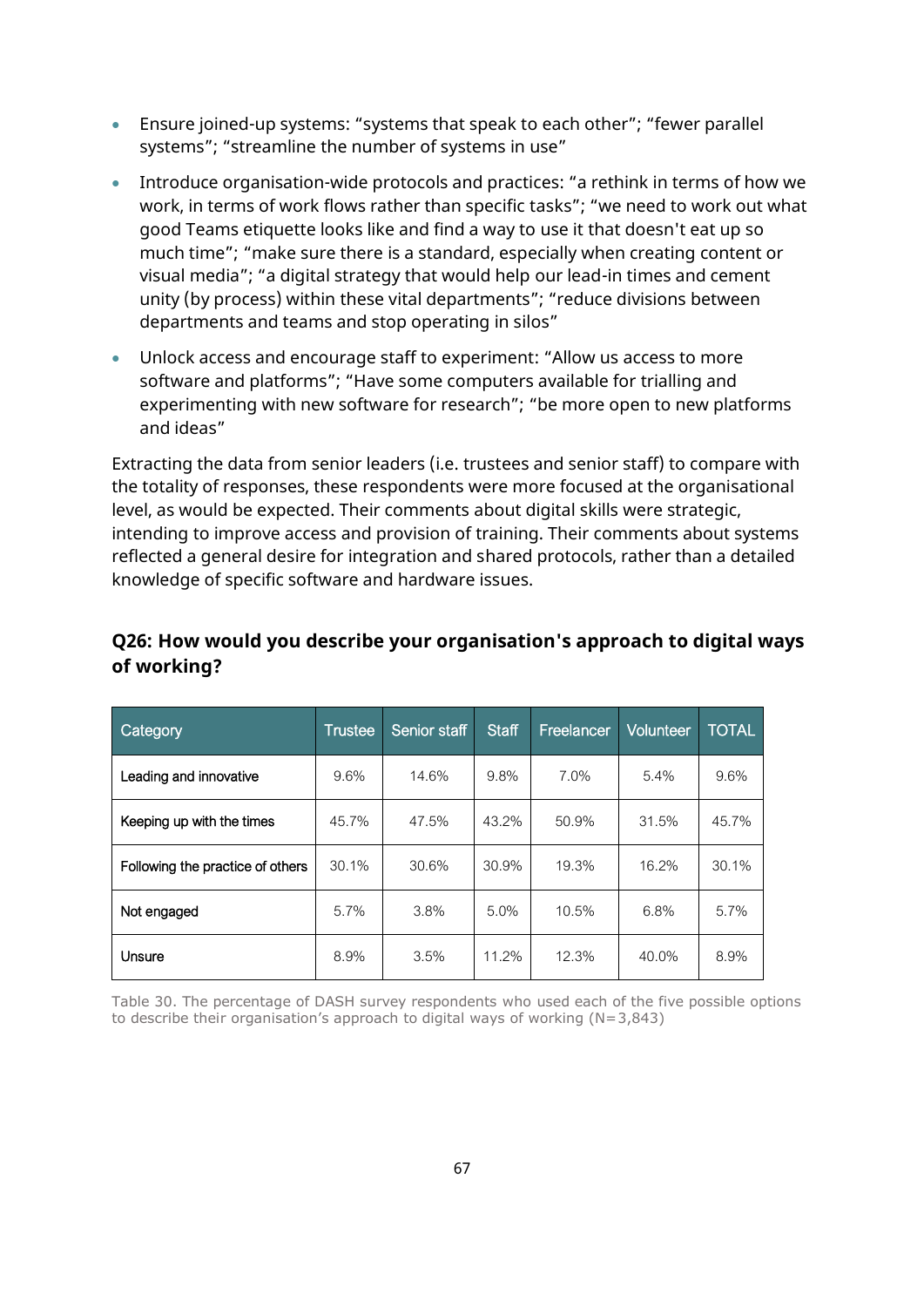#### **Q27: What aspect of your organisation could be improved with new or better digital ways of working? (Free text)**

A total of 1,906 people provided information in response to this free text question. Almost all could see the potential for improvements in their own area of work if the organisation were more digitally capable, so responses tended to reflect participants' personal contexts. For example: "better record keeping, easier access to information, sharing information quickly, satisfying customer enquiries more quickly and better, ability for multiple use of material at the same time, easier customer and public access to our archive to name a few."

InfraNodus classified the text network created from these responses as 'biased': there were very weak associations among the different concepts, consistent with most people answering this question from a rather narrow focus on their own role, context, and area of organisational concern. However, common themes did emerge as follows:

- Giving online access to aspects of the organisation's offer, whether collections, events, spaces or simply information
- Project, process and workflow management internally: "Improved born-digital workflows, including more integrated data capture from field to analysis"; "Integrated programming of projects across multiple departments"; "sharing and collaboration between departments"; "a better system for accessing equipment"
- (Related to this) more efficient use of staff and volunteer time: "greater flexibility in working patterns"; "more time for staff to work together as a team"; "more efficient digital workspaces"; "reduced time performing repetitive operations"
- Communication, internally and externally: "better internal data management to enable us to better share knowledge externally"; "more constructive communication with our members"; "marketing communications, donor relationship management"
- Outreach and audience engagement: "We could reach more people and involve different kinds of people"; "More attractive engagement with the public at all levels, cultures and ages"; "engaging communities rather than using digital media as a noticeboard"; "Storytelling and showing that we are on a journey too"

There were very few differences between last year and this year's coded responses.

Extracting the data from senior leaders (i.e trustees and senior staff) to compare with the totality of responses, these senior staff were more likely to talk about strategic goals such as reach and brand recognition, and about management systems. They seemed slightly more concerned about internal communication and slightly less concerned about external engagement (members, audiences etc) reflecting their focus on organisational efficiency.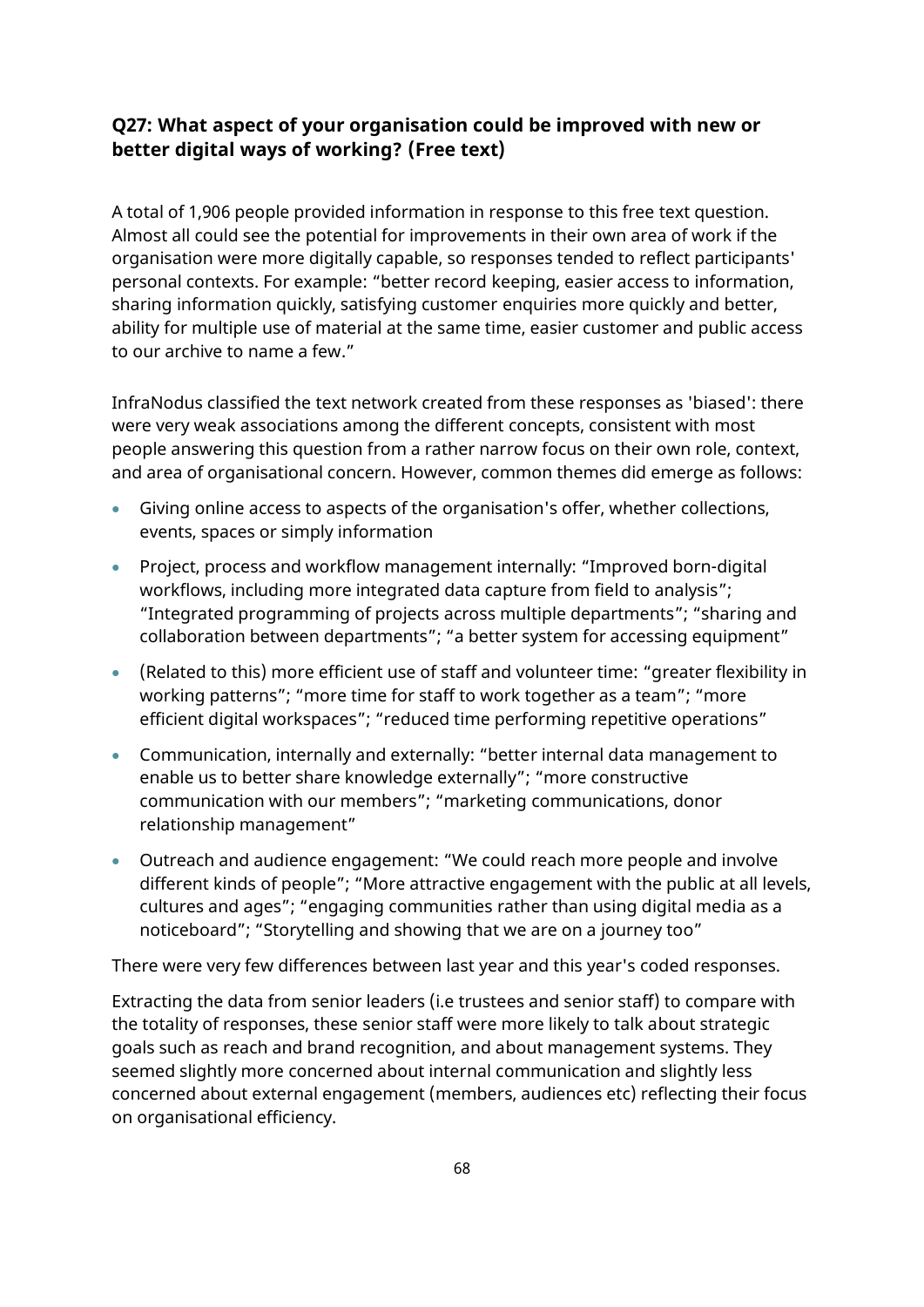## **Q28: Which of the following does your organisation provide you with? Tick all that apply**

| Category                                                             | <b>Trustee</b> | Senior<br>staff | <b>Staff</b> | Freelancer | <b>Volunteer</b> | <b>TOTAL</b> |
|----------------------------------------------------------------------|----------------|-----------------|--------------|------------|------------------|--------------|
| Help to set up your own digital devices<br>(e.g. to work from home)  | 14.8%          | 62.9%           | 56.5%        | 20.0%      | 6.3%             | 37.7%        |
| Training in systems/software relevant to<br>your role                | 11.4%          | 46.2%           | 47.2%        | 18.5%      | 14.9%            | 33.7%        |
| Chance to be involved in decisions about<br>digital working          | 29.1%          | 47.6%           | 25.4%        | 33.8%      | 5.9%             | 22.3%        |
| Opportunities to share digital practice<br>with others in the sector | 10.6%          | 25.5%           | 13.8%        | 24.6%      | 4.8%             | 12.0%        |
| Recognition for digital skills you bring to<br>your role             | 12.4%          | 19.9%           | 17.2%        | 26.2%      | 7.4%             | 14.3%        |
| A digital lead/champion you can contact                              | 11.6%          | 22.3%           | 15.7%        | 7.7%       | 5.4%             | 12.8%        |
| None of these                                                        | 37.4%          | 9.9%            | 10.1%        | 27.7%      | 43.5%            | 22.9%        |

Table 31. The percentage of DASH survey respondents who reported that their organisation provided them with each of the six options listed, or who chose 'none of these' ( $N=6,992$ responses by 4,494 people)

## **Q29: Which of the following does your organisation make you aware of?**

| Category                                          | <b>Trustee</b> | Senior<br>staff | <b>Staff</b> | Freelancer | <b>Volunteer</b> | <b>TOTAL</b> |
|---------------------------------------------------|----------------|-----------------|--------------|------------|------------------|--------------|
| How to behave safely and respectfully<br>online   | 29.9%          | 57.3%           | 50.7%        | 23.1%      | 18.2%            | 39.4%        |
| How to make digital media accessible to<br>all    | 12.0%          | 19.6%           | 16.2%        | 16.9%      | $5.2\%$          | 12.9%        |
| How to handle data securely and within<br>the law | 35.6%          | 67.2%           | 59.2%        | 26.2%      | 16.8%            | 44.9%        |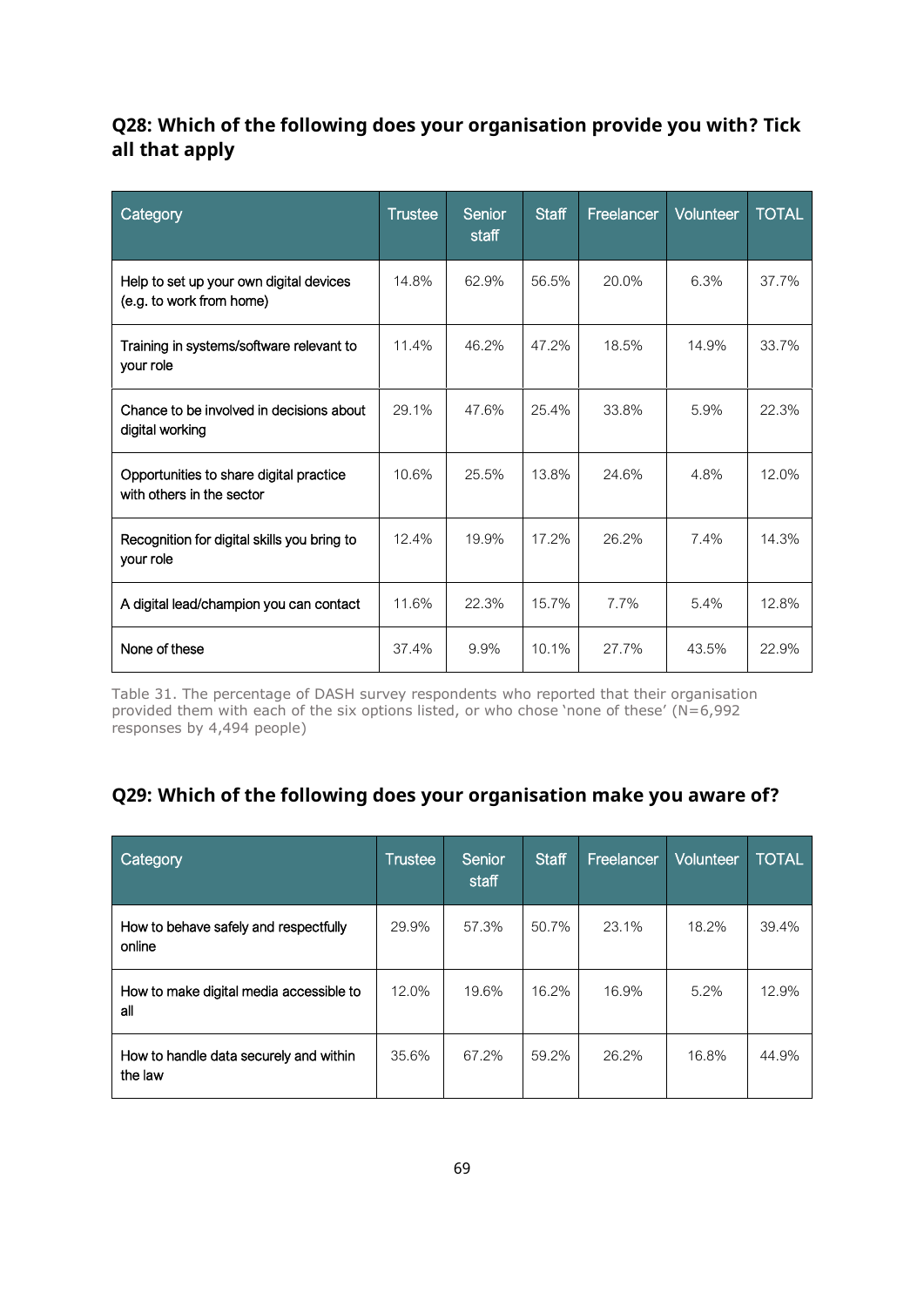| Category                                                         | <b>Trustee</b> | Senior<br>staff | <b>Staff</b> | Freelancer | <b>Volunteer</b> | <b>TOTAL</b> |
|------------------------------------------------------------------|----------------|-----------------|--------------|------------|------------------|--------------|
| Digital licensing issues including open<br>licensing             | 7.5%           | 19.6%           | 14.4%        | 7.7%       | 2.9%             | 10.7%        |
| How to look after your health and<br>wellbeing as a digital user | 10.8%          | 47.3%           | 45.9%        | 18.5%      | 8.1%             | 31.1%        |
| An organisational digital strategy                               | 13.0%          | 16.7%           | 15.7%        | 12.3%      | $3.7\%$          | 12.1%        |
| None of these                                                    | 35.4%          | 10.8%           | 10.2%        | 32.3%      | 40.4%            | 22.0%        |

Table 32. The percentage of DASH survey respondents who reported that their organisation made them aware of each of the six options listed, or who chose 'none of these' ( $N=7,779$  responses by 4,494 people)

#### **Q30: How would you rate your organisation's support to develop your digital skills?**

The average 'organisational support' rating was statistically significantly different between job roles, with significance driven by senior staff, staff and freelancers having higher average ratings than trustees, and by trustees having significantly lower average ratings than all other roles (N=3,217, H=279.0, df=4, p<0.001). We used a nonparametric test as the data were not normally distributed.

| <b>Category</b> | <b>Trustee</b> | Senior staff  | <b>Staff</b>  | Freelancer    | <b>Volunteer</b> | TOTAL         |
|-----------------|----------------|---------------|---------------|---------------|------------------|---------------|
| Median average  | 5              | 6<br>6        |               | 6             | 4                | 5             |
| Mean $\pm$ SD   | $4.4 \pm 2.3$  | $5.5 \pm 2.0$ | $5.4 \pm 2.2$ | $5.3 \pm 2.2$ | $3.7 \pm 2.6$    | $4.9 \pm 2.4$ |

Table 33. DASH survey participants were asked to rate the organisational support they receive to develop their digital skills on an 11-point scale from 0 (no support) to 10 (excellent support). This summarises the median and mean average by job role, including the standard deviation of the mean (N=3,201)

#### **Q31: What specialist software application(s) or data system(s) do you use most in your role? This would be anything other than standard MS Office**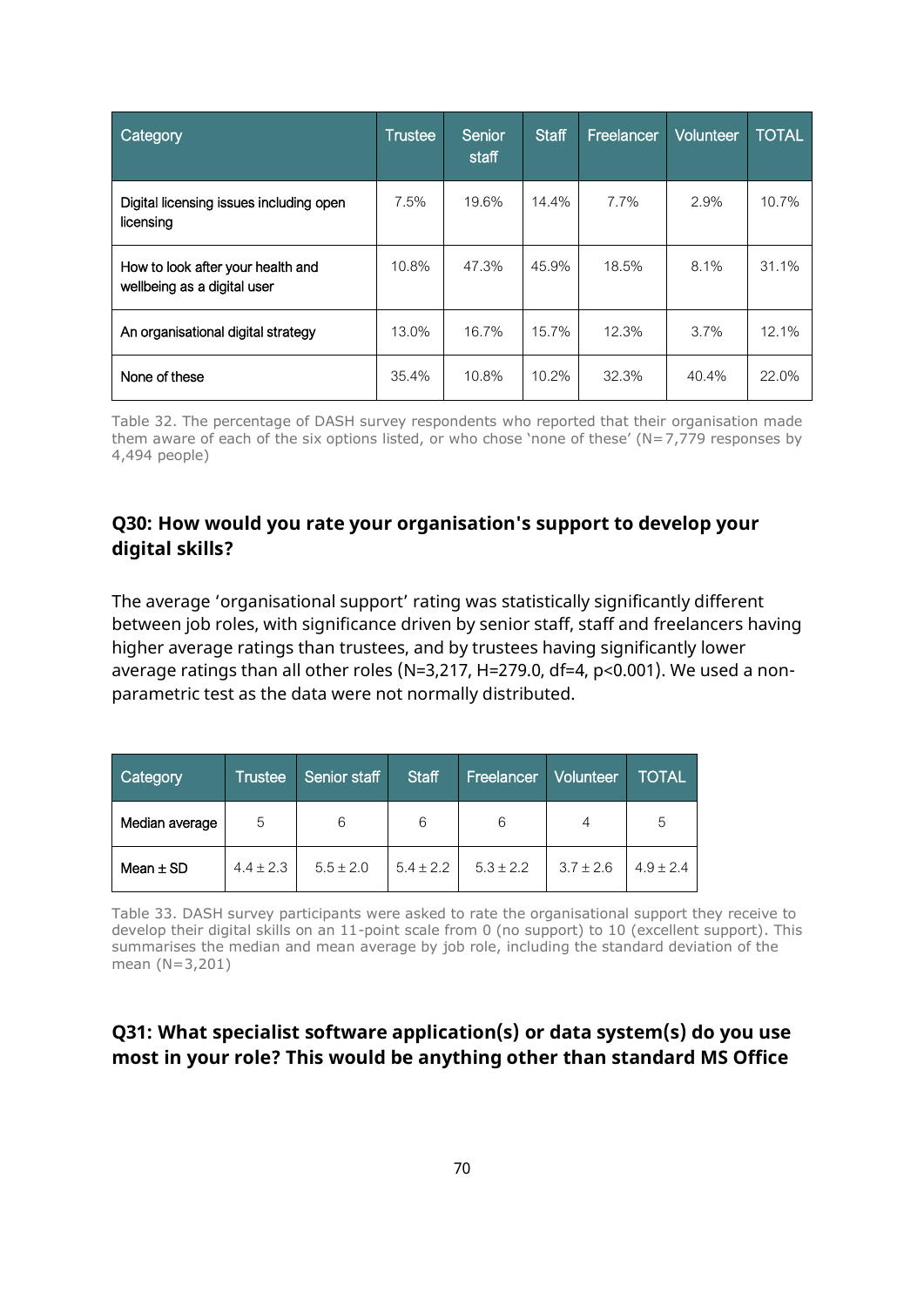## **or Mac equivalent software. If you don't know the names, please just tell us the type of activity e.g. bookings, HR, CRM etc. (Free text)**

A total of 2,606 people provided information in response to this free text question. A huge diversity of applications and systems were in use, reflecting the diversity of organisations and roles represented. In descending order of frequency, specialist systems cited were:

- Adobe creative applications e.g. for image editing and website design
- Customer Relationship Management (CRM) systems
- Booking and events management systems
- HR and volunteer management systems
- Collections management systems
- Content and website management systems
- Geographical Information Systems (GIS)
- Mail and other communication systems
- Accounting software

#### **Q32: If you use specialist software, do you find it ...**

| Category                                               | Rate<br>agreement | <b>Trustee</b> | Senior<br>staff | <b>Staff</b> | Freelancer | Volunteer | <b>TOTAL</b> |
|--------------------------------------------------------|-------------------|----------------|-----------------|--------------|------------|-----------|--------------|
| Fit for purpose (does what<br>you need it to do)       | Agree             | 47.0%          | 28.3%           | 29.9%        | 39.7%      | 65.5%     | 41.2%        |
|                                                        | Neutral           | 39.0%          | 47.4%           | 46.9%        | 36.2%      | 23.6%     | 39.7%        |
|                                                        | Disagree          | 14.1%          | 24.3%           | 23.2%        | 24.1%      | 10.9%     | 19.1%        |
| Reliable (works<br>consistently on the device          | Agree             | 72.3%          | 63.7%           | 52.4%        | 57.1%      | 59.7%     | 56.4%        |
| and network you use)                                   | Neutral           | 25.1%          | 31.0%           | 33.1%        | 40.0%      | 33.8%     | 32.4%        |
|                                                        | <b>Disagree</b>   | 2.6%           | 5.2%            | 14.5%        | 2.9%       | 6.5%      | 11.1%        |
| Sector standard (as good<br>as other organisations are | Agree             | 56.2%          | 59.9%           | 51.6%        | 45.7%      | 43.7%     | 51.8%        |
| using)                                                 | Neutral           | 38.8%          | 31.8%           | 36.7%        | 48.6%      | 45.9%     | 37.7%        |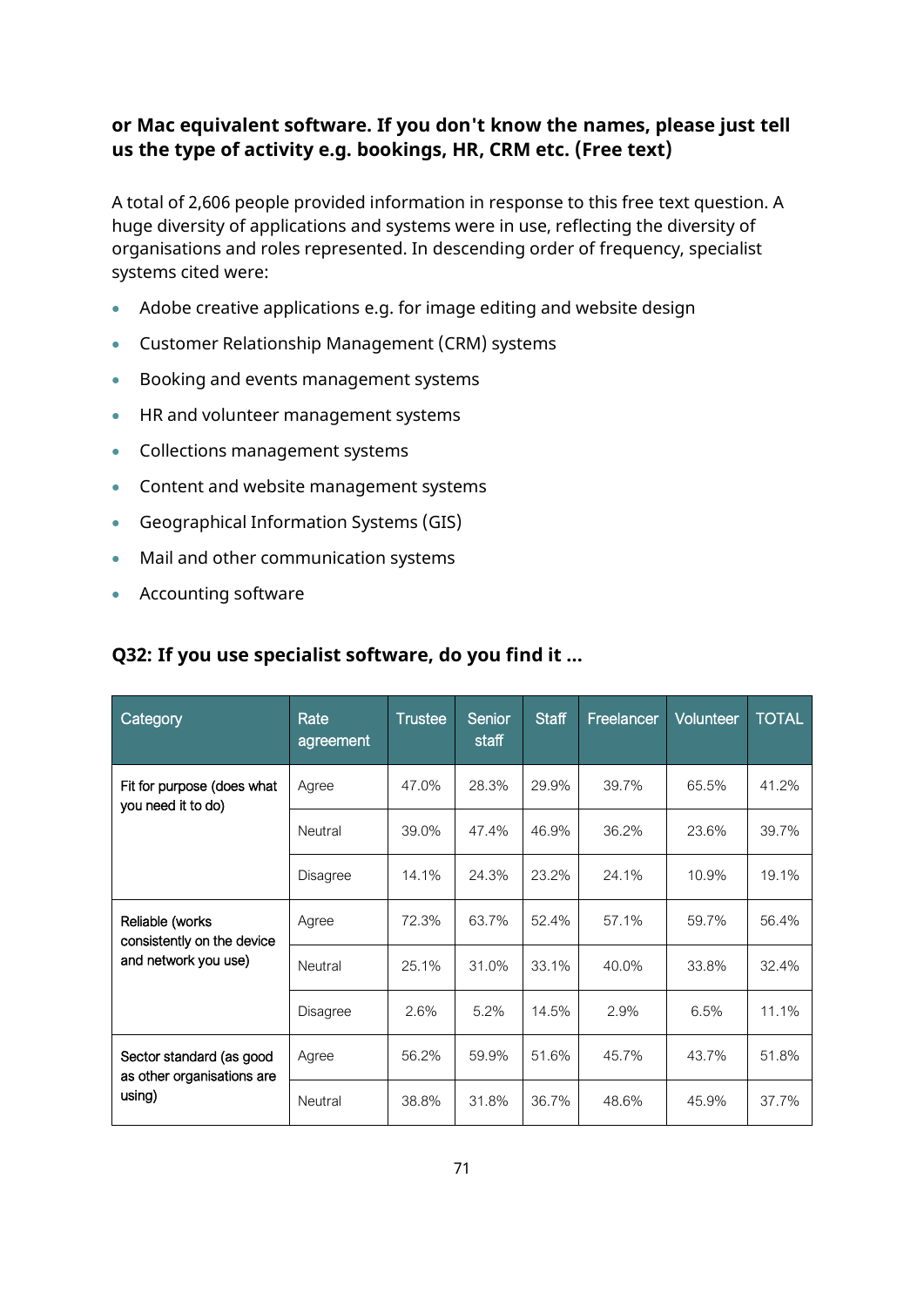| Category | Rate <sup>1</sup><br>agreement' | <b>Trustee</b> | Senior<br>staff | <b>Staff</b> | Freelancer | Volunteer | <b>TOTAL</b> |
|----------|---------------------------------|----------------|-----------------|--------------|------------|-----------|--------------|
|          | Disagree                        | 5.1%           | 8.3%            | 11.7%        | 5.7%       | 10.4%     | 10.5%        |

Table 34. The frequency of DASH survey respondents who reported that the specialist software they used (N=2,334, 2,338 and 2,128 respectively)

## **Q33: Do you feel able to influence digital ways of working at your organisation?**

| Category       | <b>Trustee</b> | Senior staff | <b>Staff</b><br>Freelancer |       | Volunteer | <b>TOTAL</b> |
|----------------|----------------|--------------|----------------------------|-------|-----------|--------------|
| Yes, a lot     | 22.3%          | 44.0%        | 7.9%                       | 23.9% | 5.0%      | 13.5%        |
| Yes, a bit     | 56.6%          | 45.0%        | 53.2%                      | 54.3% | 33.4%     | 49.6%        |
| No, not at all | 21.1%          | 11.0%        | 38.9%                      | 21.7% | 61.6%     | 36.9%        |

Table 35. The percentage of DASH survey respondents who felt they could influence digital ways of working at their organisation (N=2,803)

## **Q34: Which, if any, of the following Digital Skills for Heritage initiatives have you used? Tick all that apply**

| Category                                         | <b>Trustee</b> | Senior<br>staff | <b>Staff</b> | Freelancer | <b>Volunteer</b> | <b>TOTAL</b> |
|--------------------------------------------------|----------------|-----------------|--------------|------------|------------------|--------------|
| Heritage Digital                                 | 6.1%           | 11.3%           | 6.3%         | 15.4%      | 1.4%             | 5.4%         |
| National Lottery Heritage Fund Digital<br>Guides | 6.1%           | 11.6%           | 3.9%         | 6.2%       | 0.5%             | 3.9%         |
| Digital Heritage Lab                             | 1.4%           | 4.3%            | 3.3%         | 7.7%       | 0.3%             | 2.4%         |
| Leading the Sector (Culture24)                   | 1.2%           | 5.4%            | 2.4%         | $0.0\%$    | 0.2%             | 1.9%         |
| Raising Confidence Digital Help Desk             | 0.2%           | 1.1%            | 0.2%         | $0.0\%$    | 0.1%             | 0.2%         |

Table 36. The percentage of DASH survey respondents who had used each of the named Digital Skills for Heritage initiatives (N=4,494)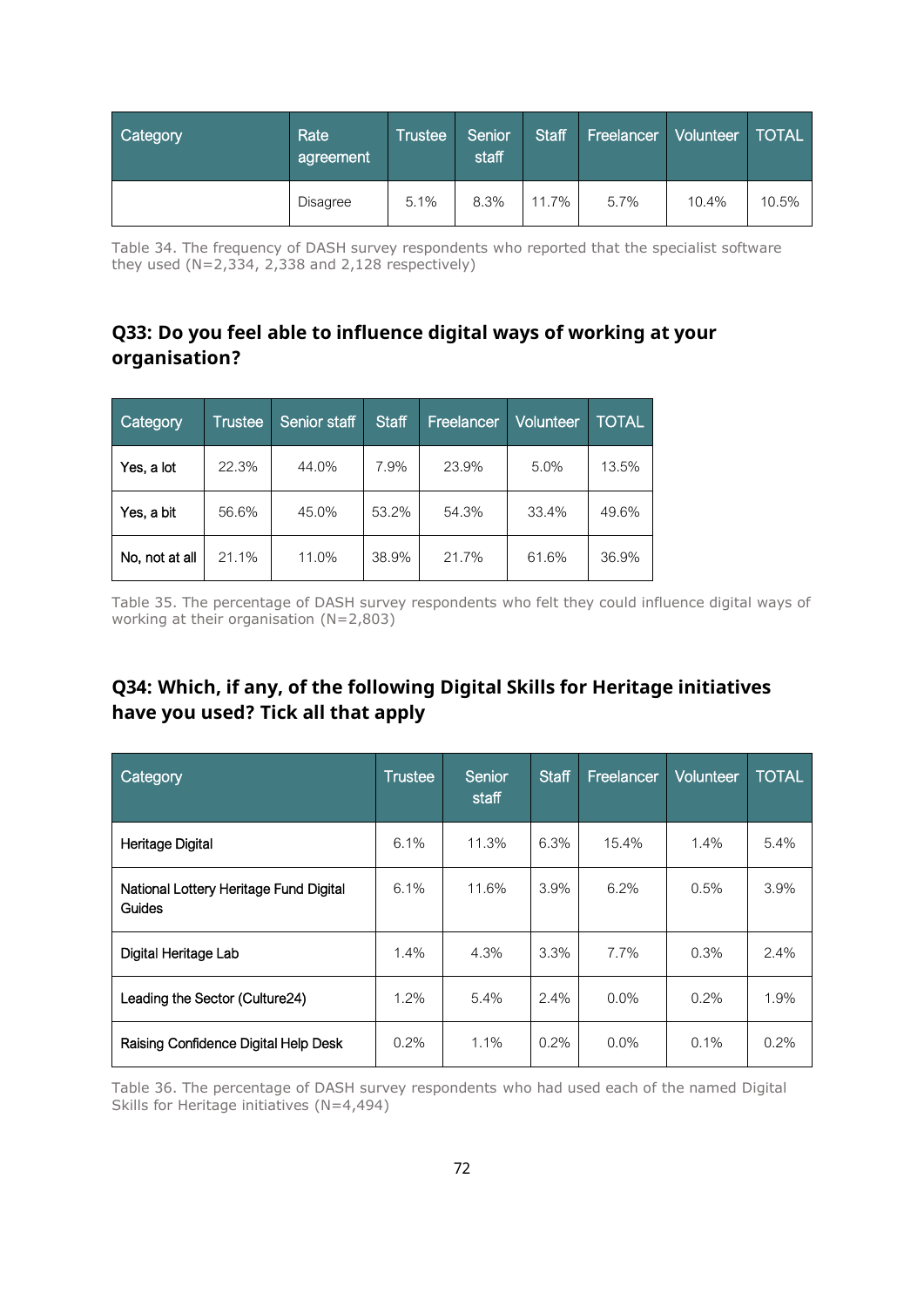A total of 445 people (10%) from 181 (56%) of the organisations that used DASH had used at least one of the Digital Skills for Heritage initiatives, and a further 62 people named other resources they were using, the most common of which were ACE, Digital Culture Network, The National Archives, Better Impact and Charity Digital. When we look by job role we can see that 23% of senior staff, 20% of freelancers, 12% of trustees, 11% of staff, and 2% of volunteers had experience of at least one Digital Skills for Heritage resource. Several people commented that they had never heard of these resources, but would now take a look, suggesting that DASH is also useful as a way to advertise free resources to the sector. One or two comments came from people who assumed these came at a financial charge.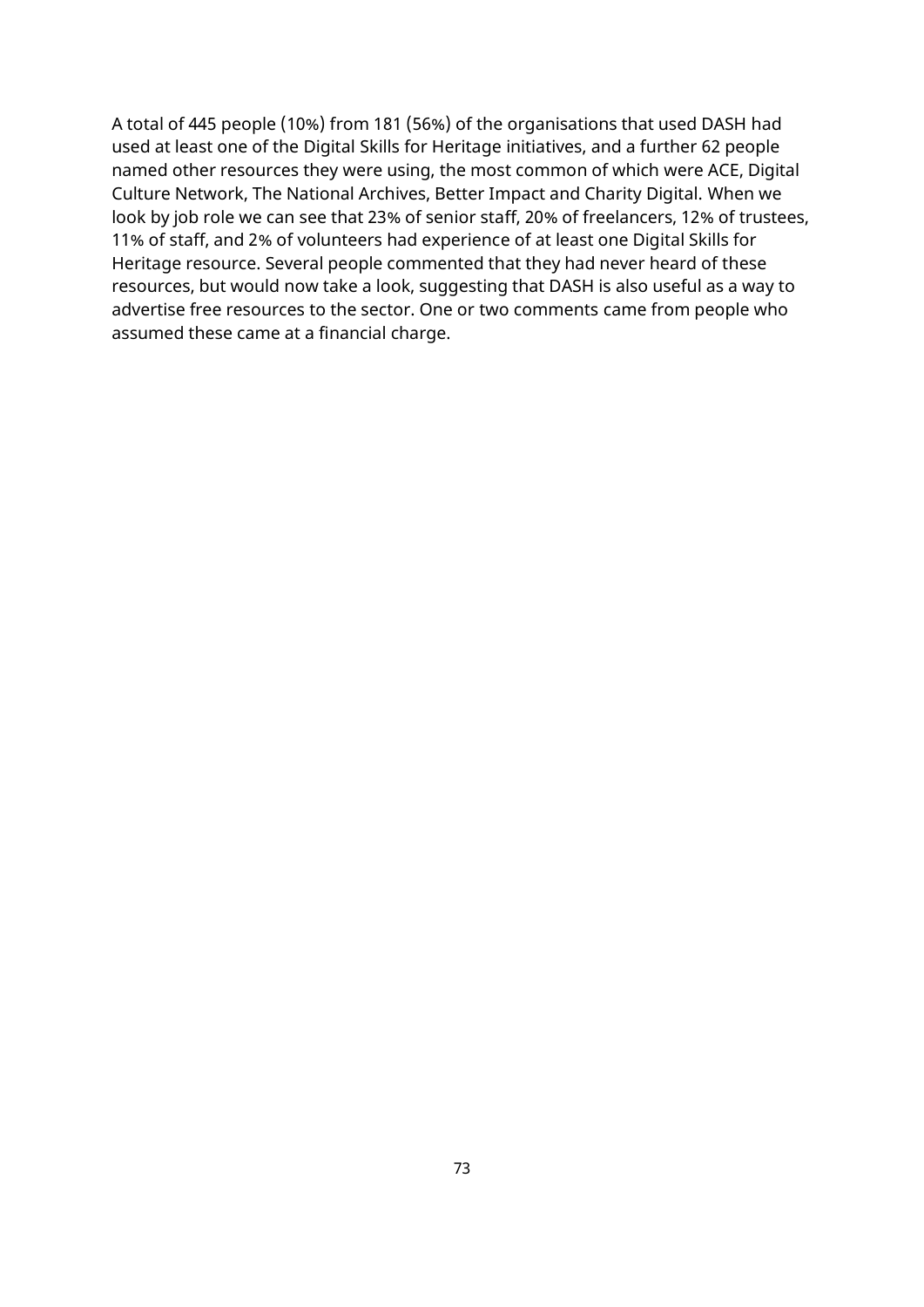## **Appendix 3: Methodology**

DASH sign-up data were collected via [BOS Online Surveys.](https://www.onlinesurveys.ac.uk/) DASH data were collected via a Premier license to an unbranded version of SurveyMonkey, with individual customised links created for each organisation.

Every question in DASH was optional, so exact sample sizes differ slightly between questions. The sample sizes are shown as 'N=' under each data table. Where questions were 'tick all that apply', the denominator was taken as the maximum number of people in each that answered the survey.

For DASH 2020 users looking to compare their data between years, users will need to group 2021 data for CEO/senior leader, freelancer, and staff into one 'all staff' category.

Quantitative data were handled and analysed in Excel and SPSS v28.0. Statistical significance is taken as p<0.05. Comparisons of data collected in 2020 and 2021 were carried out by comparing the mean averages (for interval scale data) or median average (for ordinal data) per organisation. Where means are quoted, we also provide the standard deviation.

When comparing between years, we carried out matched pairs analysis using the organisations that used DASH in both years. First, we ran this for all data collected in both years (to see if opinions across the whole organisation had changed), and then we only included people who in 2021 said they had completed DASH the year before, versus all data collected in that organisation in 2020. Data were not normally distributed, so were analysed using non-parametric statistical tests.

Responses to free text (qualitative) questions were downloaded, cleansed, and analysed. Building on the findings of DASH 2020 (when a randomized sub-sample of data from each question was manually coded) we used two different analysis tools to analyse the full set of free text responses for each question, before checking for detail by hand. Where relevant these results were compared with those from last year.

Qualitative analysis was carried out via thematic topic modelling using [InfraNodus](https://infranodus.com/) language processing package. This is a web-based open-source tool for generating insights using text network analysis. For each free-text question of interest, we used InfraNodus to identify the most influential keywords and topic clusters (i.e. keywords tending to appear together). For some questions where we identified role-related clusters, we ran separate analyses using the text responses only from participants identified as leaders (i.e. CEOs/Senior leaders and Trustees) only.

We also used NVivo, a widely respected qualitative data analysis tool, to carry out basic word frequency analysis and to explore some of the keywords identified by this method and/or highlighted by InfraNodus. Again, we ran some analyses using responses from leaders (CEOs/Senior Leaders and Trustees) and from 'other'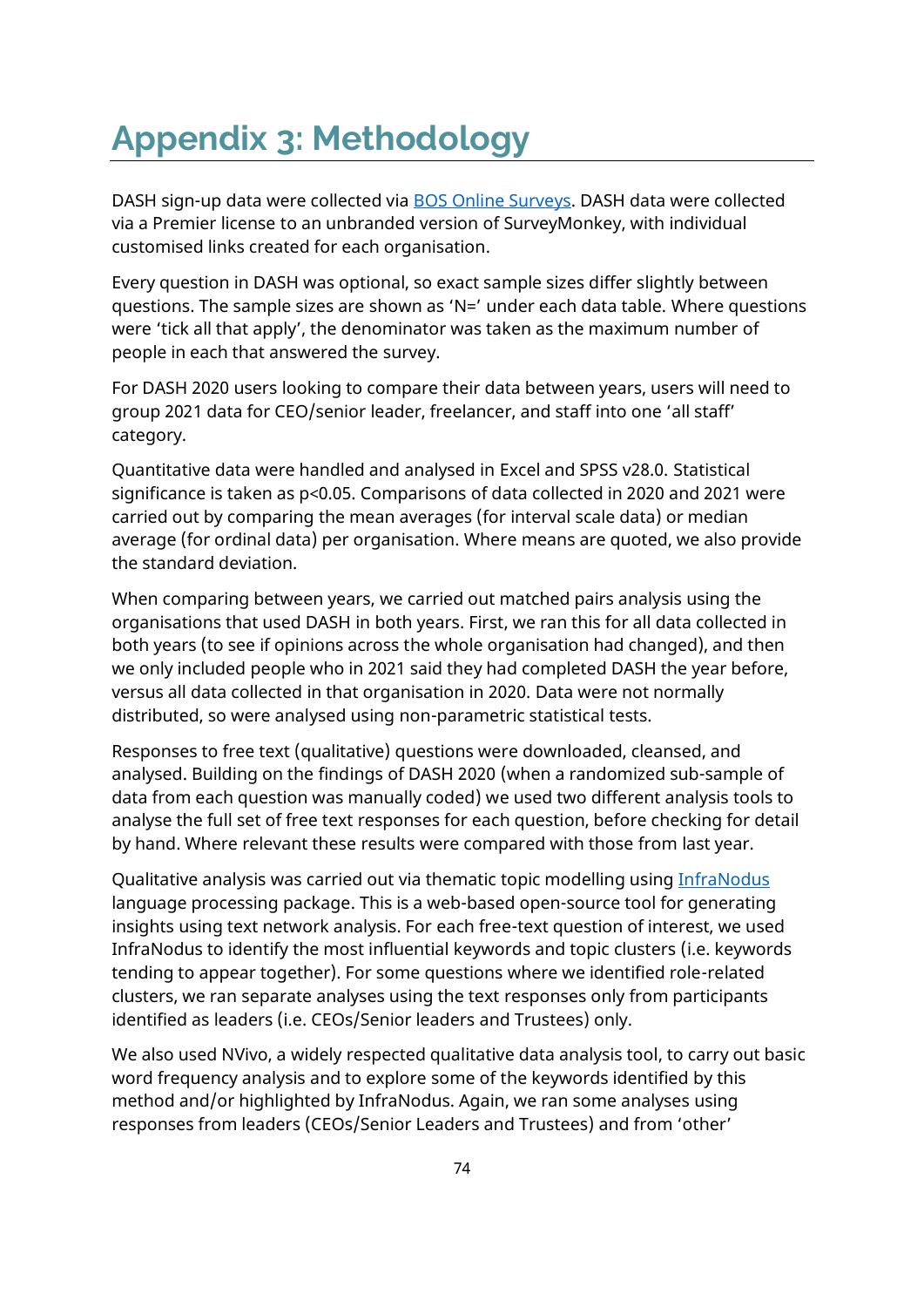participants as separate samples. We then investigated the instances where differences were found by hand. NVivo word trees allowed us to better understand the keywords and topics in context.

Persona analysis was carried out using a statistical process called multiple correspondence analysis (MCA) using the R statistical software package and using refined groups created from 11 original variables (Q1, Q2, Q3, Q6, Q11, Q16, Q20, Q21, Q26, Q33 and Q34). Clusters of variables were taken as potential persona types before being validated against free text comments by searching for people with those attributes throughout the DASH dataset.

Key Driver Analysis, another multivariate statistical technique, was also carried out in SPSS using a custom plugin. Variables used in that analysis were: the four rating scales (Q11, Q13, Q18, Q30), gender, age class, organisation's heritage area, and organisation size (using the four categories based on number of employed staff; see Appendix 1 for details).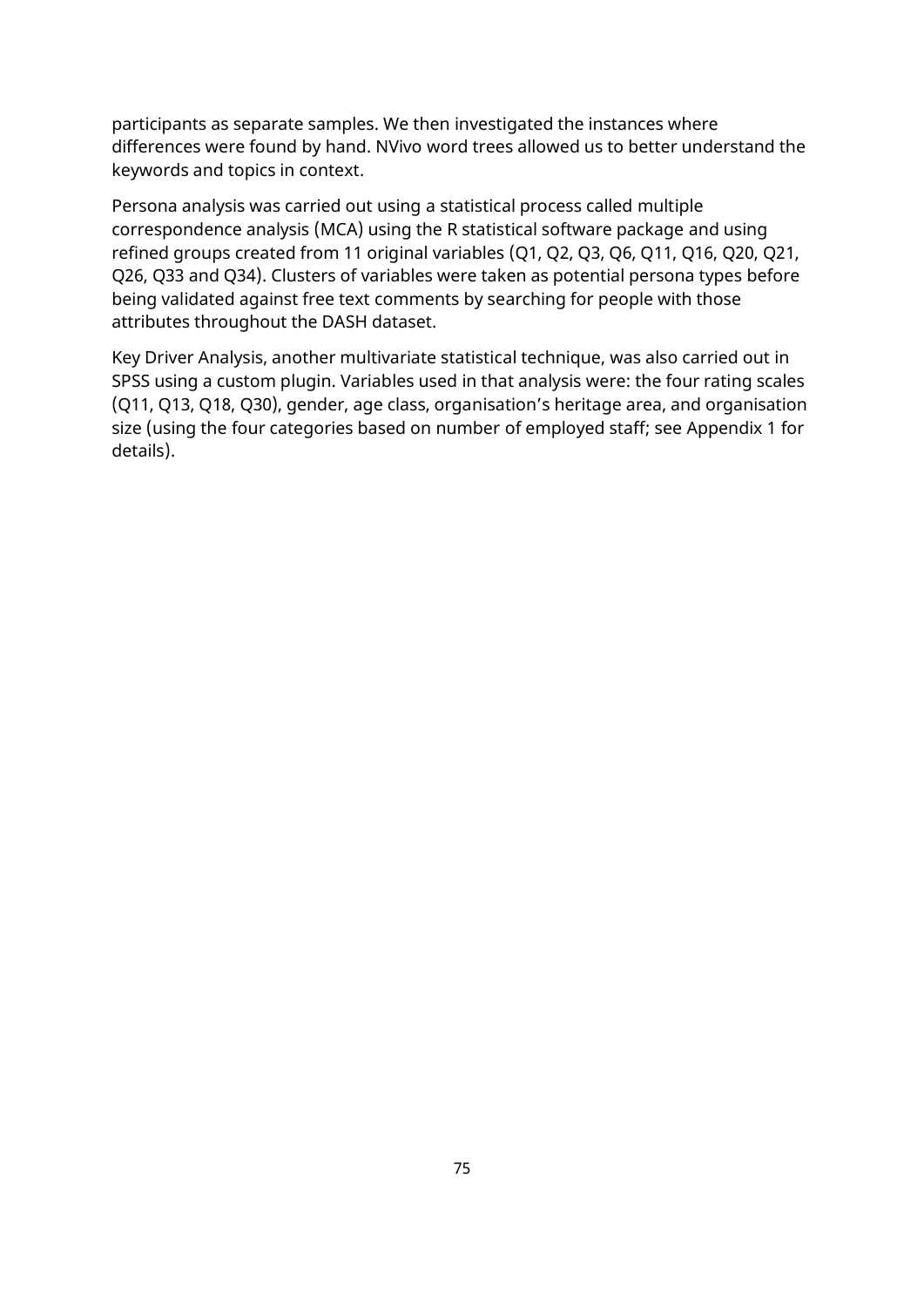## **Appendix 4: Acknowledgements**

Our thanks go to Sara Sartorius for supporting us with marketing throughout the project, and to Colin Gaskarth and other members of The Fifth Sector for additional support. Thanks also to Daniella Briscoe-Peaple from The Heritage Alliance for supporting the project on social media, Sam Cooper for his engagement support, Ted Page for his advice and guidance regarding document accessibility, and to The Heritage Fund communications team for their additional marketing support.

A very big thank you to all those organisations who participated in the DASH project in 2021, including those who provided permission to share their name:

25 Group Royal Observer Corps Association Aberdeen FC Heritage Trust Acumen Community Buildings Amgueddfa Forwrol Llŷn Maritime Museum Archaeological Research Services Ltd. Archbishop's Palace Conservation Trust Armenian Institute Armstrong Storytelling Trust Art at the Heart CIC Art UK Arts and Heritage CIC Association of Local Government Archaeological Officers Association of Transport Photographers and Historians Aston Manor Road Transport Museum Ltd. Avant Cymru Aviation Heritage UK Awen Cultural Trust Babylon ARTS Banana Enterprise Network Ltd Barnsley Museums Bat Conservation Trust Bath Preservation Trust Bath Royal Scientific and Literary Institution BCP Council Beaminster Museum Trust Belfast Hills Partnership Belfast Mic Tours Benefice of Eglwysilan and Caerphilly Bishopsteignton Heritage Blyth Tall Ship Boarderland Voices, arts for health and mental wellbeing Boundary Way Project

Bristol Culture & Creative Industries British Motor Industry Heritage Trust Bryn Residents Action Group (BRAG) Built Environment Forum Scotland Bury Art Museum Buxton Museum and Art Gallery Caistor Arts and Heritage Centre Caistor Heritage Trust Cambridge Past, Present & Future Canal & River Trust Charles Dickens Museum Chartered Institute for Archaeologists Chelsea Physic Garden Circle Heritage Clapham Film Unit Clare Castle Country Park Trust Cleveland Ironstone Mining Museum Clwyd-Powys Archaeological Trust CofGar (Carmarthenshire Museums) Colchester and Ipswich Museums Coldharbour Mill Trust Ltd Colne Valley Park Trust Comann Eachdraidh Uibhist a Tuath, North Uist Historical Society Community Solutions Conwy Culture Service Cornwall Area of Outstanding Natural Beauty Cotswold Archaeology Creggan Country Park Cullercoats Watchhouse Culture Syndicates CIC Curious Spark Ltd Dean Heritage Centre Delapré Abbey Preservation Trust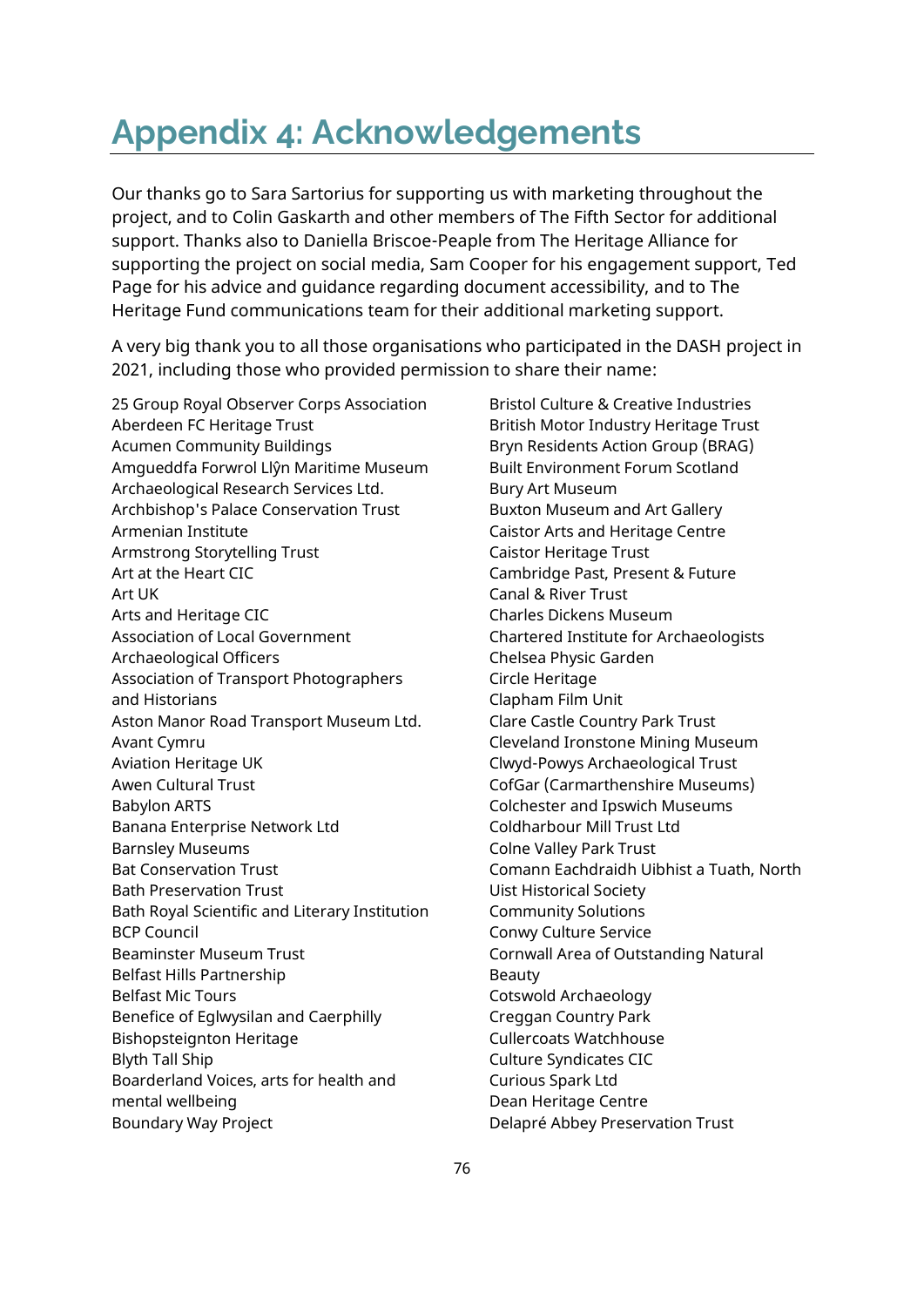Dr Chris Cumberpatch, Freelance Archaeologist Dronfield Heritage Trust Dundee Museum of Transport Dunfermline Heritage Partnership Durham Cathedral Eden Rivers Trust Edo Diaspora UK CIC Eisteddfod Genedlaethol Cymru Elizabeth Gaskell's House Ely Museum Empower Women for Change Engaging The Youths Through Creative Entrepreneurship (EYCE) Féile Women Singers Fife Historic Buildings Trust Firing Line Museum of The Queen's Dragoon Guards and The Royal Welsh Five10Twelve Flintham Museum Folkestone Leas Lift Company CIC Foresight North East Lincolnshire Four Corners Free UK Genealogy Freud Museum Friends of Neath Abbey Iron Company Friends of Norris Green Park Friends of the Newport Ship Friends of Tower Hamlets Cemetery Park Fusilier Museum and Learning Centre Garden Museum Gardens, Libraries and Museums - University of Oxford GIRES Glastonbury Abbey Global Generation Guildford Cathedral Halstead 21st Century Group Hartlebury Castle Preservation Trust Heads Together Productions / Chapel FM Arts Centre Hearth Historic Buildings Trust Heeley City Farm Heritage Lincolnshire Heritage Trust Network Heritage Trust Network (Northern Ireland) Heritage Trust Network (Scotland) Hertfordshire and Middlesex Wildlife Trust

Historic Houses Historic Ryde Society Hoopsfix Foundation C.I.C. Ingol and Tanterton Community Trust (Intact) Keighley Creative Kents Cavern Prehistoric Caves Kettle's Yard Kingston Heritage Service Lagan Legacy Laxfield Bells Leeds University Library Galleries and Special Collections Leicester & Rutland At Risk War Memorials Pro Leicestershire and Rutland Wildlife Trust Leisure and Culture Dundee Lewes Rowing Club Live from Worktown Living Archive MK Llandudno Museum and Gallery Llantrisant Guildhall CIO Local Planning Authority Conservation **Officers** London Gardens Trust London North Western Railway Society Ludlow PCC - St Laurence Ludlow Luton Council Manchester Histories Maritime Heritage Trust Markenfield Hall Maryhill Burgh Halls Trust Medway African and Caribbean Association Mehdi Nameni Meols Hall Mid Ulster District Council Mine2Minds Education Ming-Ai (London) Association Monmouthshire County Council Morris Society Moseley Railway Trust Mrs Smith's Cottage MSDS Marine Multicultural Cumbria Museum of Cornish Life Museum of London Museum of Royal Worcester Museums & Galleries Edinburgh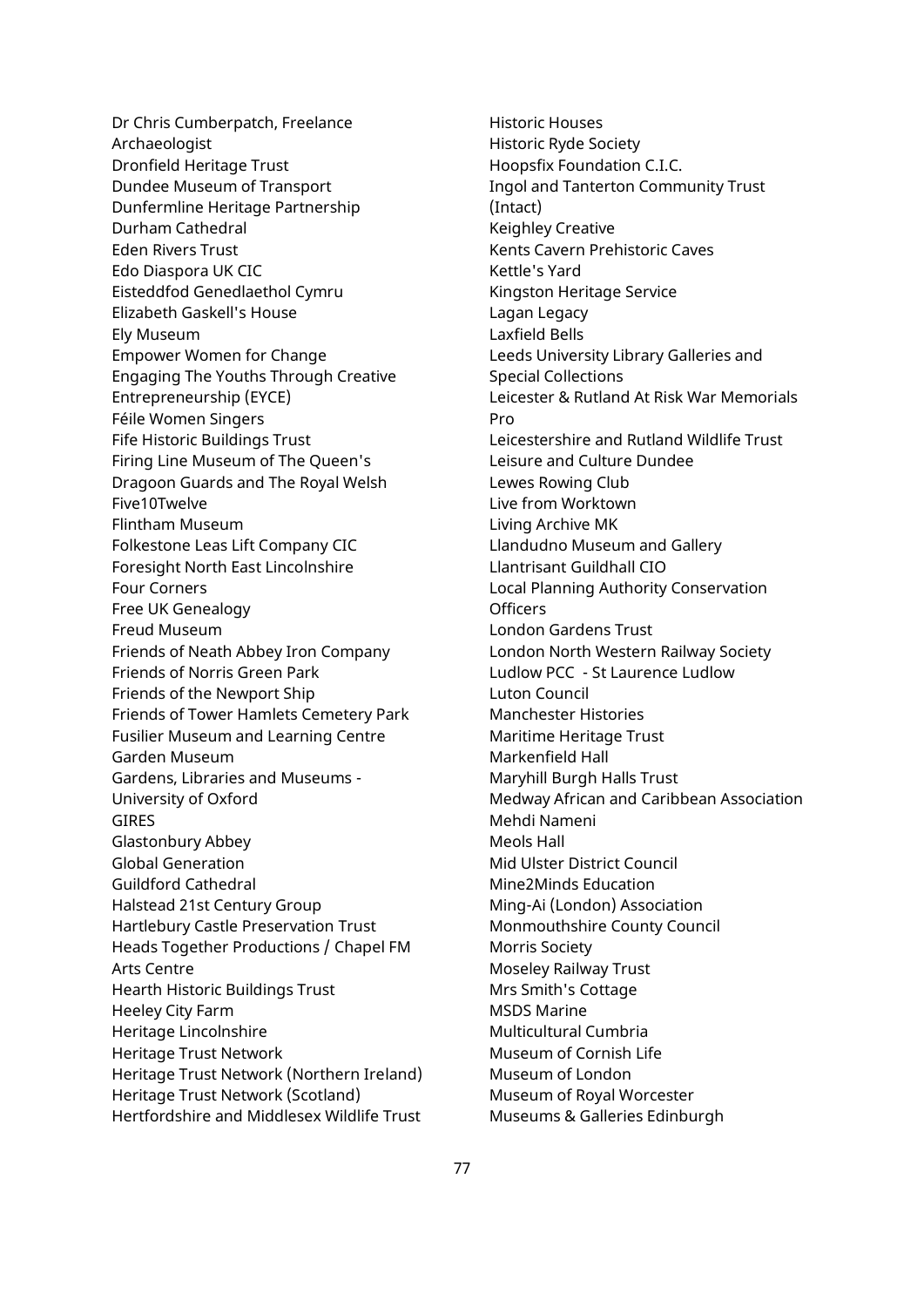Museums Galleries Scotland Museums Partnership Reading (The MERL and Reading Museum) Mythstories Nantwich Museum Trust Limited National Biodiversity Network (NBN) Trust National Historic Ships UK National Museums Northern Ireland National Museums Scotland National Paralympic Heritage Trust National Transport Trust Natural Enterprise Ltd Neath Port Talbot Libraries & Museum Service Nerve Centre Newton upon Derwent Local History Group Norman Nicholson House CIC North Craven Building Preservation Trust North Duffield Conservation and Local History Society North York Moors National Park Authority Northern Ireland Environment Link (internal and members) Northern Ireland Museums Council Northern Ireland Museums Council (members) One Voice Blackburn Oriel Mon Oxford Preservation Trust PCC of Holy Trinity Church Peak District National Park Authority Pennine Heritage Ltd Peterborough Environment City Trust Plantlife Pontefract Civic Society Portrush Heritage Group Protege Qisetna Red River Archaeology Ltd Reimagine Remake Replay Road Roller Association Rotherham Museums, Arts and Heritage Royal Society of Wildlife Trusts RWA (Royal West of England Academy) Saffron Walden Heritage Development Group Saint Peter's Cathedral, Belfast Sangat Centre

Scottish Seabird Centre Seadream Education CIC Seaton Tramway Selby Abbey Severn Rivers Trust Shakespeare Birthplace Trust Shrewsbury Abbey Silvery Light Sailing Skylight Circus Arts South West Archaeology Ltd St Paul's Cathedral St. John the Baptist RC Church Steamship Freshspring Trust Stowe Nine Churches PCC Suffolk Artlink Sulgrave Manor Trust Swansea Canal Society Tetbury Police Museum The 78 Derngate Northampton Trust The Alasdair Gray Archive The Apostolic Order of St Hadrian of **Canterbury** The Birch Community Association The Co-operative Heritage Trust CIO The Erne District Chinese Families' and Friends' Association The Farmland Museum The Friends of Chain Bridge Forge The George Community Pub (Wickham Market) Ltd The Gower Society The Heritage & Cultural Exchange The Heritage Alliance The Heritage Alliance - members The Highlife Centre The Hunterian, University of Glasgow The Institute of Historic Building Conservation (IHBC) The Museum of Military Medicine The Pilgrim Trust The Pioneers Project CIC The Poetry Archive The Rachel Kay-Shuttleworth Textile Collections The Regency Town House The REME Museum The Roald Dahl Museum and Story Centre The Royal Parks